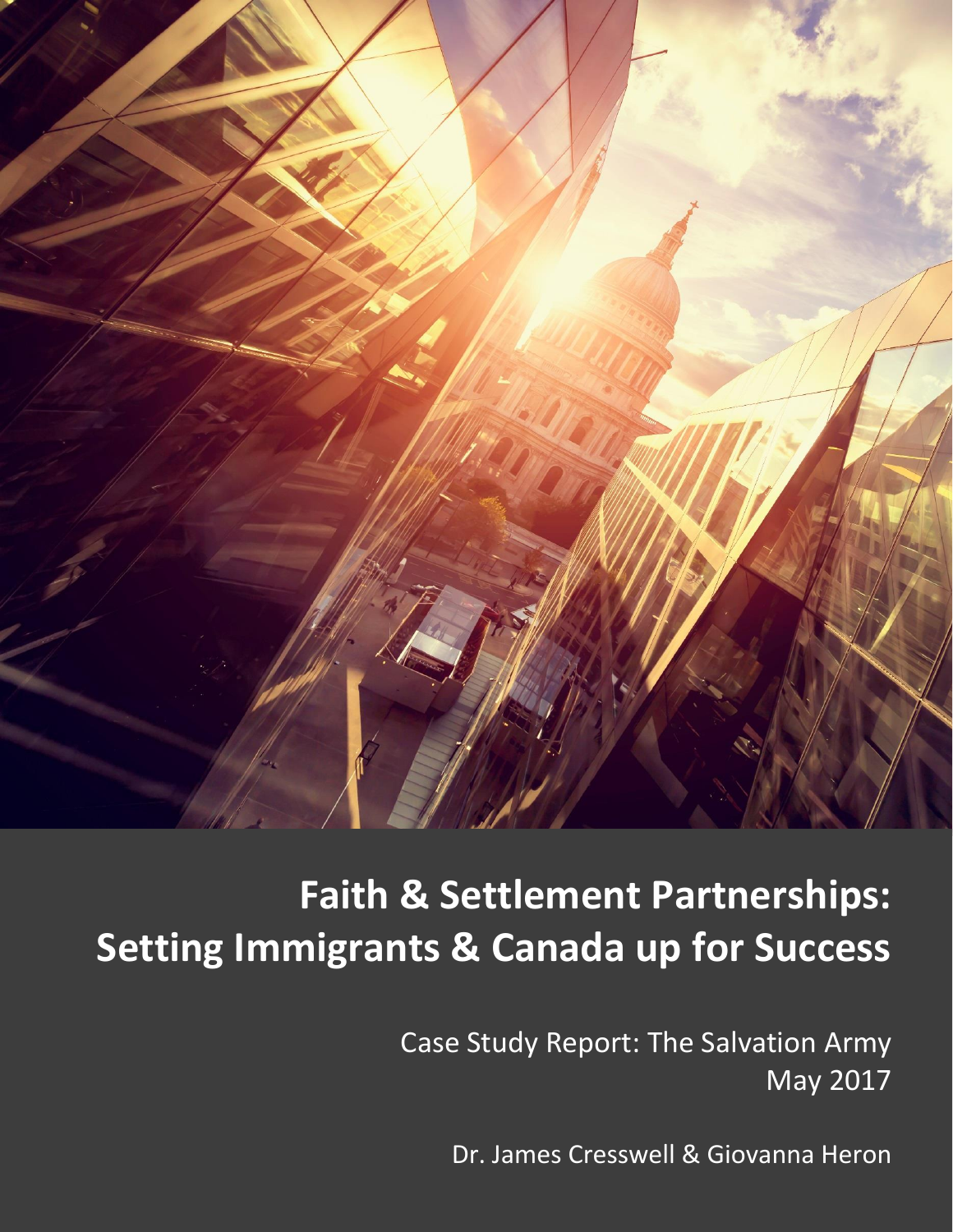Faith and Settlement Partnerships: Setting Immigrants and Canada up for Success is a research partnership intended to explore partnerships between faith-based and government-funded settlement organizations in Ontario. This two-year project is led by the Centre for Community Based Research (CCBR) and funded by the **Social Sciences and Humanities Research Council of Canada (SSHRC)**. More information can be found at:

## [www.communitybasedresearch.ca/Page/View/Faith\\_&\\_Settlement\\_Partnerships](http://www.communitybasedresearch.ca/Page/View/Faith_&_Settlement_Partnerships)

The project used multiple methods. Case studies were held within the local study sites. Other methods included a literature review and a cross-site organizational survey. Reports were written for each method.

#### **Research Partnership**

| Rich Janzen                | Centre for Community Based Research                       |
|----------------------------|-----------------------------------------------------------|
| Joanna Ochocka             | Centre for Community Based Research                       |
| Kyla English               | Centre for Community Based Research                       |
| Chris Brnjas               | Centre for Community Based Research                       |
| Jim Cresswell              | <b>Ambrose University</b>                                 |
| Ron Kuipers                | Institute for Christian Studies                           |
| <b>Hector Acero Ferrer</b> | Institute for Christian Studies                           |
| Michael Skaljin            | Interfaith Council of Peel                                |
| Huda Hussein               | London & Middlesex Local Immigration Partnership          |
| <b>Mohammed Baobaid</b>    | Muslim Resource Centre for Social Support and Integration |
| Elyas Faroogi              | Muslim Resource Centre for Social Support and Integration |
| Aamna Ashraf               | Peel Newcomer Strategy Group                              |
| Trisha Scantlebury         | Peel Newcomer Strategy Group                              |
| Idrisa Pandit              | <b>Renison University College</b>                         |
| Doug Binner                | The Salvation Army                                        |
| Victoria Esses             | The University of Western Ontario                         |
| Vera Dodic                 | Toronto Newcomer Office                                   |
| Mark Chapman               | <b>Tyndale University College and Seminary</b>            |
| Giovanna Heron             | <b>Tyndale University College and Seminary</b>            |
| Tara Bedard                | Waterloo Region Immigration Partnership                   |
| Sarah Best                 | <b>Wilfrid Laurier University</b>                         |
| Ida Kaastra-Mutoigo        | World Renew                                               |
| Cameron Klapwyk            | <b>World Renew</b>                                        |
|                            |                                                           |

# **Site Team – The Salvation Army: Toronto, Kitchener-Waterloo, & London**

# **Authors**

Dr. James Cresswell, Associate Professor, Ambrose University & Booth University College

Giovanna Heron, Research Assistant, Tyndale University College and Seminary

#### **Advisory Panel**

Major Corinne Cameron, Executive Director, Parent Child Resource Centre Major Glenda Davis, Area Commander, The Salvation Army Captain Angelica Hernandez, Executive Director, Immigration & Refugee Services Paula Marshall, Immigration Liaison, The Salvation Army Territorial Headquarters Sergio Moncaleano, Multicultural Ministry Coordinator, Mississauga Temple Peter Thomas, Community & Family Services Consultant, The Salvation Army Territorial Headquarters

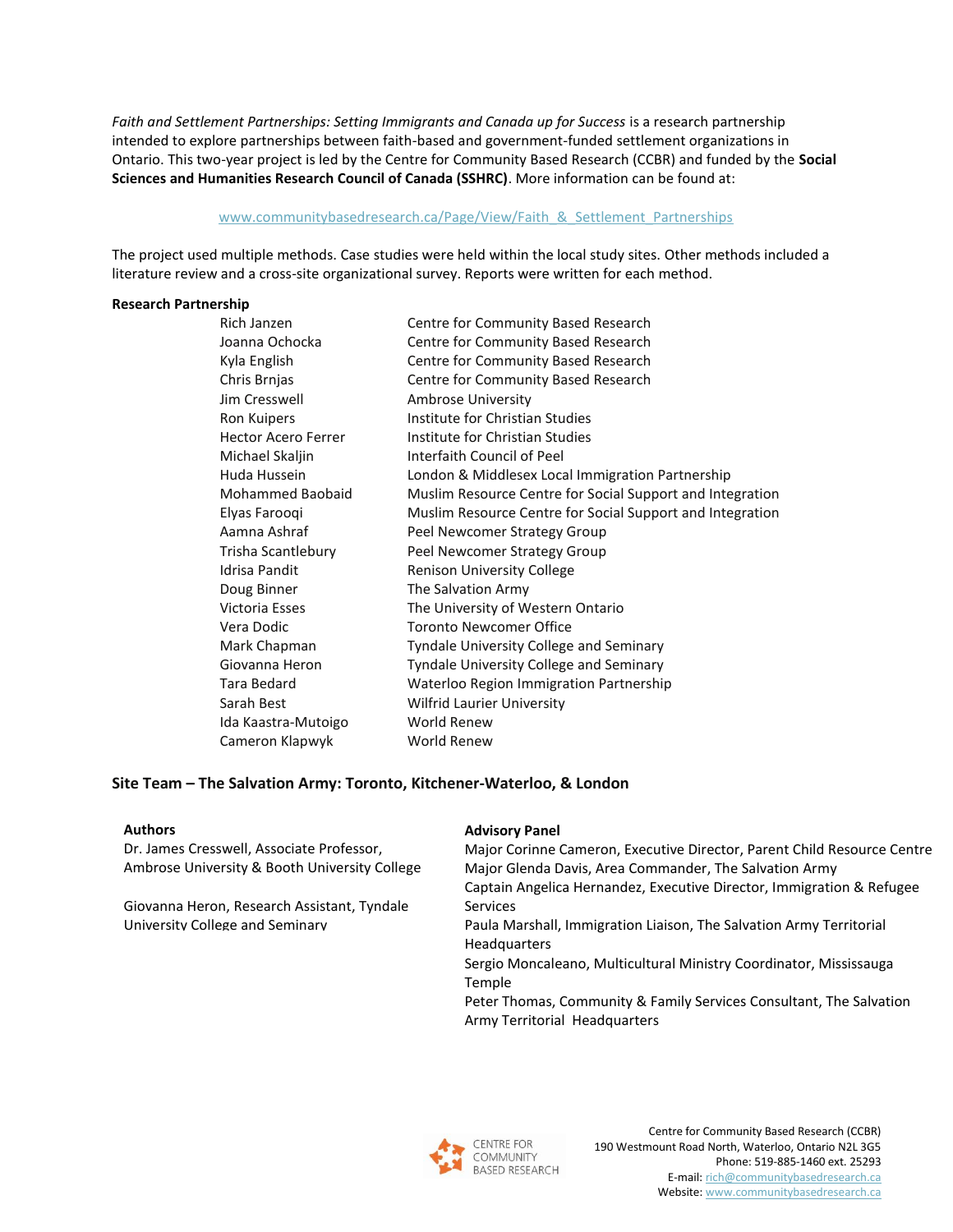<span id="page-2-0"></span>

|     | Vision: To what extent are faith/settlement partnerships viewed positively? 10            |  |
|-----|-------------------------------------------------------------------------------------------|--|
| 1.1 |                                                                                           |  |
| 1.2 |                                                                                           |  |
| 1.3 | What underlying motivations, values and aspirations inform these opinions?  19            |  |
| 1.4 | How and to what extent can differences in motivation/values/aspiration be navigated       |  |
|     | Structure: What types of partnerships presently exist and how could they be improved? 26  |  |
| 2.1 | What benefits and challenges have emerged as a result of partnership activities? 26       |  |
| 2.2 |                                                                                           |  |
| 2.3 | What service gaps could faith/settlement partnerships be most effective in addressing? 31 |  |
|     |                                                                                           |  |
| 3.1 | What roles could faith and settlement leaders each play in partnership building? 34       |  |
| 3.2 | How could collaborative program planning and policy development be encouraged?37          |  |
| 3.3 | What training and professional development activities could be developed or shared?40     |  |
| 3.4 | How could partnerships that support immigrants of faith be best evaluated?  42            |  |
|     |                                                                                           |  |
|     |                                                                                           |  |
|     |                                                                                           |  |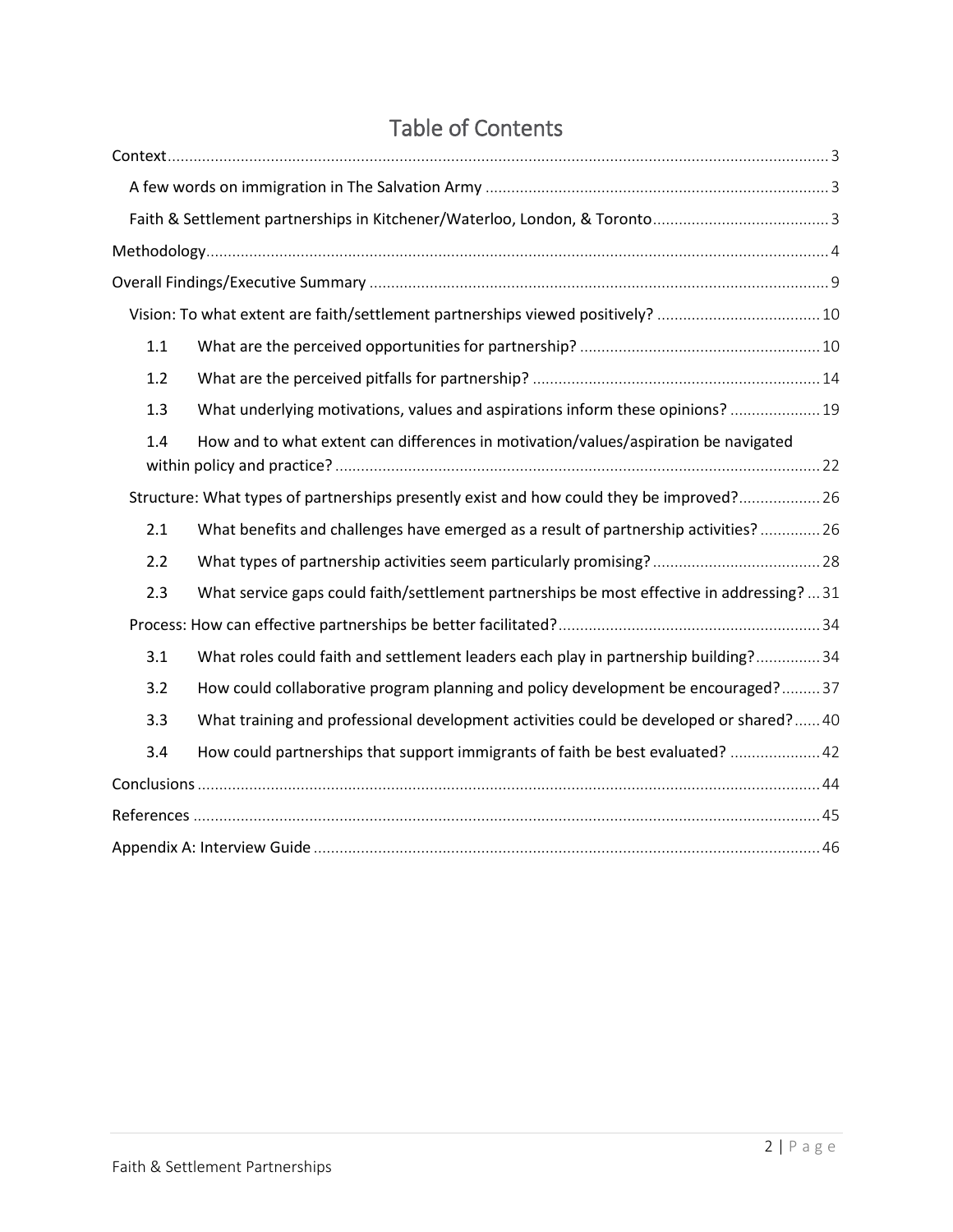# **Context**

<span id="page-3-0"></span>**A few words on immigration in The Salvation Army**

As noted by Street (2002, pp. 21-32), mission is an essential feature of The Salvation Army (TSA). Broadly speaking, the mission of TSA is to spread hope, justice, and mercy as expressed in the phrase "heart to God and hand to man" (ibid., p. 25). This mission is an expression of the practical theology found in the Wesleyan tradition; a tradition that advocates responding to God's grace by finding concrete ways of enabling the flourishing of justice and love in a milieu (e.g. Maddox,1994, p. 53). This ethos of finding concrete ways to help others has enabled TSA to become one of the largest international charitable organizations. It is a wide-ranging organization engaged in various kinds of humanitarian efforts all over the world. Much of its work involves assisting those who are in need.

The TSA has been working with immigrants to Canada since the early 1900's (Moyles, 2017). It was instrumental in establishing an immigration process aimed at enabling Britons to migrate to Canada and offered settlement services to these newcomers. This work was a collaborative effort where TSA worked closely with the Canadian and British governments (Langfield, 2004). Currently, the TSA supports immigration to Canada by aiding refugees coming under private sponsorship agreements. It provides liaisons that can assist and support churches in their efforts, and offers Immigrant and Refugee Services in some centres. Much of the work that TSA staff do with immigrants happens along-side services provided to those in economic distress or need. Food banks and low-cost thrift stores, for example, are services accessed by newcomers that tend to be in lower income brackets.

# <span id="page-3-1"></span>**Faith & Settlement partnerships in Kitchener/Waterloo, London, & Toronto**

The *Faith and Settlement Partnerships: Setting Immigrants and Canada up for Success* is a twoyear research project funded by the Social Sciences and Humanities Research Council of Canada (SSHRC). Its purpose is to collaboratively study partnerships among faith-based and government-funded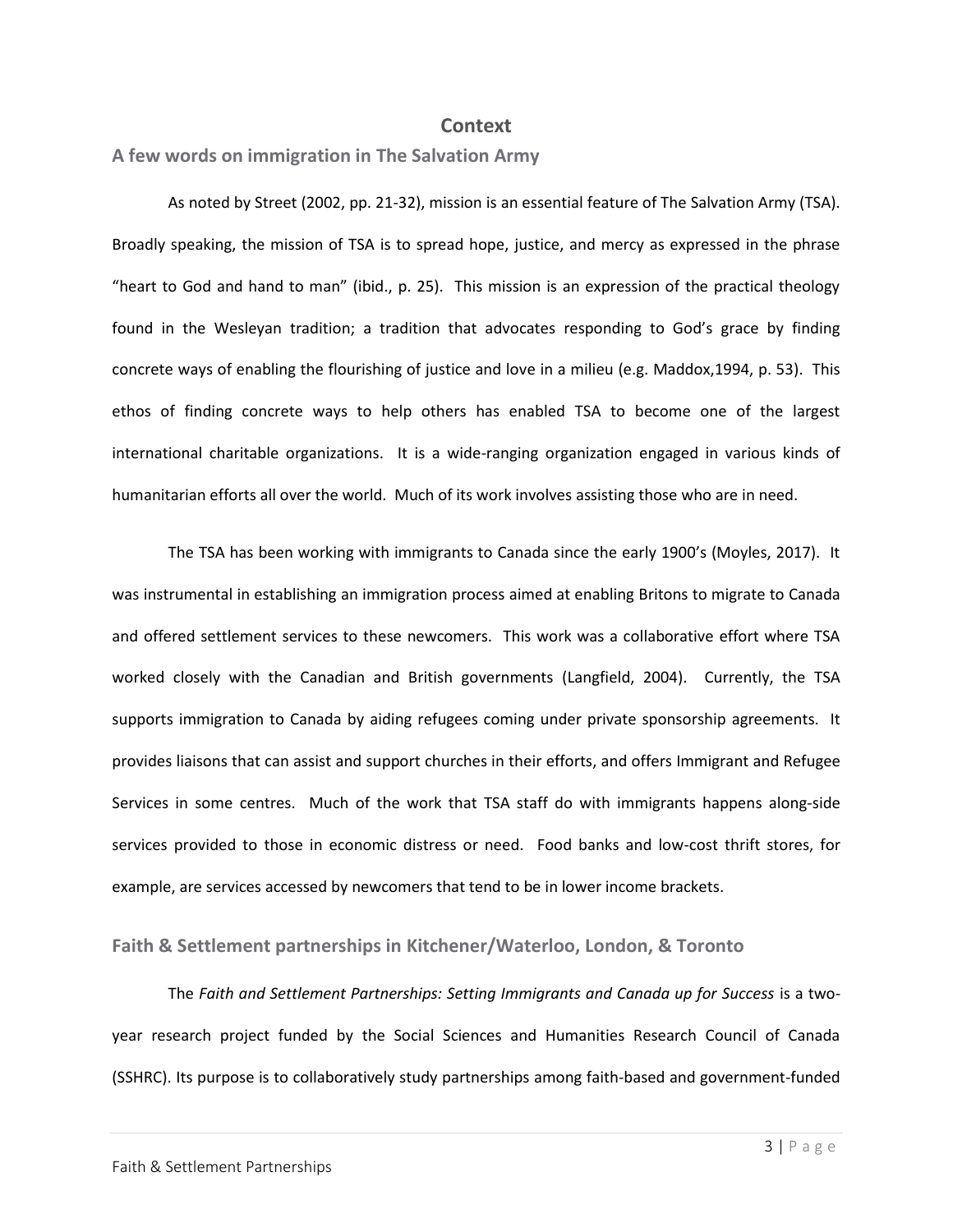settlement organizations in four sites in Ontario: Toronto, Peel, Waterloo, and London. This is being done to determine how these partnerships can better lead to positive settlement outcomes for newcomers, and ultimately benefit Canadian society.

This report is intended to provide an opportunity to better understand the unique role that TSA plays in a promising faith and settlement partnership within Ontario. This report illuminates the specific work that TSA is doing within the partnership, how this partnership – and other similar partnerships in Ontario – could be better facilitated, and to what extent such partnerships are viewed positively by others in the community. To accomplish this, a case study was conducted at various parts of the TSA in Kitchener/Waterloo, London, and Toronto. It includes information gathered from a range of people working at various levels of the organization in these cities.

# **Methodology**

<span id="page-4-0"></span>The case study realizes the project's general objectives:

- 1. To conduct a series of research projects that empirically explore ways in which faith-based and settlement organizations currently collaborate, and could better collaborate, to improve settlement outcomes of newcomers to the benefit of Canadian society (insight)
- 2. To pursue a series of knowledge mobilization activities that will inform effective faith/settlement partnerships within policy and practice (connection)
- 3. To develop a network of researchers (including students and emerging scholars) as well as faith and settlement leaders that will maximize their synergy in promoting effective faith/settlement partnerships (partnership development)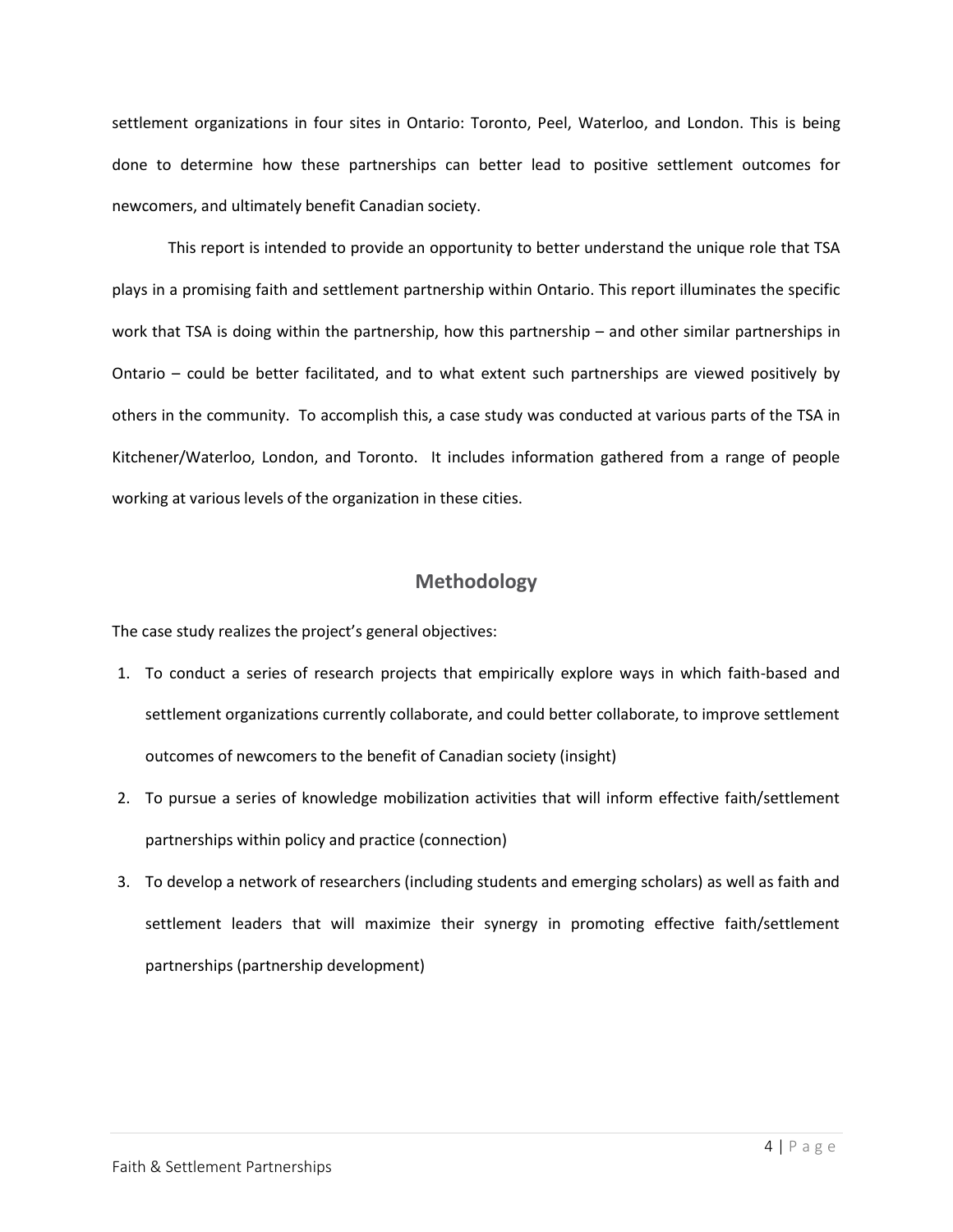Consistent with the framework's three dimensions, this case study's main research questions are:

- 1. To what extent is the idea of faith/settlement partnerships being embraced? (vision)
- 2. What types of partnerships presently exist and how could they be improved? (structures)
- 3. How can effective partnerships be better facilitated? (processes)

#### *Sampling & Participant Recruitment*

To address the main research questions, interviews were conducted with workers from local TSA ministry units in Toronto, Kitchener/Waterloo, and London. An advisory panel composed of six members from TSA was formed to assist with the project. This panel is composed of people that work with newcomers in the areas where the study took place. The advisory panel acts as a sounding board and check-and-balance to make sure that a plurality of voices receive recognition (e.g., TSA, newcomers, front-line workers). The panel: (1) reviews the research methods and instruments, (2) assists with the recruitment of participants, (3) reviews the data and any reports, and (4) helps disseminate information. Members of the advisory panel were also eligible to be participants in the research.

The case study was intended to explore the general research questions and not concern itself with exhausting all avenues of information. As such, the plan for the case study was to interview up to 20 participants, who could act as Key Informants (KIs). The advisory panel identified ministry units that fit the scope of this research project. Within ministry units, the advisory panel identified people at each location that are centrally involved in dealing with newcomers. Representatives from TSA contacted the supervisors of potential KIs and secured permission for James Cresswell to directly contact potential participants. This ensured that direct superiors were not approaching potential participants, which protected the latter's confidentiality. Direct superiors provided several potential interview participants, but they did not have access to which participants were part of the study. Participation was directed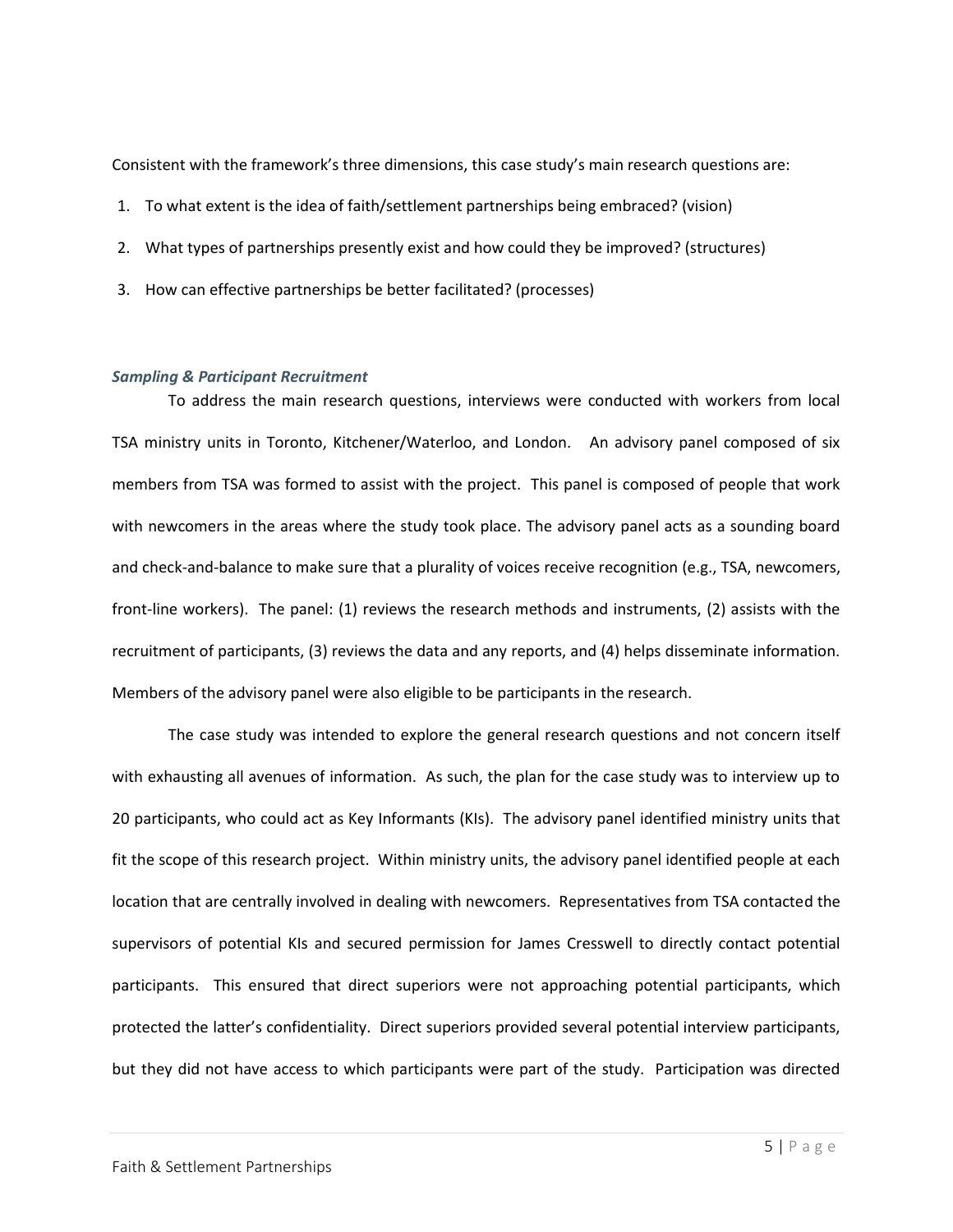and managed by James Cresswell and not by direct superiors. Efforts were made to obtain a crosssection of gender, diversity, and ministry units. The result were 14 interviews with KIs from various areas of TSA and various levels within the organization (other details are withheld to protect confidentiality). Informed consent was obtained according to Tri-council guidelines for research with human subjects. The project was reviewed and approved by Booth University College's Research Ethics Review Board.

#### *Interviews*

The main questions in the body of the interview were derived from the research questions outlined in the project application to SSHRC. The advisory panel reviewed the interview guide and modified it to better match TSA context and the needs of TSA. The main body of the interview consisted of asking participants a series of open-ended qualitative questions that can be found at the end of the survey. The questions were read to the participants. The final interview guide is in Appendix A. The interviews were audio-recorded and conducted by James Cresswell in person (at a place and time of the KIs convenience) or over the phone.

#### *Analysis*

Mikhail Bakhtin (1986) is a significant figure in the human sciences and he left a series of notes entitled *Toward a Methodology in the Human Sciences* where he was working towards interpretive techniques for understanding human life. He writes that the task of interpreting human action is a hermeneutic one and not a natural-scientific one, which means that researchers interpret and do not just repeat what was found. He points out that the systemic approach to human action is possible and that such an approach would not be subject to the flaws of treating humans as natural things like rocks and trees. This approach is marked by his claim that the interpretation of human life should not fall into the reductionism of human sciences because the whole of communal action cannot be analytically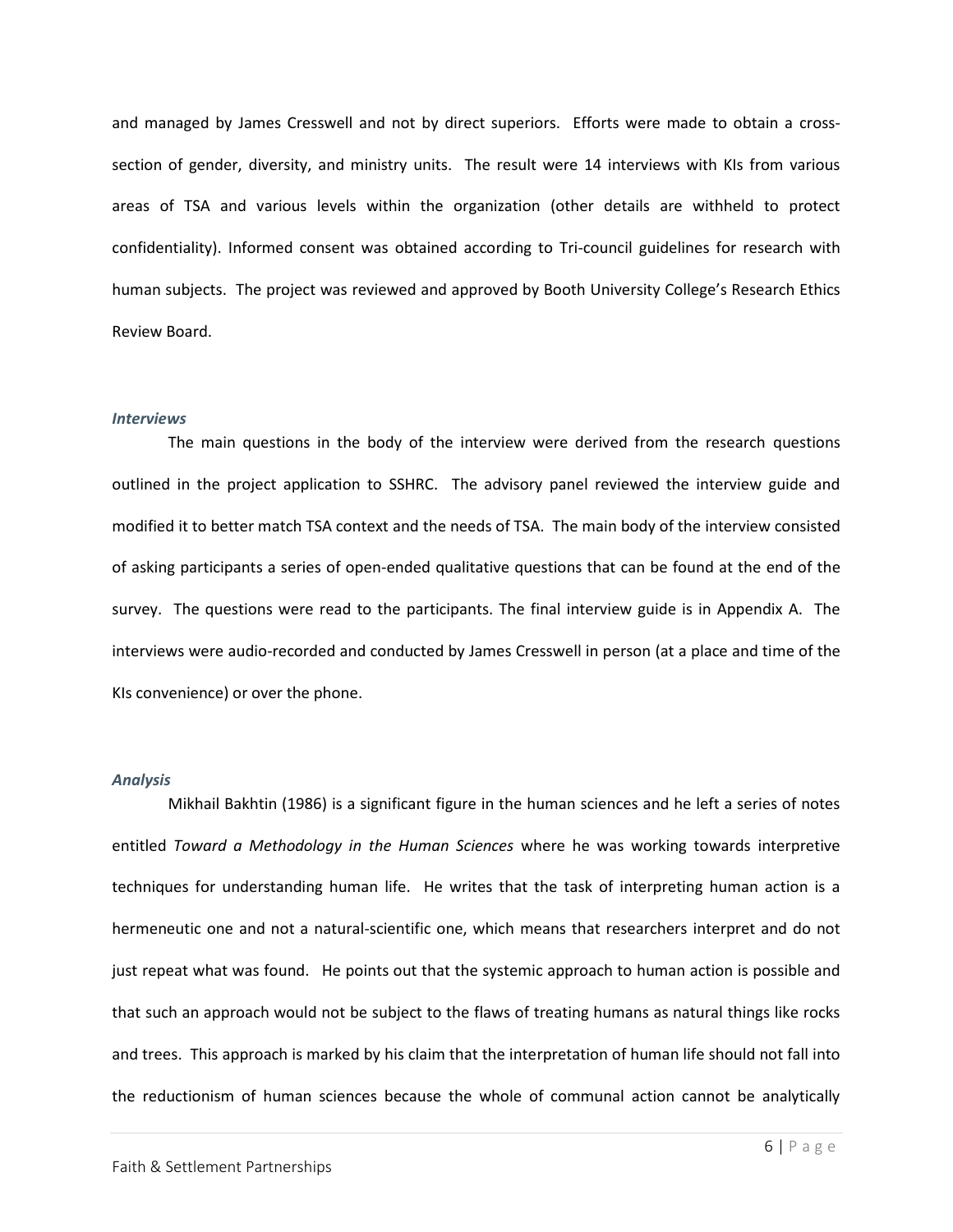reduced to component parts. He argued that the subject matter in the case of interpreting human action is not thing-like in the way that a component of a machine must be. For within the naturalscientific mode

there is only a *voiceless thing*. Any object of knowledge (including man) can be perceived and cognized as a thing. But a subject as such cannot be perceived and studied as a thing, for as a subject it cannot, while remaining a subject, become voiceless, and, consequently, cognition of it can only be *dialogic*… The activity of one who acknowledges a voiceless thing and the activity of one who acknowledges another subject, that is, the *dialogic* activity of the acknowledger. (1986, p. 161, original emphasis; see also p. 159)

We cannot interpret human action as a thing-like component because it "speaks" – it contributes to the whole rather than acting as a component of the machine that can be easily replaced when broken. The vision that Bakhtin had of interpretive work in the human sciences is one that avoids reductionism by recognizing the active quality of the individual considering the whole of communal action.

What Bakhtin reveals is that the goal of a researcher, in a report like this, is two-fold. First, it involves interpreting the interviews and this means that the expertise and knowledge of the researcher is involved. Interpreting interviews involves putting together a coherent articulation of what a researcher sees. Second, even though the research report is the fruit of interpretation, the voices of the KIs are not lost and their words are used whenever possible. In the research report, quotations are left close to how they were said in the interviews, except for times where identifying information was removed or when sections had to be removed for the sake of brevity or focus. Moreover, the descriptions of their claims are put in the active present tense whenever possible. The research report is an expression of what is interpreted and what is expressed by the KIs. The goal is to produce a coherent piece that introduces new ideas and remains faithful to the ideas expressed by the KIs.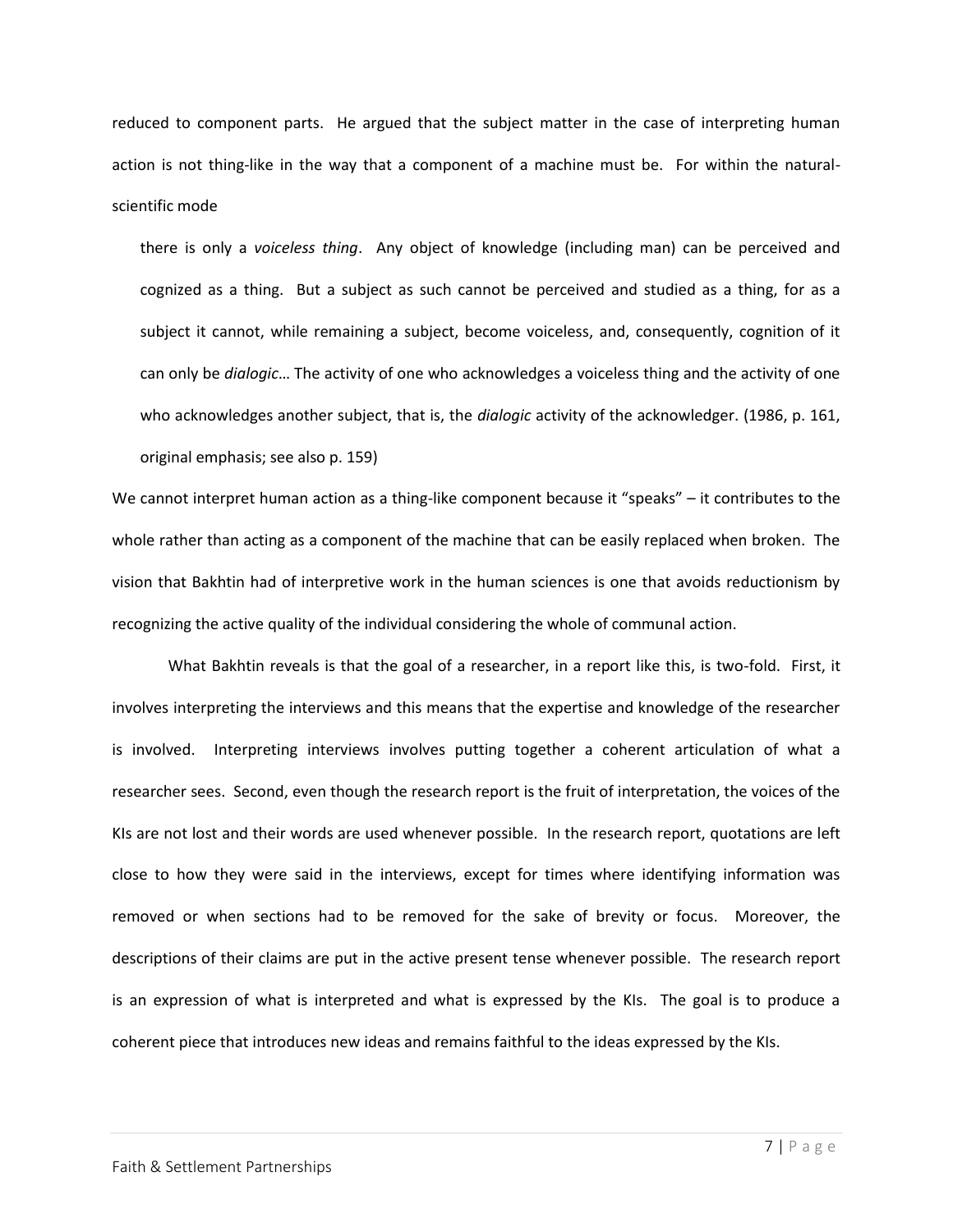This background sets the stage for the actual work of coding. To interpret the transcripts, a twostep process was used. The first step involved the use of content analysis (see Neuman, 1997), which involved reading a transcript and coding it according to pre-defined categories. The pre-defined categories, in this case, were the research questions that make up the headings and sub-headings in the report. Within each category, constructivist grounded theory was used to interpret what the KIs claimed (see Charmaz, 2006). This practice of coding involves "naming segments of data with a label that simultaneously categorizes, summarizes, and accounts for each piece of data" (Charmaz, 2006: 43). It begins by carefully moving line by line through the excerpts within each category and categorizing what is being said, including the actions that are accomplished in participants' comments. To ensure that the coding is grounded in the data, the researcher sticks closely to the words and actions used by the participants. This goal is also reached by engaging in constant comparison and revisions of codes. If a code can be applied again to another instance of text, it is analyzed for its fit in both instances such that it is interrogated as to whether or not it adequately captures what was expressed in each instance. Doing so enables the researcher to break down the complexity of a text into many codes by constantly testing the adequacy of codes against the data. The researcher then begins to categorize these codes as a means of articulating what is happening in an interview (for graphical overview see Charmaz, 2006: 10). This procedure involves organizing the initial codes into central axes that are *themes* that cover multiple initial codes. Such themes are general concepts that research participants, as a whole, are practically concerned with. They express the *shared phenomena* that emerge in the data and not necessarily the position of any single participant.

In the case of this project, Atlas.ti qualitative analysis software was used to link initial codes to the text and then organize the codes into higher order themes. The software made it possible to begin with the most common initial codes and examine the codes that consistently co-occurred or overlapped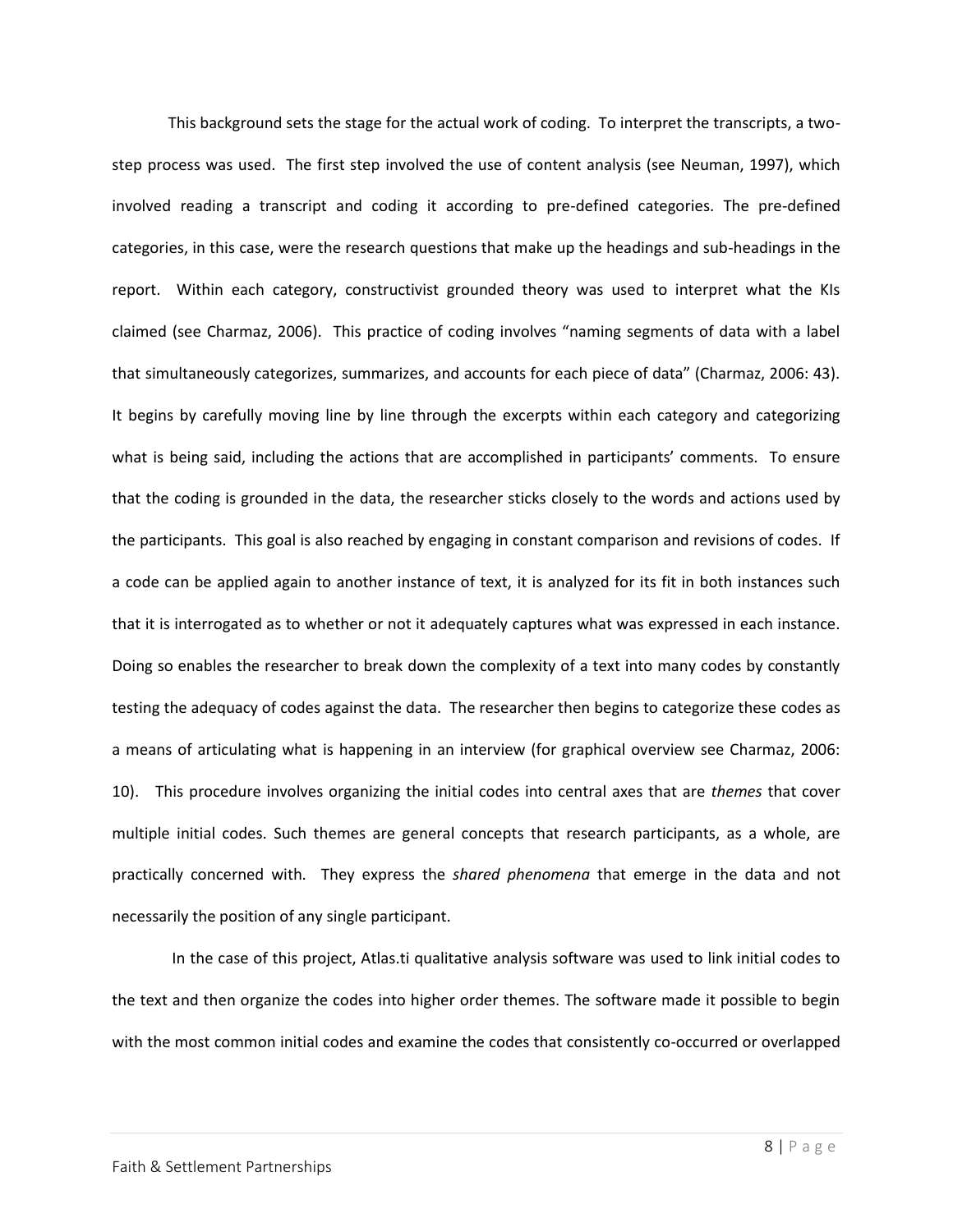with these most common codes. The results of the interpretive work were presented to the advisory panel for critique. This action served as a check-and-balance.

# **Overall Findings/Executive Summary**

<span id="page-9-0"></span>Faith and settlement partnerships are viewed in a mostly positive light. Throughout the interviews there were certain themes that emerged such as networking that could serve to enhance communication between service providers, and enhance services for newcomers without duplicating efforts. Perceptions are also important in cultivating relationships with partner agencies and some of these perceptions can include a misunderstanding of the role of the TSA within the community. There are specific values and aspirations underlying vision for partnership. There are, however, more pervasive values that secure the desire for partnership and willingness to attempt to navigate pitfalls.

Navigating the complexities of the system can be difficult for newcomers. For agencies, navigating through differences in outlook and aspirations while trying to build or maintain partnerships can be difficult and time-consuming. Differences within and among organizations and agencies can be numerous and complex, and in trying to create partnerships between organizations, these differences can be compounded or, with great effort can be transformed into something beneficial for all involved. Partnerships that were particularly promising include those that could engage corps, those that have settlement sector meetings, and those that have collaborative leader groups.

Partnerships between faith and settlement groups could serve to fill many gaps, and faith and settlement leaders could build partnerships by facilitating communication and trust. In encouraging collaboration, policy development can prove to be helpful. Other important collaborative efforts should include focus on desired outcomes and creating flexible policies that incorporate ongoing assessment and room for change. Training and professional development can prove to be important especially where newcomers face struggles as they try to integrate into Canada. In the long run, we can know that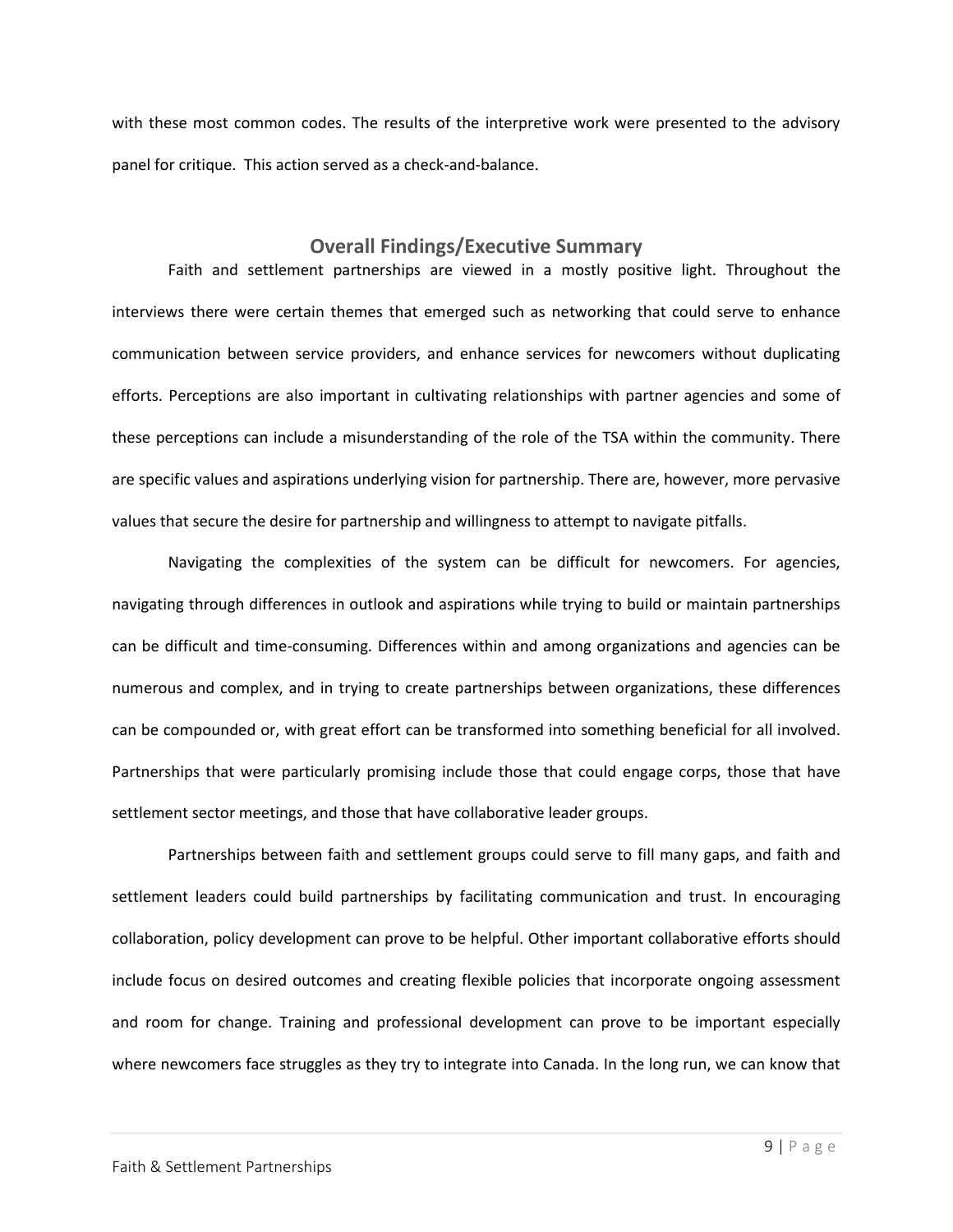partnerships are successful if we see newcomers getting what they need, and seeing changes in their lives and their well-being.

<span id="page-10-0"></span>**Vision: To what extent are faith/settlement partnerships viewed positively?**

# <span id="page-10-1"></span>**1.1 What are the perceived opportunities for partnership?**

Four main themes emerged throughout the discussions on vision and the importance of perceived opportunities for partnerships. Themes include connecting newcomers with church community; building connections within the sector; enhancing services; and making others aware of TSA. All serve to enhance communication between service providers, and enhance services for newcomers without duplicating efforts.

# *1.1.1 Connecting Newcomers with Church Community*

One of the strongest themes that emerged in the interviews was that partnerships between faith-based organizations and other members of the settlement sector have the potential to connect newcomers with holistic services. In the TSA case study, this theme entails connecting newcomers with the church because TSA is an organization within the Christian tradition. One participant notes that there is opportunity for mutual learning in this context as "it would be helpful for some settlement agencies to learn about faith issues as well. There are people who are coming [to Canada, and] their faith is very important to them and when [settlement agencies] don't address that part, it's kind of like they are overlooking a big part of that person in a way" (FS007, 271<sup>1</sup>). What settlement organizations can learn in the context of this opportunity is that faith is a normal part of personhood and can be discussed like any other deeply meaningful value. The advantage of church communities is that they can freely engage in this domain of everyday life. Discussing faith supports the kind of authentic community

 $\overline{\phantom{a}}$ 

 $1$  Interview excerpts are identified by a given participant's code and then followed by the line number (in Atlas.ti) where the quotation begins.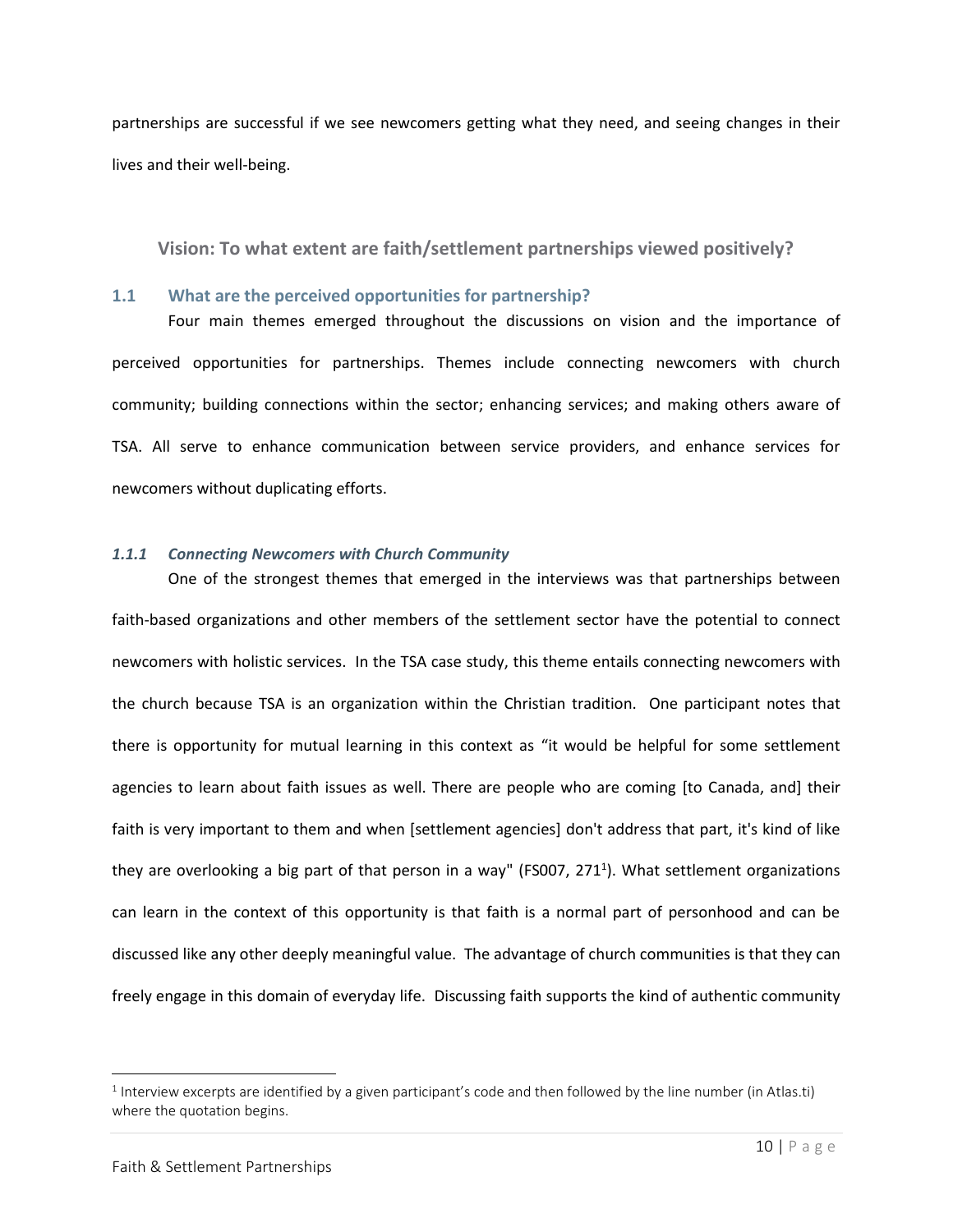where personally meaningful topics can be addressed. The result is the opportunity to connect newcomers with a church community that has freedom to support and engage the whole person.

Connecting newcomers with the church involves applied pressure on TSA to shift its own orientation from one of crisis-oriented service delivery of basic needs, to community development. The vision is that organizations, in reference to TSA, can transform into broader delivery spaces that can support community development. In the words of one participant:

Well I guess even thinking more practically about building community around people… so that they're not isolated as newcomers to Canada, but they have a network of supports around them who can help them navigate through bureaucracy, who can help them to understand the school system… so not just adopting families from a financial perspective but also building that community around families to help them to settle into their new city, their new country. The Salvation Army can't be everything to all people, so we would rely on other people to kind of help with the process of building community, and so referrals to other places and just using the expertise of what's in the communities. (FS006, 197)

This excerpt illustrates the notion of building communities that happen in churches, while simultaneously noting the porous nature of such endeavours, which necessitates reaching out to work with other agencies.

#### *1.1.2 Building Connections within the Sector*

In reference to opportunities that emerge in partnerships, participants noted that there is the possibility of building relationships within the sector. A realistic assessment of some important realities need to be addressed. One of these realities is that the settlement sector – including faith-based and otherwise – is dynamic and complex. Consider the following comment in this context: "There's just so many social services right in the city that it's just almost like they are a dime a dozen...we think this is a need, so let's fill it instead of really determining, well wait a minute it's being done here, and here, and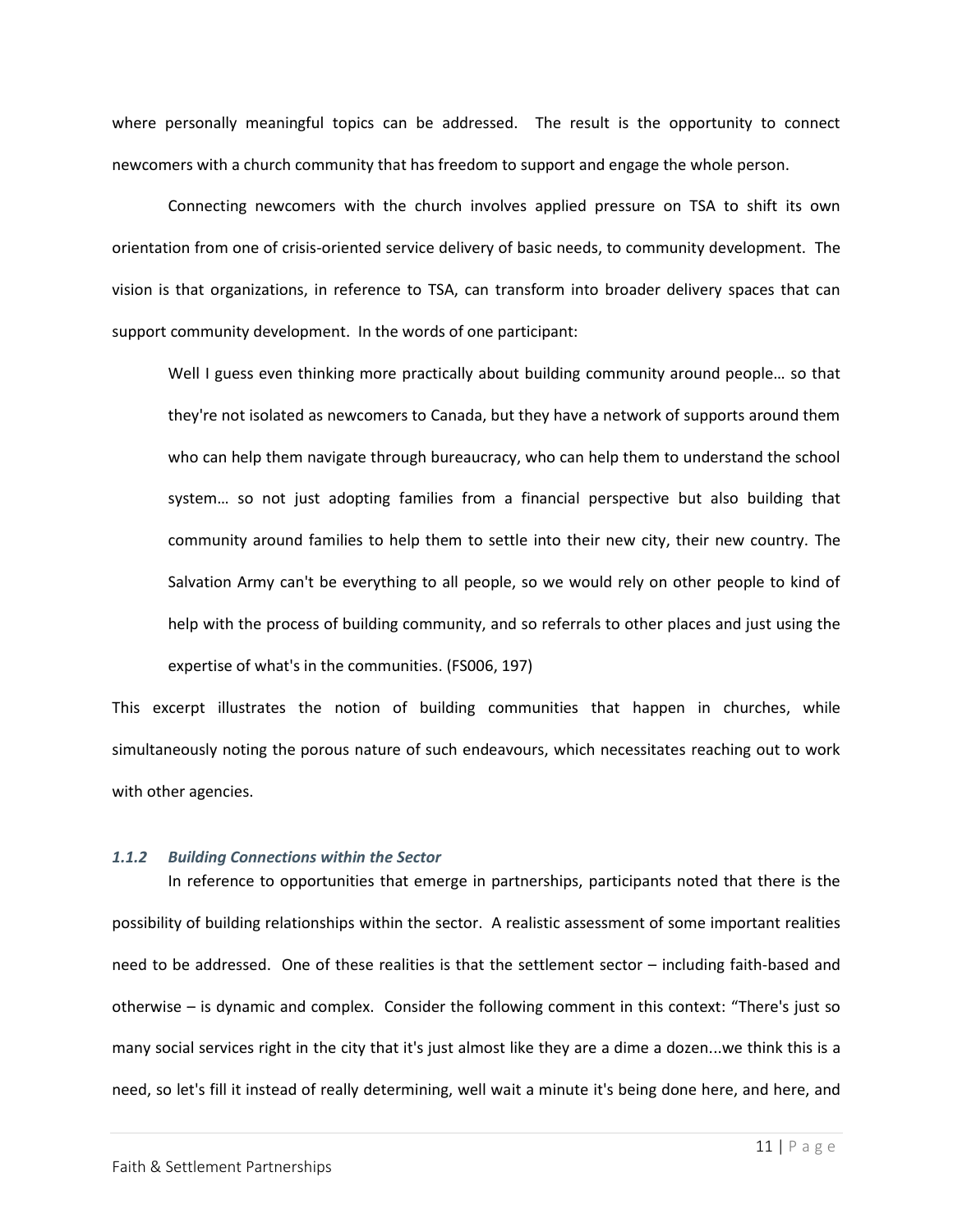here" (FS005, 219). There are many players doing many difference parts. It is valuable to note that connecting is important if we are going to bridge the communication gaps. Several KIs noted that there is a need for information in terms of mapping who does what and what services are available.

An idea emerged, that put forward the possibility of TSA capitalizing on this natural quality by taking a leadership role. In the words of one participant, they noted that "The Salvation Army has a huge reputation… I think that we should use that, the name, just to create an umbrella to reach out to these other people... I think that [The] Salvation Army easily could be a leader in this role" (FS008, 339). There are many ways in which TSA could take such a leadership role and it would be advisable to access the creativity and resources within TSA to develop ways to do this. As an example, one participant noted that an Open House Day at an agency could be a positive option where TSA could "invite partner agencies to come in and [see] this is what we do… that would be the next step … is to open up our doors to the community, to community providers, and invite them in" (FS010, 75). This opportunity was identified and driven by a keen awarness that it can be hard to get information and there can be consequences for inadequate service delivery.

#### *1.1.3 Enhancing Services*

Enhanced partnerships have the opportunity to enhance services. One KI mentioned that "in working with faith-based and non-faith-based organizations…I think we are always looking to strengthen our working relationships and looking at ways to do that…To help share information and resources [to make] our services more accessible and beneficial to the individuals that we both serve" (FS012, 140). Partnerships are supposed to lead to enhancing service by creating a "pool of resources" that are more transparent and available. If government resources are available for use, partnerships can enable a more efficient use of those resources. Repetition will occur if services cannot be enhanced through partnerships. There is a deeply rooted commitment to partnerships as activities that bridge service gaps and contribute to a positive community overall.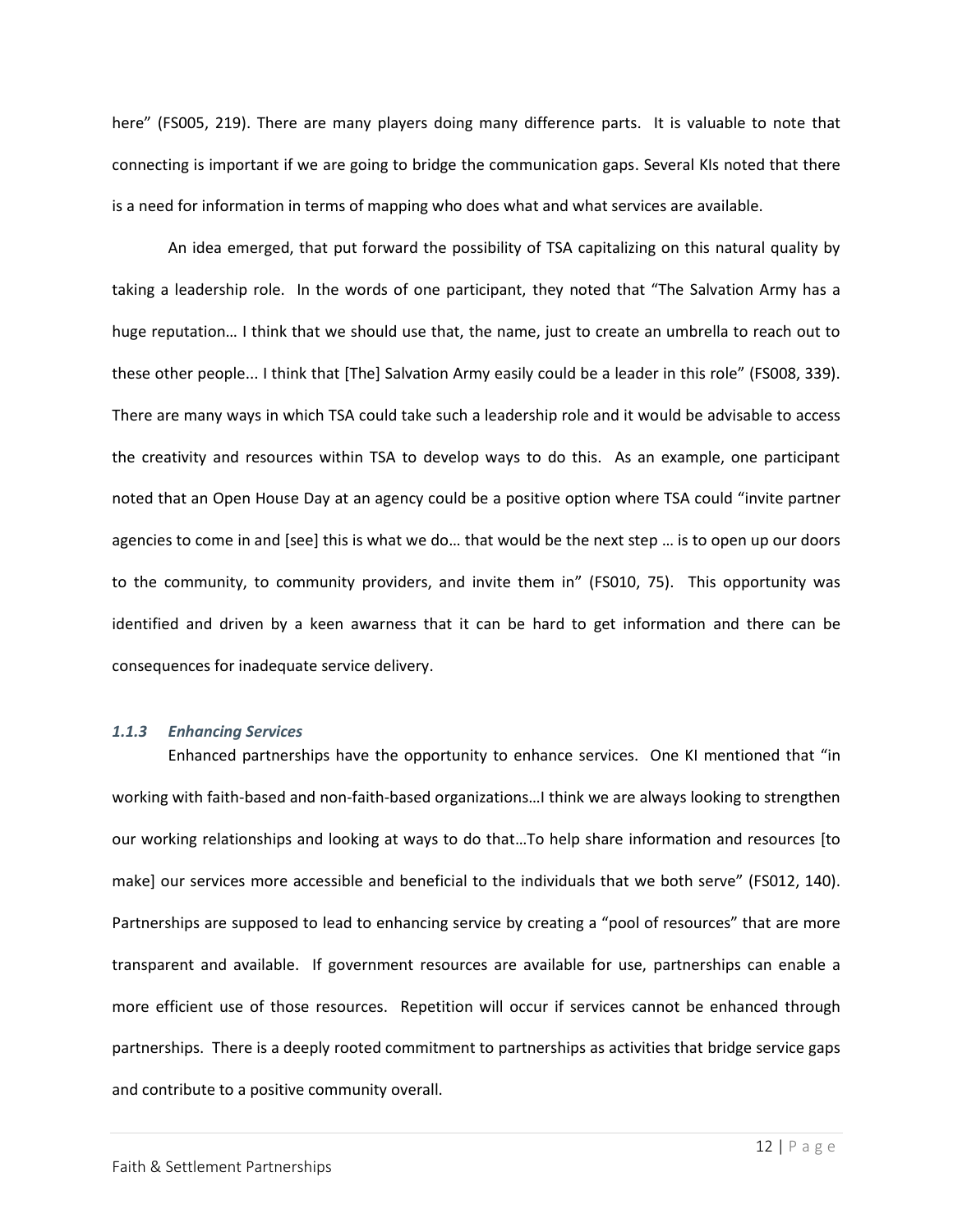One of the most common service enhancements would be increased efficiency in the delivery of services. One of the positive outcomes perceived from partnerships is tied to how people in the field "try to avoid duplication of services. We see what resources are outside, and available for our clients and we are a good resource for them, because we see all kinds of clients, even non-status… so there are certain parts of the population they cannot see but we can, so they send them to us" (FS011, 159). The duplication of services goes hand-in-hand with bridging a gap where some clients (persons without legal status in Canada) would not be served were it not for the role that faith-based organizations play. We see that KIs believe in the potential for more efficiency as well as helping others who would be missed otherwise.

#### *1.1.4 Making Others Aware of TSA*

Another opportunity that KIs presented was that partnerships can make others aware of what TSA is and what it does. In the words of one KI, **"**we've worked, we have good policies in place in terms of being welcoming, in terms of being inclusive, like those policies are in place. So the missing gap is people knowing this is a good place to send people to" (FS003, 217). TSA has made a clear effort to make services accessible. Part of this opportunity lies in an effort to improve a perceived concern that others do not know that TSA is a community open to serving others**: "**I've heard people that say oh "my client is a Muslim", or "my client is a whatever, whatever, is he still accepted?" And so one of the things that we always say, we're inclusive of everyone**"** (FS010, 71). Part of this misunderstanding was presented as coming from TSA's Christian identity.

Another part of it comes from how it has developed a niche for being a place that provides practical services like food and clothing, which overshadows its ability to support community in a wider sense. TSA has gyms and space available for community use but another significant contribution can be missed, which is that TSA often fills niches that are not always addressed (e.g., assistance to non-status persons). Community members can miss how TSA can help a range newcomers with their paper work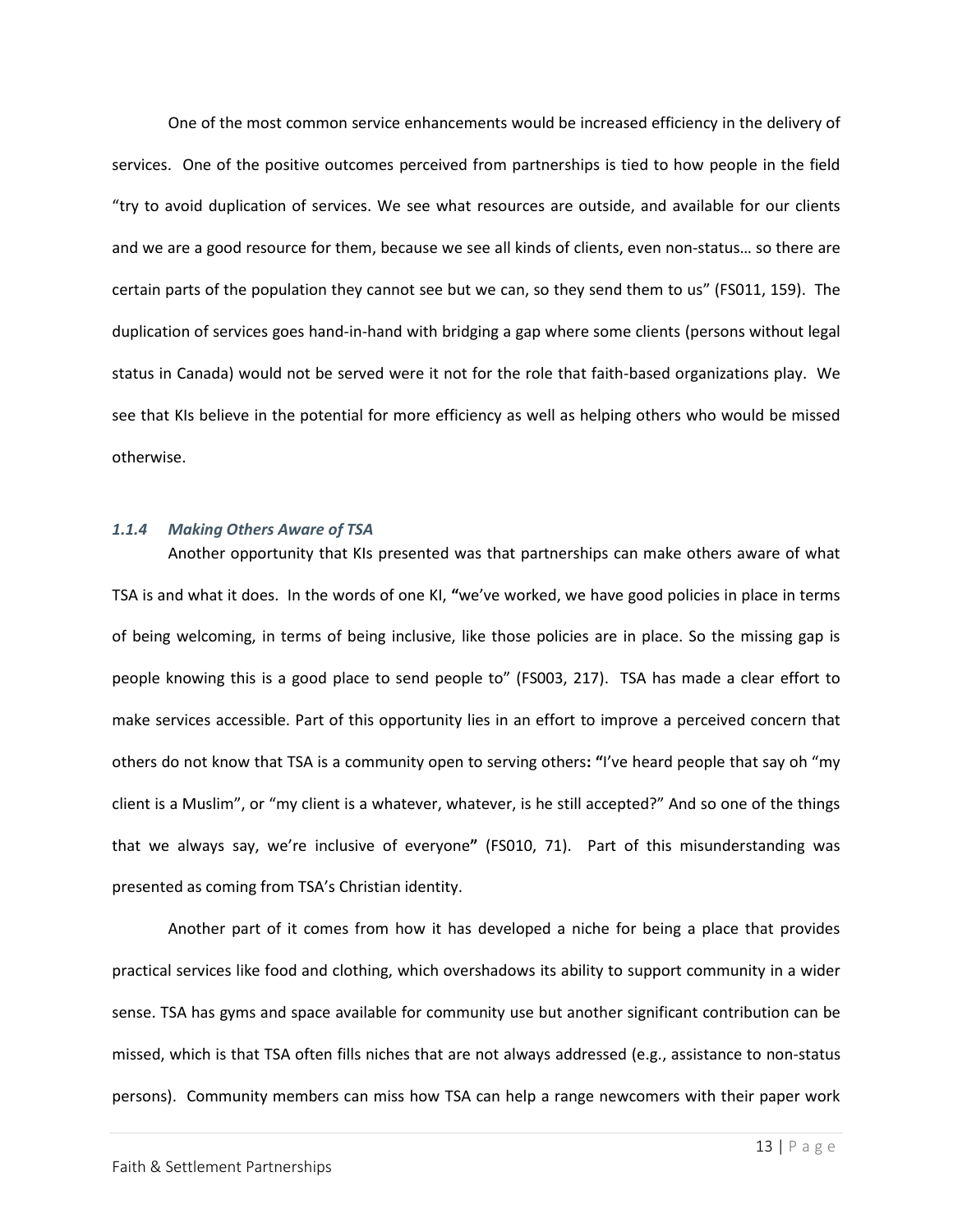and these include non-status people that cannot be assisted through government funded agencies. A result is that some KIs identified how there is a need for taking responsibility to make TSA known in terms of what it does beyond crisis intervention. In short, this effort involves taking the responsibility to both promote community awareness of what TSA has to offer and also the requirement to be aware of the community needs.

#### <span id="page-14-0"></span>**1.2 What are the perceived pitfalls for partnership?**

Perceptions are important in cultivating relationships with partner agencies. Misunderstanding of the role of the TSA within the community is one such barrier that prevents newcomers and agencies from approaching or collaborating with the TSA. Other barriers to partnership include navigating the complexities of the system as well as difficulties in obtaining funding.

#### *1.2.1 Misunderstanding TSA*

The most prevalent pitfall that comes from partnerships is the relative position of TSA in terms of how it is perceived by potential partners. KIs felt like a pitfall of partnership is not always being treated like an equal where "particularly bigger organizations [act as if] 'the Salvation Army is smaller than us'… [and] we are not always taken seriously" (FS013, 145). The perceived stigma from potential partners is that TSA is there for the drunks on the street, and so "there is kind of a legitimacy process you have to go through to prove oh no I can be at this table" (FS003, 149). The KIs note that this pitfall is not wholly ungrounded because they identify that having services in a church could itself be a barrier and their denominational affiliation may lead to partners thinking that newcomers "have to be a Salvationist to come to other programs here" (FS001, 20). Moreover, TSA has a distinct identity that makes it "hesitant to be a part of that bigger collaborative, because we are not seen with the picket signs and lobbying, we are not lobbyists… We want to maintain good relations with our government partners, because they're partners as well, and they are our funders" (FS006, 215). Lastly, the TSA is itself in a state of transition with regards to faith and settlement and this transition can impact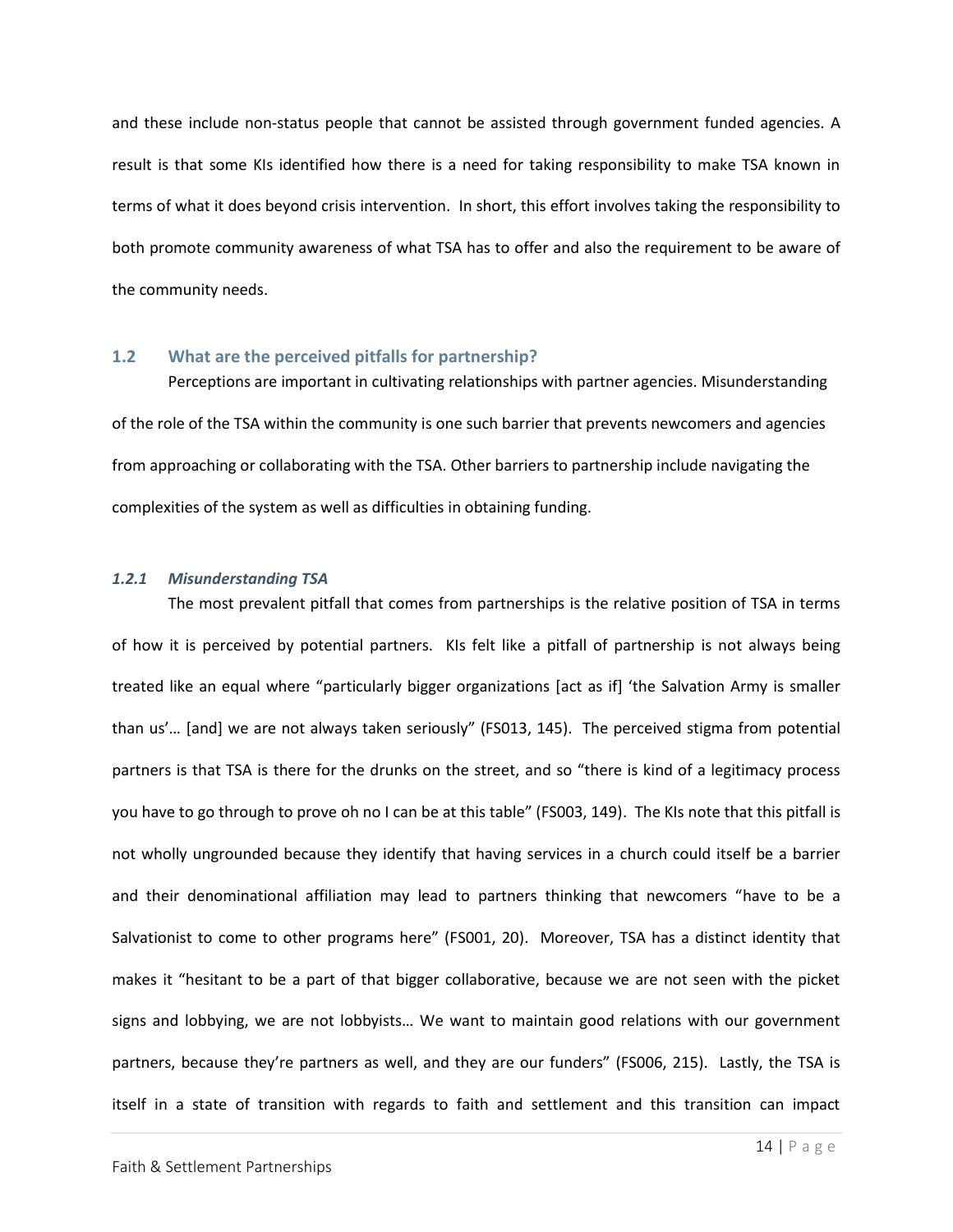perceptions from others on the outside. The KIs reported that, currently, TSA does not have a welldeveloped policy on training and that "the majority of people working with the Salvation Army do not know about immigration, or immigration issues… [and what is needed is] education, and being aware that we have to reflect the community outside. And we don't" (FS011, 427). It is important to know that, as mentioned above in reference to opportunities, TSA is taking efforts to reach out. For example, some TSA officers have gone through a formal process to obtain a letter of permission allowing them to wear clothing outside of the traditional TSA uniform. The rationale was that the uniform perpetuates misconceptions and potentially enhances a power differential. This is an example where officers in the TSA have taken, what would be for them, a significant symbolic gesture to reach out.

#### *1.2.2 Challenging for Newcomers to Navigate a System with Different Players*

A pitfall to partnership is that there can be multiple parties involved in a newcomer's experience because no organization, including the TSA can "be everything to all people, so we would rely on… referrals to other places and just using the expertise of what's in the communities. So almost like navigating the system so that it's to be a benefit to the individuals who are using the system" (FS006, 197). There are multiple players in the system and this is a fact of the complexity of immigration. Challenges to navigating the system can emerge through duplication of services where, for example, one partner can open a thrift store with vouchers like TSA, which would be confusing for clients who may not apprehend the distinction. Other confusions are the relatively different journeys taken by Government Assisted as opposed to Privately Sponsored refugees. Or surprises such as a privately sponsored family discovering, upon arriving at the airport, that they are going to a stranger's house and not a hotel, while knowing that a friend had a completely different arrival experience. Canada's comparatively well-developed infrastructure and bureaucracy means that it is a policy/process oriented place that can be hard to grasp and manage. That is, the downside to this necessary complexity is that it can be hard to navigate a system with different players. Newcomers can be involved with many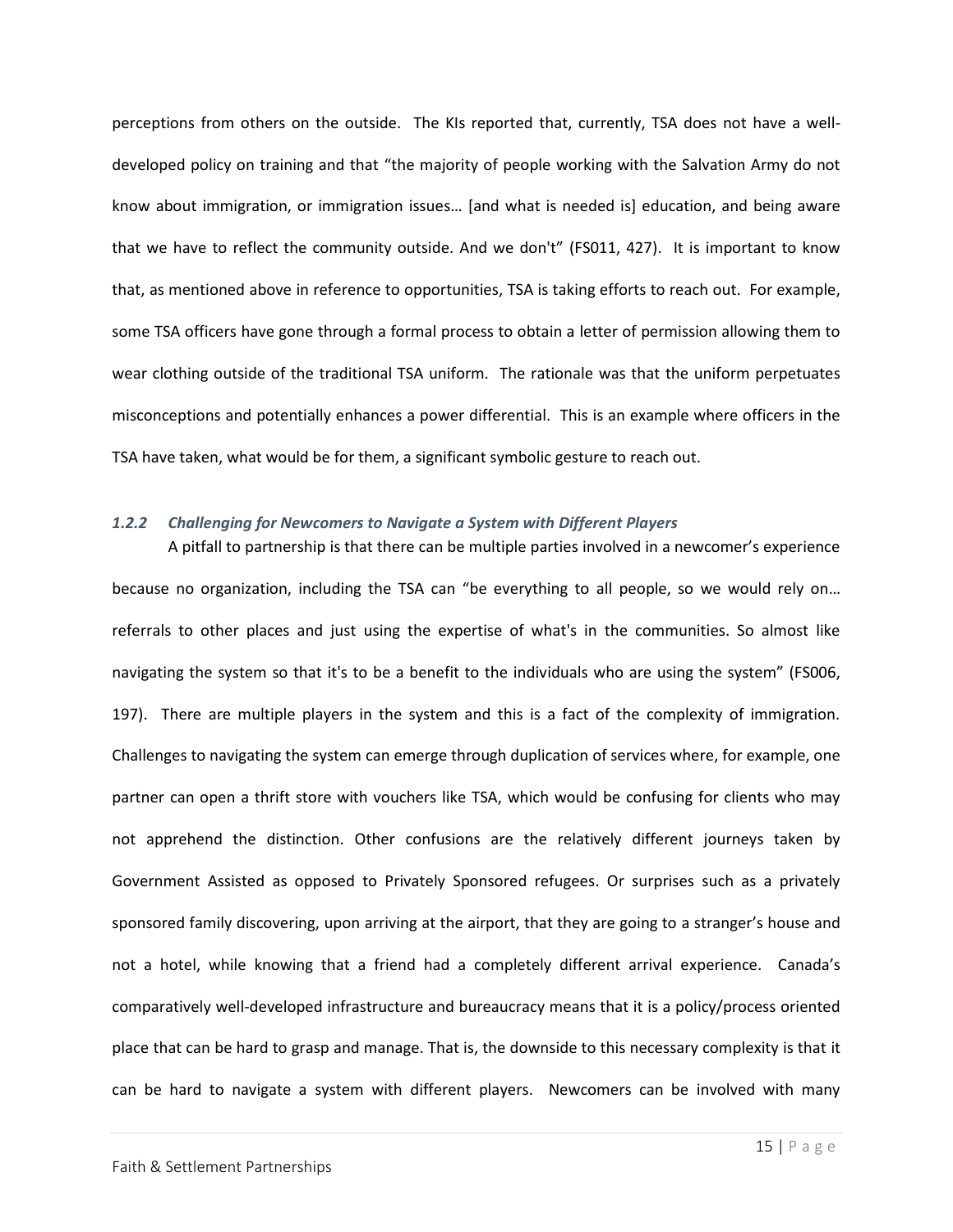different people that try to help or "they go to other agencies that are not government funded but they have someone that is doing the same like me [...or] they rely on friends that have been doing the same thing… but sometimes it's not the best because [immigration] forms keep changing pretty much every two weeks now" (FS008, 53).

A compounding challenge is that difficult backgrounds and experiences put significant personal demand on the participants. For example, "they just get really paranoid and worried and so that becomes the primary concern for them, and we are trying to get them to focus on housing and [other] things and obviously that takes precedence" (FS009, 190). Navigating the Canadian system of players can be challenging, but previous experiences can compound the strain from a process that can be long and draining. Recognizing this challenge leads to workers wanting to help because the need is so clearly obvious to them. However, many workers cannot devote the time to helping someone navigate a complicated system. For example, a frontline worker at a food bank may deal with a significant number of high-needs newcomers that have several barriers to moving easily through the system (e.g. language barriers, past trauma). Community mapping – i.e. identifying and documenting community resources – is an excellent idea but needs to be undertaken with the understanding that partnership necessarily involves a complex system.

#### *1.2.3 Funding Complexities*

Another pitfall to partnerships is that there are significant complexities surrounding the issue of funding. KIs explained that persons at higher levels of TSA were always working on how to maximize funds and plan where it is going. As one KI put it, the issue is compounded in the settlement sector because, "in serving the population that we do, income and resources can be scarce… the biggest challenge for us is funding. That won't be uncommon to most organizations" (FS012, 53). It is a contextual factor of the settlement sector that there is not likely to be sufficient funds for the perceived needs. Compounding this complexity is how that funding can be precarious, and one KI noted that it is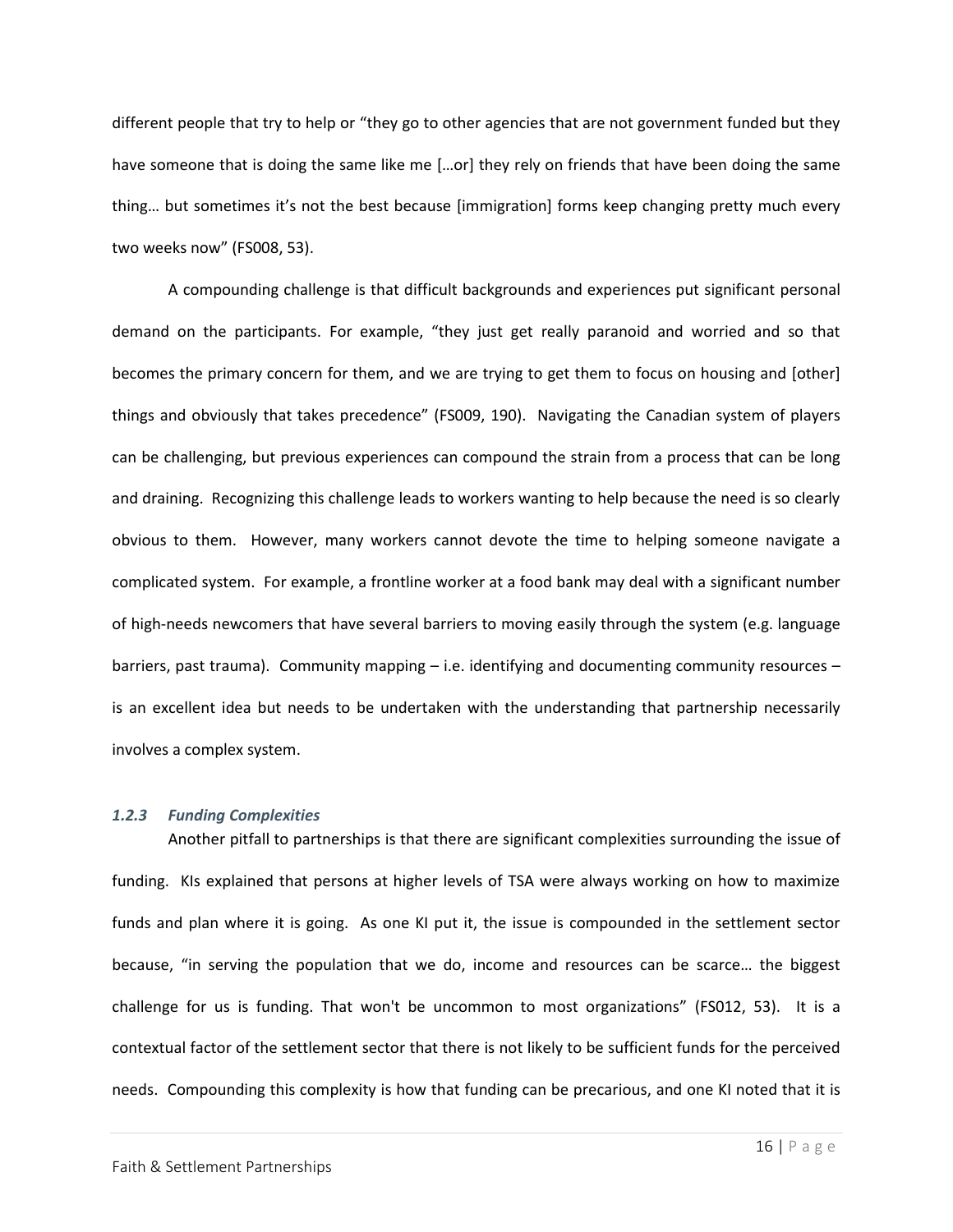especially the case for potential non-faith funders where "the complaint is always funding, and sometimes government cuts funding like [\*snaps fingers\*]" (FS011, 235). This creates an environment of concern where there can be duplication of services and a mentality where programs compete for participants or, in the words of one KI, engage in "chasing clients" (FS008, 47). These sorts of challenges can be hard to navigate in partnership activities because there are cascade effects. For example, when funding to a non-faith organization goes down or resources are removed in place of web-based tools, a gap opens that is often filled by a faith-based organization. Delivery can be impacted by funding partnerships where municipal funding, for example, can prohibit working with some clients.

Such challenges are compounded by internal challenges with the TSA where allocation of funding within the system can be complicated. For example, one KI noted that "I wish we can have more settlement workers, or someone specialized just in immigration… to be more useful in the community" (FS011, 235). Another KI observed that "The Salvation Army's resources are spread thin and they are, I mean you can't just stop funding one thing to fund something else, I recognize that. But I think the challenge is that… the predominance of funding is in the crisis-based care, as opposed to with things we could do that could help people land and be grounded better, so they don't hit crisis" (FS003, 249). There is a limited pool of resources and the opportunities for partnership raise the challenge of negotiating internal funding. Programs that may seem like a good idea may not be financially realizable or easily sustainable. One KI noted that TSA offers programs for a very low cost and works very hard at being cost efficient, which includes paying lower wages. Attracting and retaining highly qualified people to support new initiatives is challenging. It is simply hard to fund new initiatives that new partnerships may entail in addition to there being competition.

# *1.2.4 Perceived Incompatibilities*

A pitfall that emerges with partnership activities is that organizations must grapple with perceived incompatibilities. While there are some practical incompatibilities like differing rules and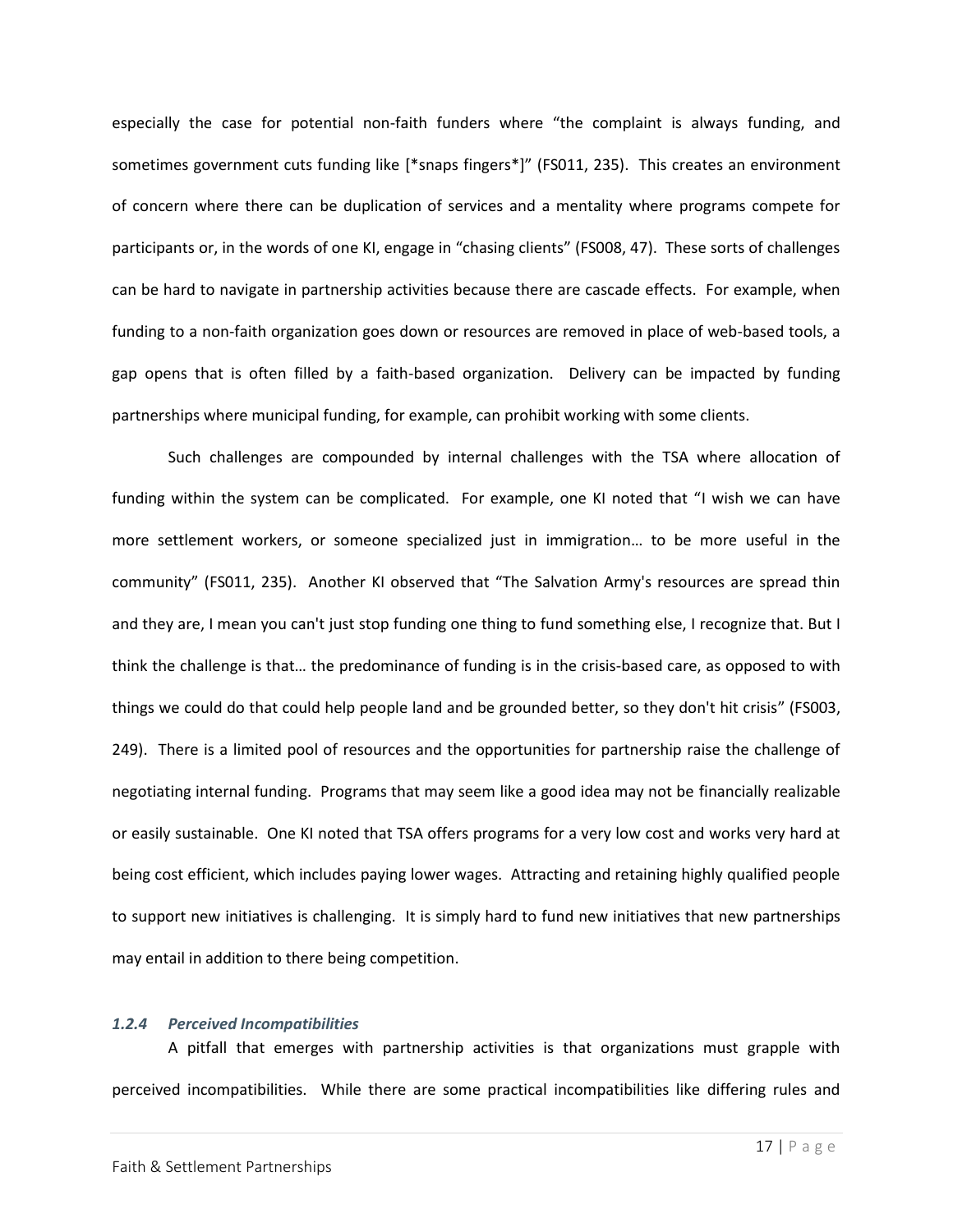practices in service delivery, a more significant issue that the KIs identified is that faith-based organizations often bring issues of mission and identity to the foreground. Such discussions are central as faith-based organizations are directed to general questions relatively more often than other organizations, which are comparatively more oriented to pragmatics of service. The result is a sentiment where, as one KI noted, "there is sometimes a challenge of how to secure our mission in the midst of a partnership, you know… but other organizations have wanted us to compromise but it's just something that we need to be always aware of that we don't compromise our values, our mission for [whatever] activities we are involved in" (FS006, 111).

Some KIs noted that there is a desire to work with others, and members of the TSA are concerned about giving the impression that one is trying to convert others:

I would say a lot of the Christian groups are scared to share their faith in some ways, they are scared that they're going to go overboard and it's going to seem like they are only supporting if the refugees convert. And that's not their intention at all, and because they're so scared of giving that impression, they are not saying anything. So they're kind of backing away from the expression of why they are doing it (FS007, 121).

Such action compounds the pitfall because it can look as if mission is being eroded and this perception can be even more magnified in conjunction with the depth of the relationship: "if it's just a networking group where you're just coming together, sharing ideas and saying, you can borrow this and here is a sample document that you can borrow, you can use, and that's different, it's kind of a loose partnership. It's when we get more into partnerships where we are sharing staff, facilities and programs" (FS006, 143) that the forgoing pitfalls become enhanced and, potentially, obstructive to partnerships.

#### *1.2.5 Missing Information*

A drawback of partnerships is the challenge of ensuring that there is robust and adequate communication of information. KIs noted that there can be a communication gap where one party is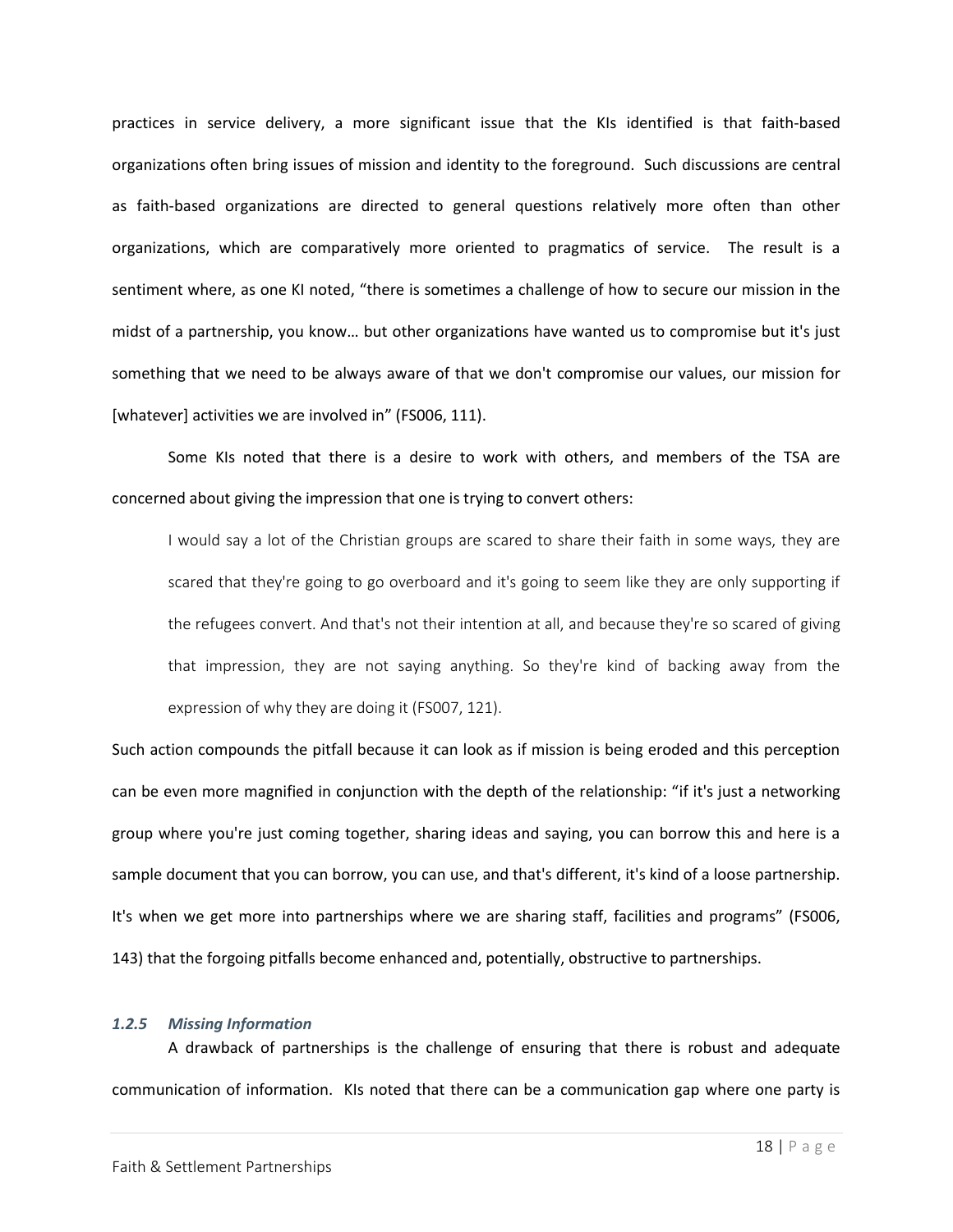taking action that will have a direct impact on partners, but there is a lack of clarity about ensuing implications. A particularly pervasive example is the government deciding to accommodate a significant number of Syrian refugees and communicating this decision through the media without first speaking with settlement and faith-based organizations. KIs reported that this is an example of how one can hear information from an indirect source and not know what is happening, which can be especially challenging in partnership situations. That is, a current service gap is that there can be insufficient networks for communicating: "I think there is no network for agencies that are not government funded or they are faith-based, that we can just communicate about what we're doing for newcomers or refugees or non-status people, or for long-term residents that are in financial struggle or whatever reason… there is not that network" (FS008, 287). The pitfall of partnership is that this gap could be insufficiently addressed unless there is specific attention.

A related difficulty was that transmitting information from one partner to another can be challenging in the context of new partnerships. KIs noted that other workers in organizations sometimes may withhold information that could prohibit a newcomer from receiving service. While this action is a caring attempt to help newcomers receive services, it does a disservice to partners. When there are multiple partners involved in service delivery, it becomes hard to track newcomers to make sure that they are not lost, but there is no effective system for tracking. Likewise, there is often not adequate communication and opportunity for medium or long-term follow-up as "you don't see the results of what you do. So people get discouraged, but then the need is still there, so there is that tension" (FS011, 347). These current challenges highlight the importance of transmitting information and the potential difficulties that partnerships raise in this domain.

# <span id="page-19-0"></span>**1.3 What underlying motivations, values and aspirations inform these opinions?**  Much of the forgoing addressed specific values and aspirations underlying vision for partnership.

There were, however, more pervasive values that undergird the desire for partnership and willingness to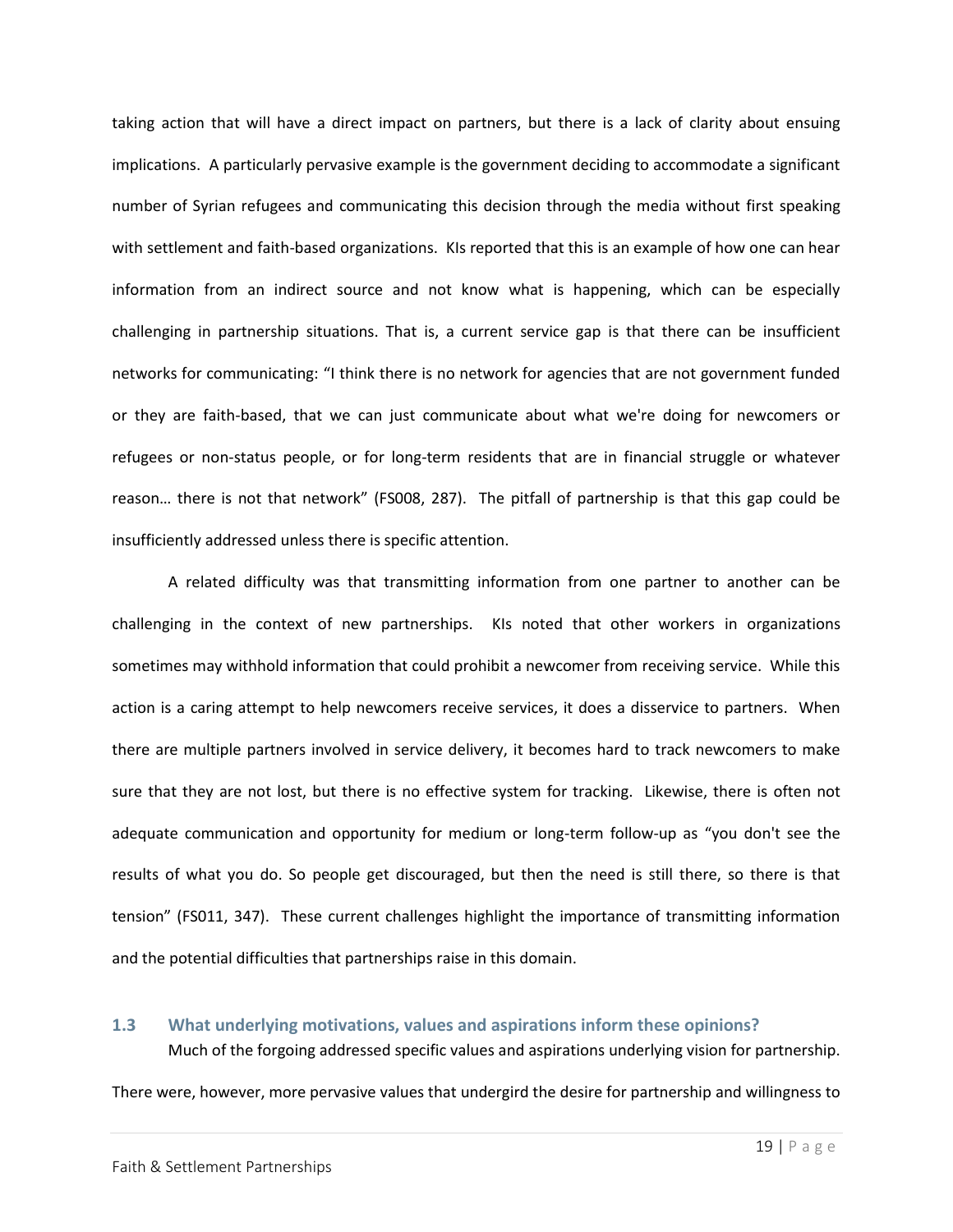attempt to navigate pitfalls. In this section, we address some of these ubiquitous values that undergird the vision for partnership.

# *1.3.1 Sense of Community*

One value that ran throughout the KI interviews is the importance of developing a sense of community and how partnerships can enable this. A sense of community is having a sense that one is known and belongs somewhere and KIs took the position that "you are a name not a number so that's why we really encourage that and if there is a language barrier, we try to connect one of our existing parents with the new parent of the same language, of the same culture" (FS002, 13). A sense of community involves the perception that one is treated like a whole person and it means that TSA must care for someone "as a whole, not just like we are only concerned about making sure that you know, you get a job and earn a house but we are also concerned about you as a person, and how you are dealing with living here. And that you feel like you belong here, and you feel like you know people and you are not all isolated" (FS007, 283). It involves providing a place for newcomers to do things like participate in a sewing group where they can have a space for emotional and social support and "they're just happy to be able to come to a place where people… [accept] them for who they are… language challenges or plain challenges… You're here for a break, you're here for a cup of coffee. Bring your children here and just, we'll try and figure it out" (FS002, 257). Partnership is presented as important because it can link newcomers with a place that enables a sense of community.

The reason that a sense of community is such a driving value is that the KIs are keenly aware of how people can come to Canada and become isolated or depressed as they often land without a sense of community. KIs noted that newcomers…

[are] leaving their countries, not because they want to live in a better place but because they are fleeing their country, then coming to another country with a different culture is choking enough. Like, it's hard. And then we need the space for spiritual development and spiritual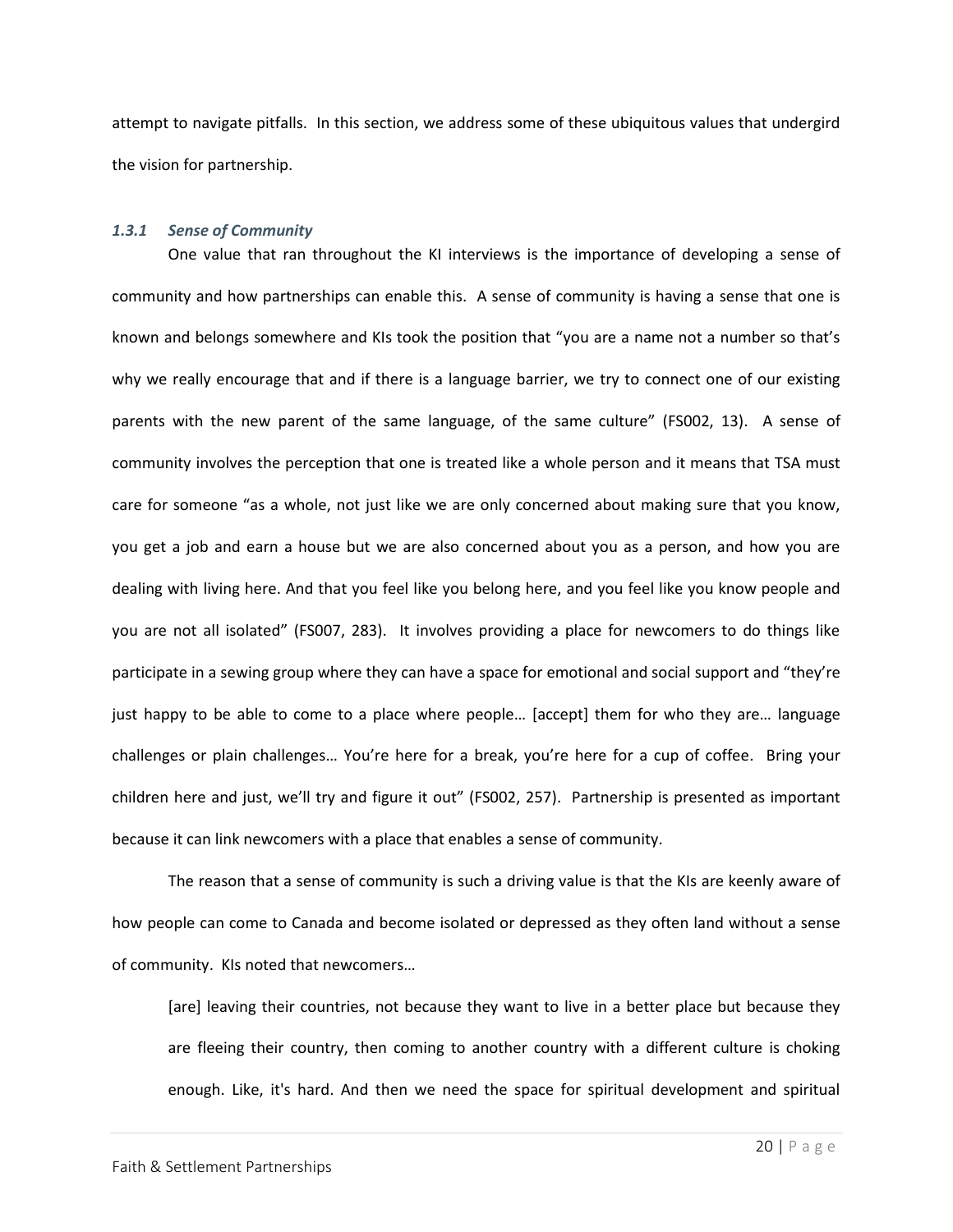expression, and if the only way to do it is by learning English first, it's not safe. The language of the spirit is the mother tongue, we can express ourselves in other languages if we are trained, but to feel comfortable learning and experiencing God or whatever your religion is, in your own language. (FS011, 339)

This excerpt illustrates how newcomers can become very isolated because of language barriers. It is normal to find a community for social support, and this is possible when a community is not just needsbased. It involves authentic relationships that run deeper than cultural celebrations in intercultural potlucks or dinners after church. It involves a place where a newcomer is treated as an equal with legitimate personhood in her or his own right rather than an object of pity or care.

#### *1.3.2 Meeting the Needs of Newcomers*

The value of partnerships enabling a sense of community is related to another important value that drives a desire for partnerships: a deeply rooted care for meeting the needs of newcomers. This value is an expression of empathetic care for others where KIs explain that they sought to "see the difference in peoples' lives… the testimonials from the individuals saying this is what my life is like now you know. This is what my life was like before this policy, this is what my life is like now" (FS006, 231). This is an example of how change in policy that involves partnerships is understood to be effective. There is a value that newcomers have needs that the KIs would like to see met and so the hope is that…

Our services are able to respond to the needs of individuals and the unique needs of newcomers. I think that means being timely, providing timely services, accessible services, nonjudgmental services… I think that being aware of the broader context of what that individual or family may be, whether emotional or psychological or physical, or whatever challenges they may also be experiencing which they may still carry with them. (FS012, 96)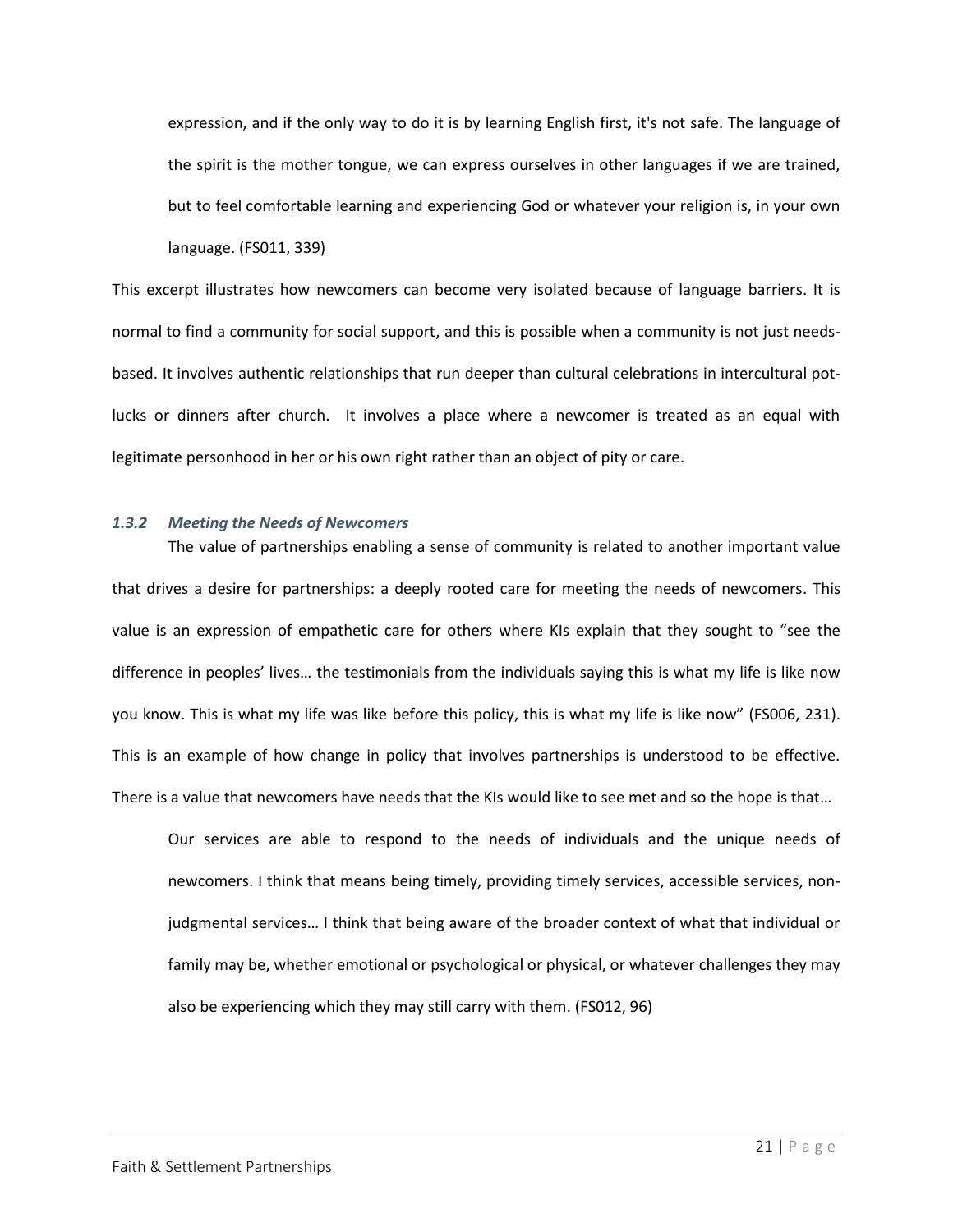There were a wide range of needs identified – e.g., helping people know their rights, breaking cycles of poverty and violence, providing holistic health, and so forth – but they were unified by a value of the importance of helping and it is that value that drives partnership.

# <span id="page-22-0"></span>**1.4 How and to what extent can differences in motivation/values/aspiration be navigated within policy and practice?**

Navigating through differences in outlook and aspirations while trying to build or maintain partnerships can be difficult and time-consuming. It is however, beneficial if substantial connections are to be made. KIs identified key areas of efficiency, developing trust, and leadership as important in navigating gaps and enabling partnerships.

# *1.4.1 The Importance of Efficiency*

Aside from emphasizing common values like those mentioned above, one way to navigate differences is to attend to a desired outcome, which KIs often identified as efficiency. Even though partners can have different objectives, purposes, and outcomes, there remains "a strong desire for collaboration in the city so I think whenever like-minded organizations that are doing similar work come around the same table, it can often make work more efficient and outcomes better for the end users" (FS012, 43). Efficiency is a rallying point by which different groups can find grounds for working together. KIs identified that this will likely work because the recent influx of Syrian refugees set up a condition where "they were kind of working in silos before all of this, [and it's] much better than [it] used to be, which means we're helping people better because we are talking to each other and addressing needs, filling gaps, eliminating duplication in some ways" (FS007, 93). Attending to efficiency means to evaluate and interrogate one's own actions. One front-line KI, for example, pondered "Is that my role to look for immigrants to come into my facility and to where I'm working? I don't know… Are more of us supposed to be doing that to help new immigrants? I don't know. [Are] there already enough agencies helping?" (FS001, 214). While it may not be this person's job to create partnerships, engaging in these kinds of questions provides the kind of attention to efficiency that can support partnership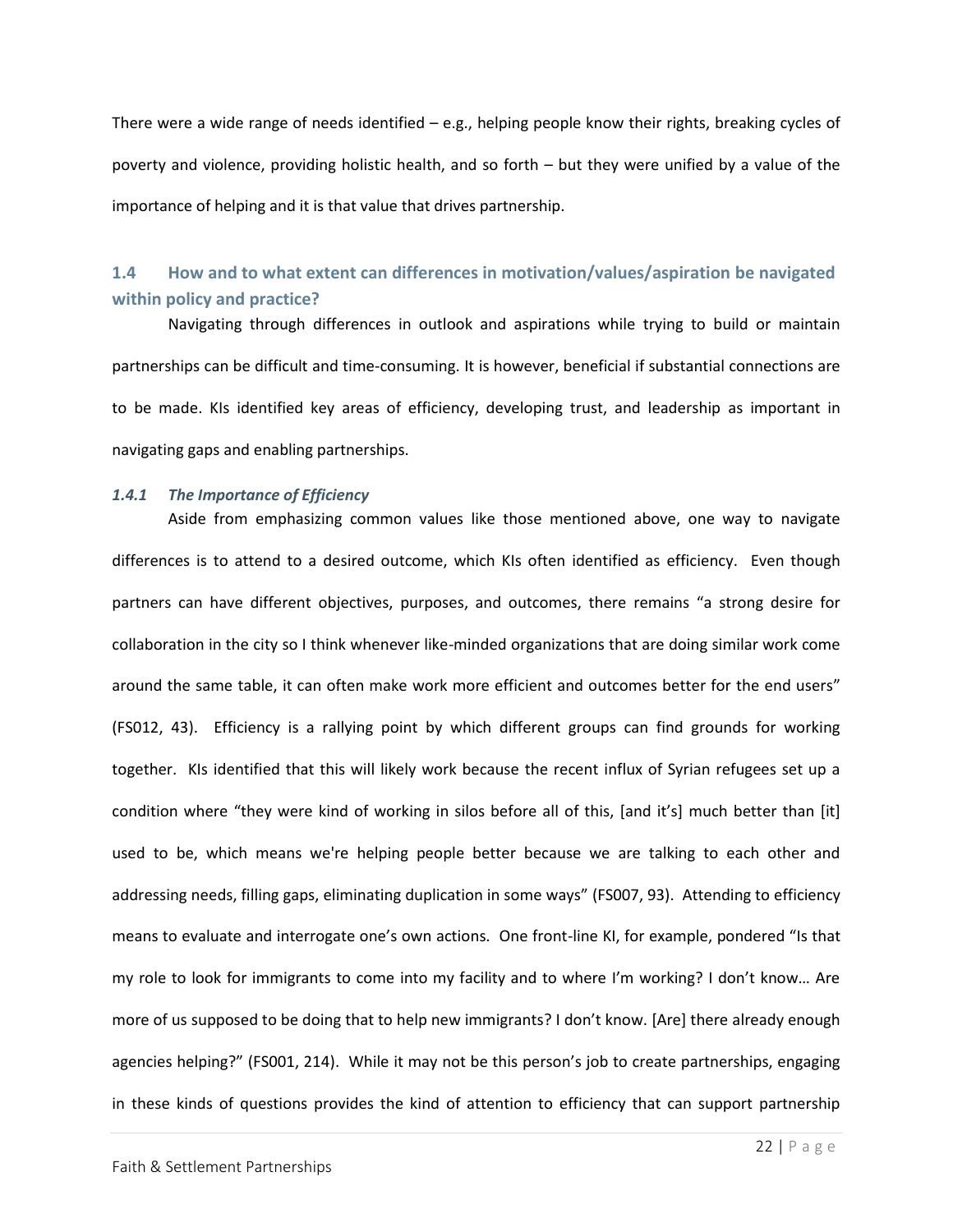development. On a more pragmatic level, attending to efficiency is associated with relationships that facilitated more communication in a sector that is often dependent on word-of-mouth communication. Such attention means that efforts need to be directed to mutual learning that ensures a two-way flow of information. KIs noted that such efforts enable partnerships through supporting each other via communication motivated by a recognition that a single player cannot do everything.

#### *1.4.2 Developing Trust*

Another important tactic for navigating differences is developing trust through the kind of actions that partners take. In terms of pragmatic action and grassroots service delivery, one KI noted that "you build trust, right… if you know for example with [\*organization name\*], the workers I've gotten to know really well. And so when they say to me, that this person is such and such… I'm going to likely, incline to believe them… that recognition is really, really important. Knowing the fact that that relationship is really quite valued" (FS010, 87). When there is mutual respect and transparency, it fosters trust through cultivating a sense of recognition and respect. Drawing on partners' services in an appropriate and respectful manner was embedded in this discussion. For example, KIs noted situations where times had been coordinated, among partners, for newcomers to come when there would be ample staff available to work with people that had language barriers. The plans were not honoured and no communications were forthcoming. Likewise, there were stories about parties withholding information from other parties. These are the sorts of practical actions that erode the trust needed to navigate differences.

At a higher level, there can be situations where a partner is "acting out of turn, and trying to gain more control than the rest… And you find that in any group of people. So just kind of ensuring that there's equal partnership amongst, and there is not somebody trying to take over, force us into something that we are not comfortable being a part of" (FS006, 127). Such activities where one partner can take control over another can erode trust. Navigating differences takes a significant amount of time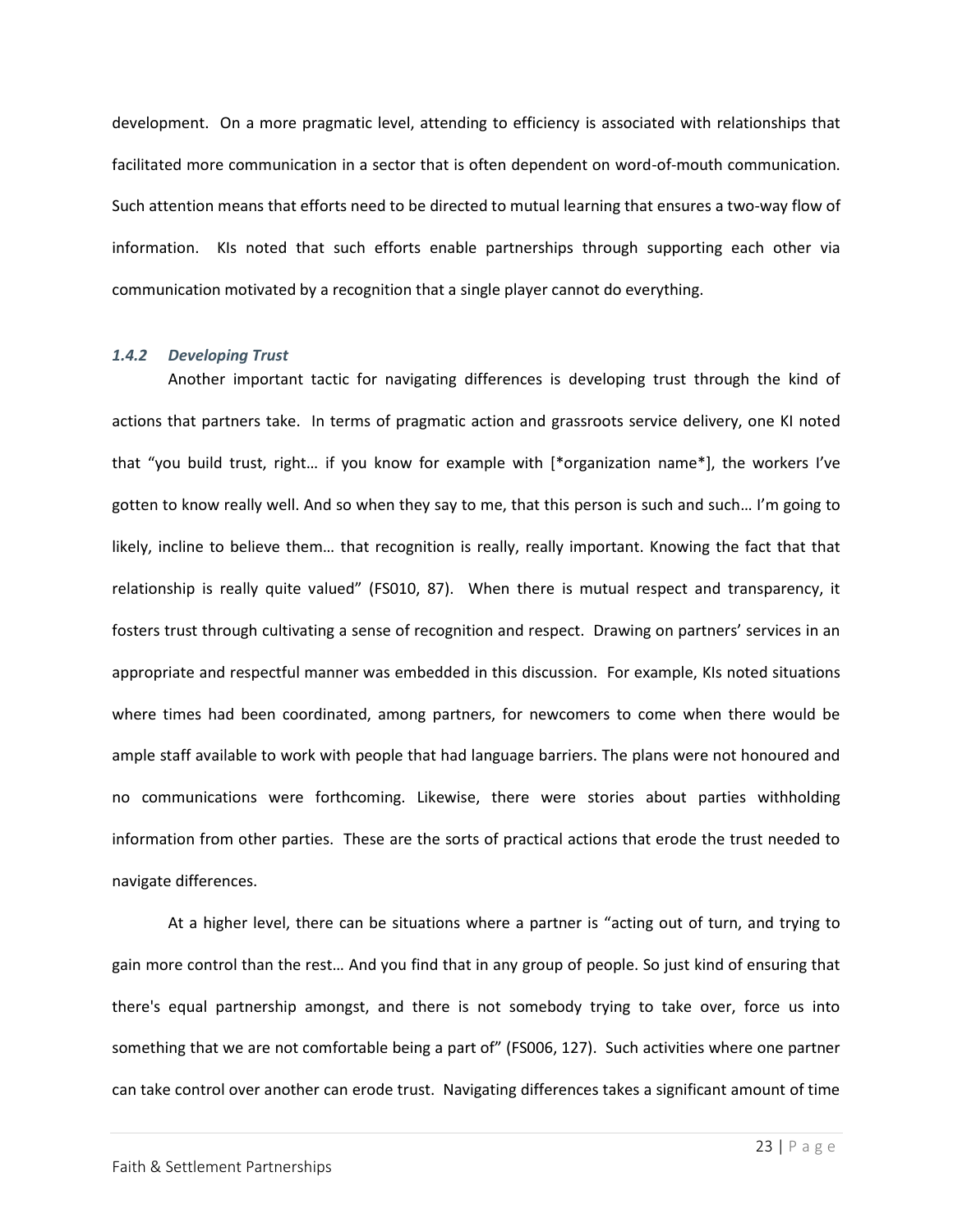and commitment to seeing others' perspectives. If we consider the information above that presented how the values that drive people are often centered around care, we can see how control can feel as if it were a caring activity.

#### *1.4.3 Leadership*

Some KIs raised the issue of leadership in terms of navigating differences among partners and the point was raised that faith-based organizations are good places to find natural leaders. Such organizations "could be the catalyst in creating that change… We are good at navigating the few resources and we are good at you know trying to work collaboratively because that is how we have always had to with the lack of resources that we have had" (FS008, 554). Finding creative solutions and ways to collaborate has always been a part of faith-based service delivery and so the milieu of partnership is one in which faith-based institutions ought to be comfortable. That being said, however, a challenge was leveled at faith-based leadership insofar as "… if you want to be a leader you also have to be able to be a follower. And so is [The] Salvation Army willing to be a follower in some sense? Not that you have to follow everybody, but you also have to look at what's happening in the community and look at what other people are doing" (FS010, 154). Leadership that enables partners to navigate tricky differences means putting oneself in a position where one is consistently engaging the wider sector and doing so with a willingness to be on equal footing with others.

The kind of leadership that enables partners to navigate gaps is leadership that promotes working "with the settlement agencies that are local to them to figure out ways to bridge that gap, and bring the newcomers… what they need instead of just, kind of expecting them to show up because they are not going to do that. Get out there and find out what they need" (FS007, 319). Taking the lead in finding information and then taking a lead in focussing on the shared value of wanting to help others is essential for leadership. One KI noted an excellent example of leadership, where she witnessed someone from a different organization "bringing [the conversation] back and saying… 'are you guys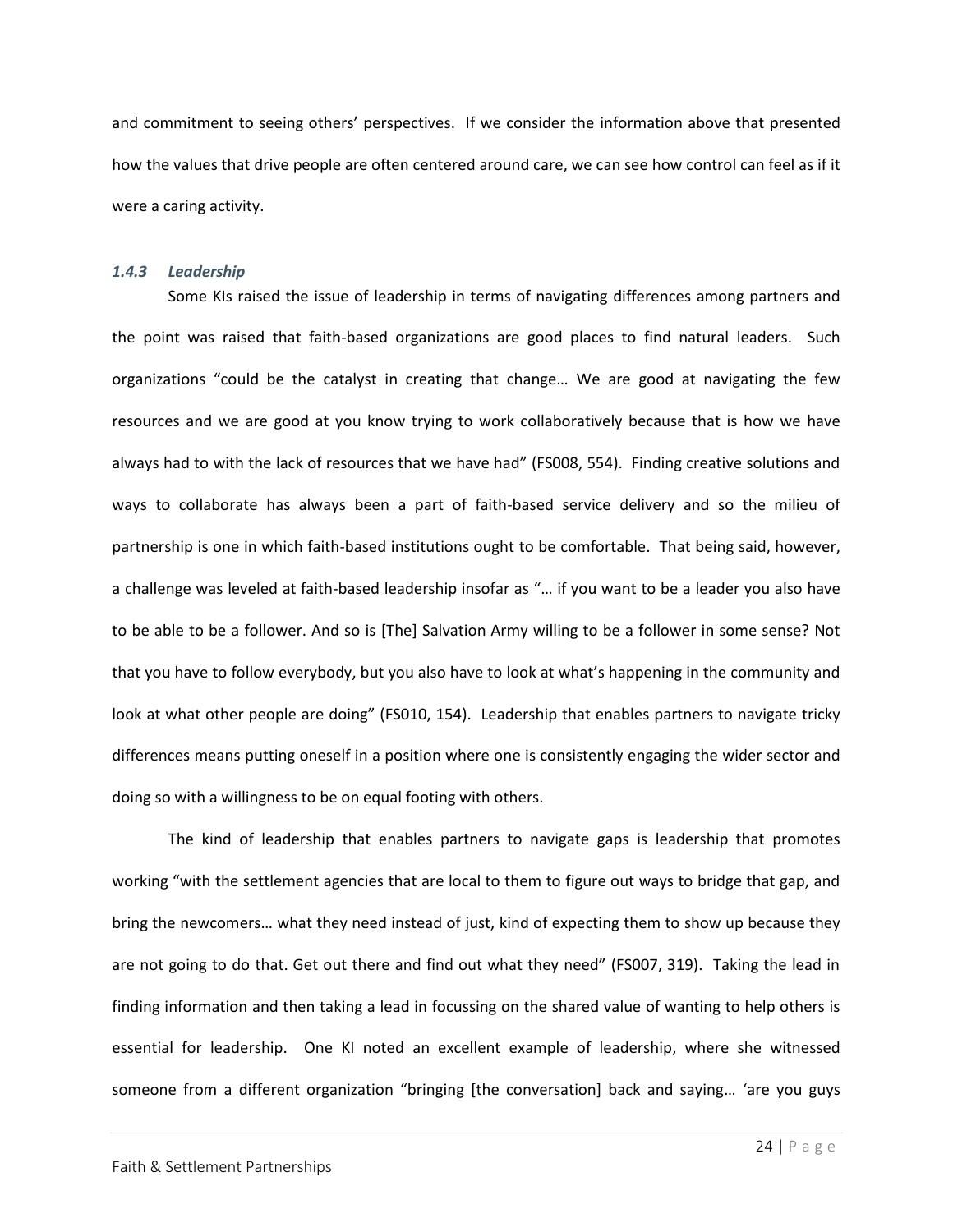interested in working together and doing this?' And everybody was, and she is all about collaboration herself, so I think that that certainly helped" (FS005, 227). This is the kind of leadership that enables an ethos of partnership.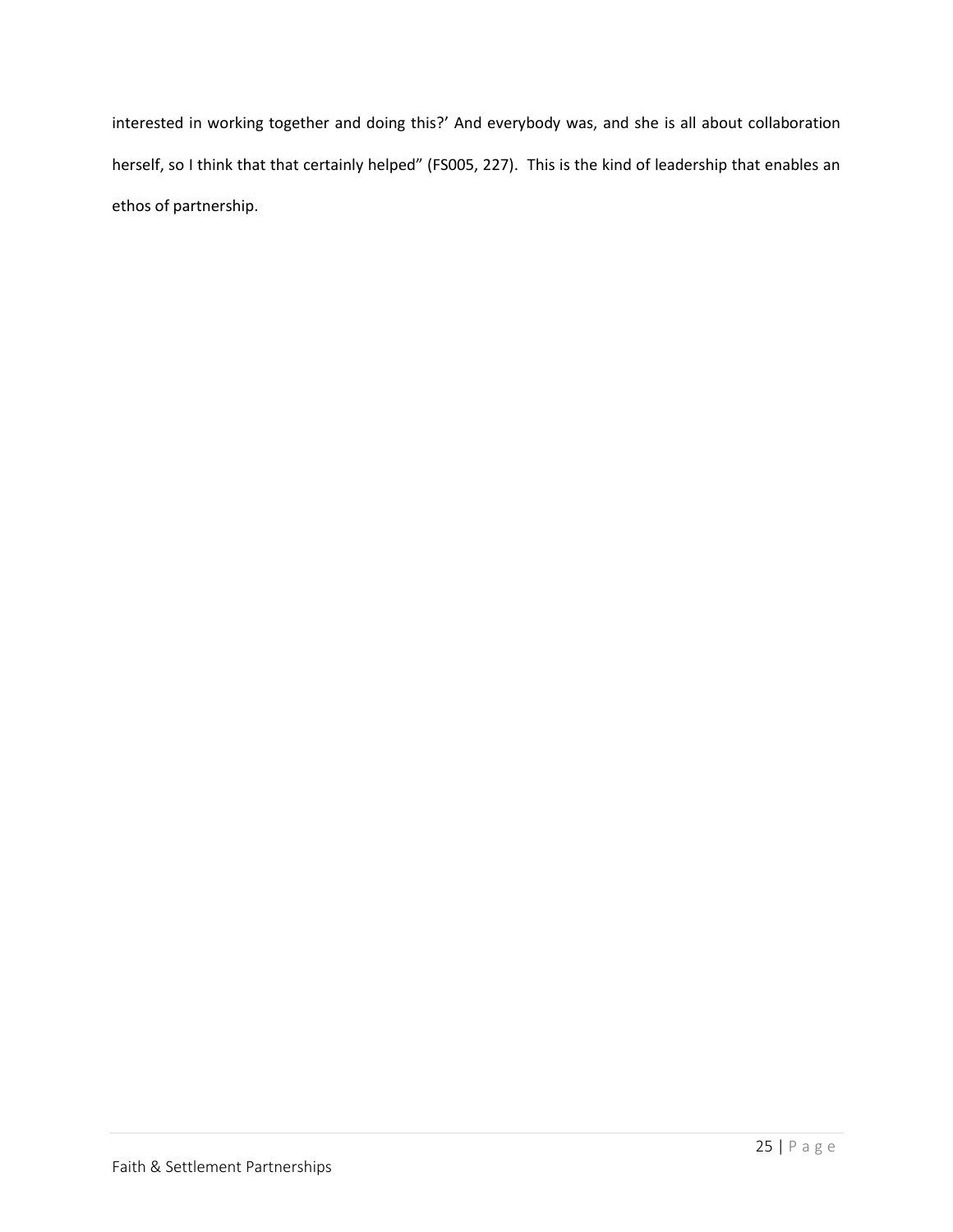# <span id="page-26-0"></span>**Structure: What types of partnerships presently exist and how could they be improved?**

# <span id="page-26-1"></span>**2.1 What benefits and challenges have emerged as a result of partnership activities?**  Differences within and among organizations and agencies can be numerous and complex, and in

trying to create partnerships between organizations, these differences can be compounded or, with great effort, can be transformed into something beneficial for all involved. KIs noted the particular benefit of meeting the needs of newcomers through collaboration. Some challenges include a breakdown of processes or plans, and challenges that newcomers have with the system.

# *2.1.1 Meeting the Needs of Newcomers*

When partnerships work, KIs reported that they work well and have tremendous benefits. It was already mentioned how functioning partnerships discourage the duplication of services. Effective partnering relationships allow the needs of newcomers to be met. Afterall, through "relationships we are able to receive referrals and share information with other organizations to help the individuals we are working with [and] we are also better able to serve [newcomers]" (FS012, 51). Part of the reason that such a benefit emerges is that networks can facilitate awareness because they can inform people about what is currently in place and what sorts of initiatives or changes are soon coming, which keeps people "up-to-date." (FS008, 91). For example, one KI noted how networks help "parents looking for a program that we don't offer but [another organization] might and vice versa" (FS002, 67).

An important implication is that partnerships enable people to "stay in touch with community needs but it also helps us acquire professional tools to be better at what we do" (FS003, 141). Partnerships that enable service delivery are founded on prior sharing among people in the field. Such sharing can involve activities like making presentations according to one's field of knowledge and the kind of work one does. This may result in better strategies for serving newcomers but it doubles as a professional development opportunity for sector workers.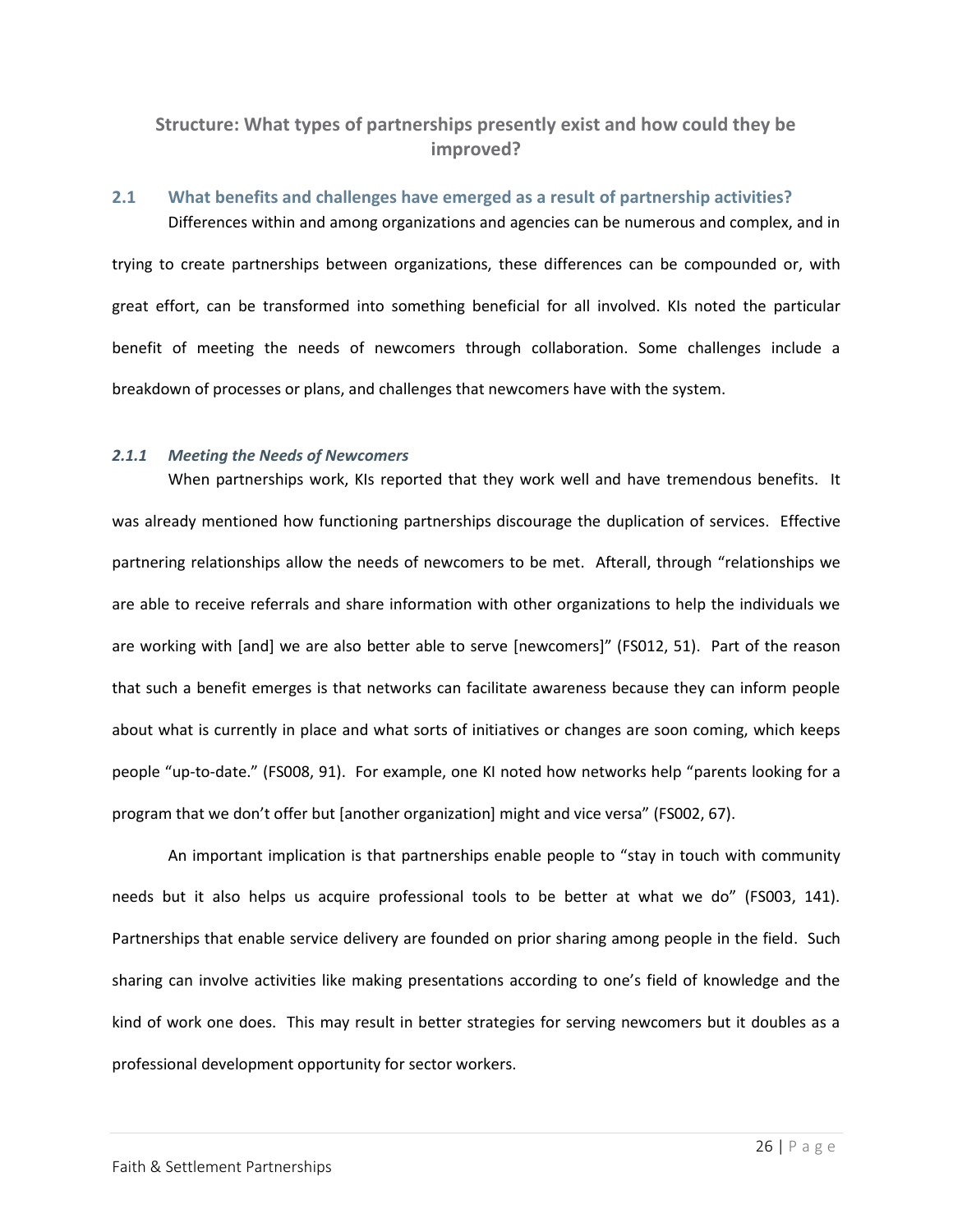#### *2.1.2 Breakdown of Processes*

There is a general class of challenges that emerge from past partnership activities and they are not unified in content, but they share a common theme: *"breakdown"* (FS002, 249). That is, they all address how there was a plan or process in place that somehow did not work. A typical example of a breakdown is one where there is duplication of services. Such situations emerge where two partnered agencies are doing something very similar and competition emerges over who is doing a better job. Consider the converse how, "if we are doing something, and, not that we are doing it better, but if we have more resource of funding okay well let us do it. You know, you can come along and help us with that process…. It's not like… we started it first so we are going to finish it, no… why take it out of two pockets and do half the job, when you can take it out of one and do a great job" (FS002, 602). When there is a duplication of services that results in competition, then breakdown can occur because the overall service delivery can be diminished.

Other breakdowns include instances where a municipality, settlement organization, or larger government funding body can make changes and another agency may not know how to adapt to the change, leaving a breakdown in the flow of service. Communication breakdowns across agencies and through time as newcomers move through their processes of settlement prevents people from knowing who is not getting the services that are needed. These breakdowns also contribute to others having a lack of awareness of what is available and clients missing resources. KIs identify points where they require help with translation when a newcomer comes to a foodbank, or settlement actions when that newcomer needs to apply for proper identification. Breakdowns could occur when other agencies could not provide someone to assist with the need. KIs identify breakdowns such as other groups making mistakes that put TSA at risk by jeaopardizing their charitable status number. In sum, there is a general awareness that there could be breakdowns in the current structure of partnerships.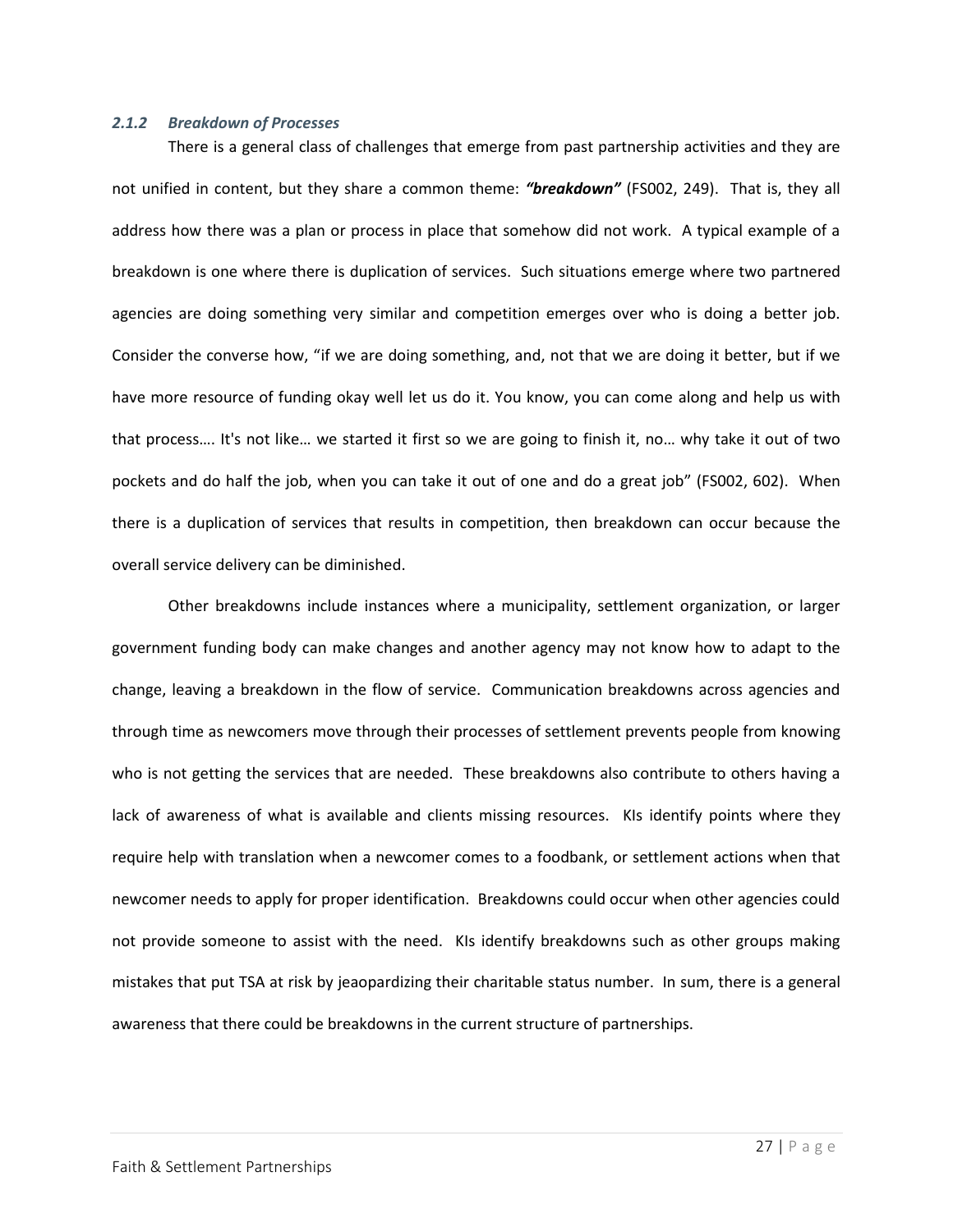#### *2.1.3 Problems Newcomers Have with the System*

When asked about challenges that emerge because of partnership activities, KIs would often transition to a discussion of the kinds of problems that they see newcomers having with the system. From the perspective of the KIs in TSA, challenges were ones based upon empathy with program participants. A significant concern was that workers themselves were too busy to help newcomers navigate multiple partners. KIs speak about not being able to refer people properly – i.e., not ensuring that referrals work and are effective – because of high work demand. A significant issue raised was that people working in the field may be so busy that they "are not connecting with [newcomers], they don't know real needs, they don't know how to help them" (FS011, 655.). Part of the challenge is recognizing that "each situation is unique and different, if the newcomer requires additional steps we let them know" (FS014, 65), which puts demand on workers. A result is a perception that newcomers could become confused and frustrated.

Challenges that KIs report newcomers facing as they navigate through various partners in the settlement sector include frustrations due to the language barrier as one attempts to explain her or his situation repeatedly. The process of settlement involves dealing with a massive number of partners and players which can feel like one is being sent from one place to another with little gain to show. Compounding this sentiment are moments where wrong information can be sent and/or a mistaken or inappropriate referrals can frustrate newcomers and therein put strain on the relationship with those helping them. Frustrations such as differential treatment for different kinds of newcomers (privately versus government sponsored refugees, Syrians versus other nationalities) and the difficulty finding housing, are compounded through the complex system that needs to be navigated.

#### <span id="page-28-0"></span>**2.2 What types of partnership activities seem particularly promising?**

Most of the KIs, in some way or another, identify specific partnerships that are working and provide opportunities for newcomers to be helped, but more significant points of discussion are three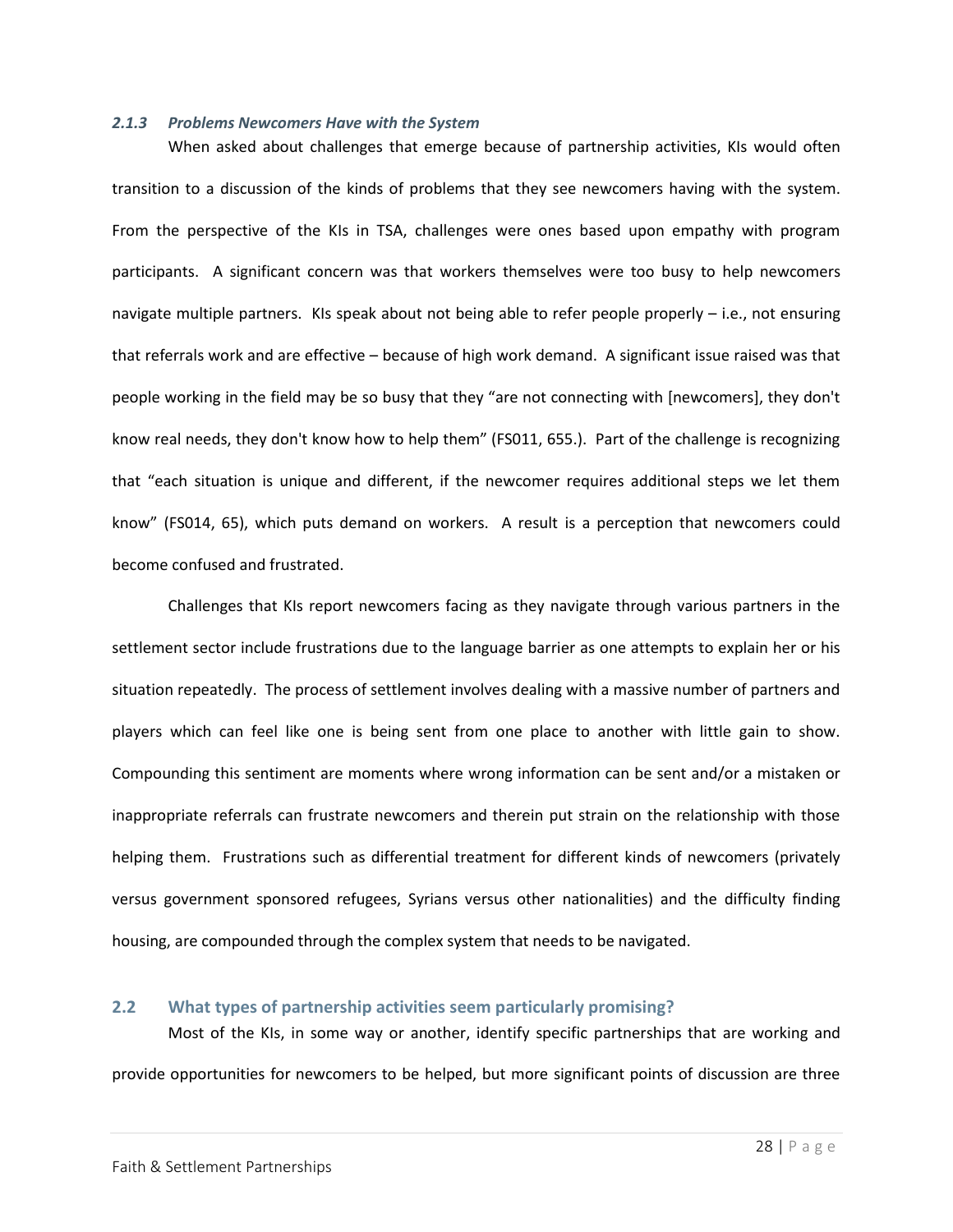general categories of activities that seem particularly promising. These include engaging corps in the community, having settlement sector meetings, and having collaborative leader groups.

#### *2.2.1 Engaging Corps in the Community*

One of the most interesting and prevalent partnership activities pertains to engaging partners in terms of local congregations that are part of TSA, referred to as "corps". Engaging corps in the community is about approaching these communities within TSA as if they are a potential external partner<sup>2</sup>. The idea that this is a promising activity was driven by a commitment to TSA and fulfilling its mission. As one KI asked, "are we meeting The Salvation Army's mission fully through the food bank? I am not convinced right now that we are… we've looked at other different models for some other places where they are linking people either to a corps or to another church, right? Integrated mission" (FS005, 129). This notion of "integrated mission" is that TSA is concerned with getting into the communities to help people. It involves helping the whole person and not just conversion to faith, and this concern involves both building communities where people are and bringing people into a community where they can be holistically cared for. That is, integrated mission means that "newcomers can come in and get supports, that's not just needs-based, but is actually community-building based, and child asset development based, then that is going to change the child's trajectory in Canada and then makes them less vulnerable" (FS003, 177). The notion is that corps need to be engaged because they can help provide a service that can make "a transformation in [a] community… So when communities are transformed, that's when you know that something has happened" (FS006, 239). It is about reaching out to form a community and provide a positive impact on others' lives.

Practically, this proposal relies upon the presupposition that corps are always looking for people, which would then enable more diversity and educate people in the corps about intercultural

 $\overline{\phantom{a}}$ 

 $^2$  It is interesting to note that KIs often discussed corps and other arms (ministry units) in a manner similar to the discussion of partners outside of TSA.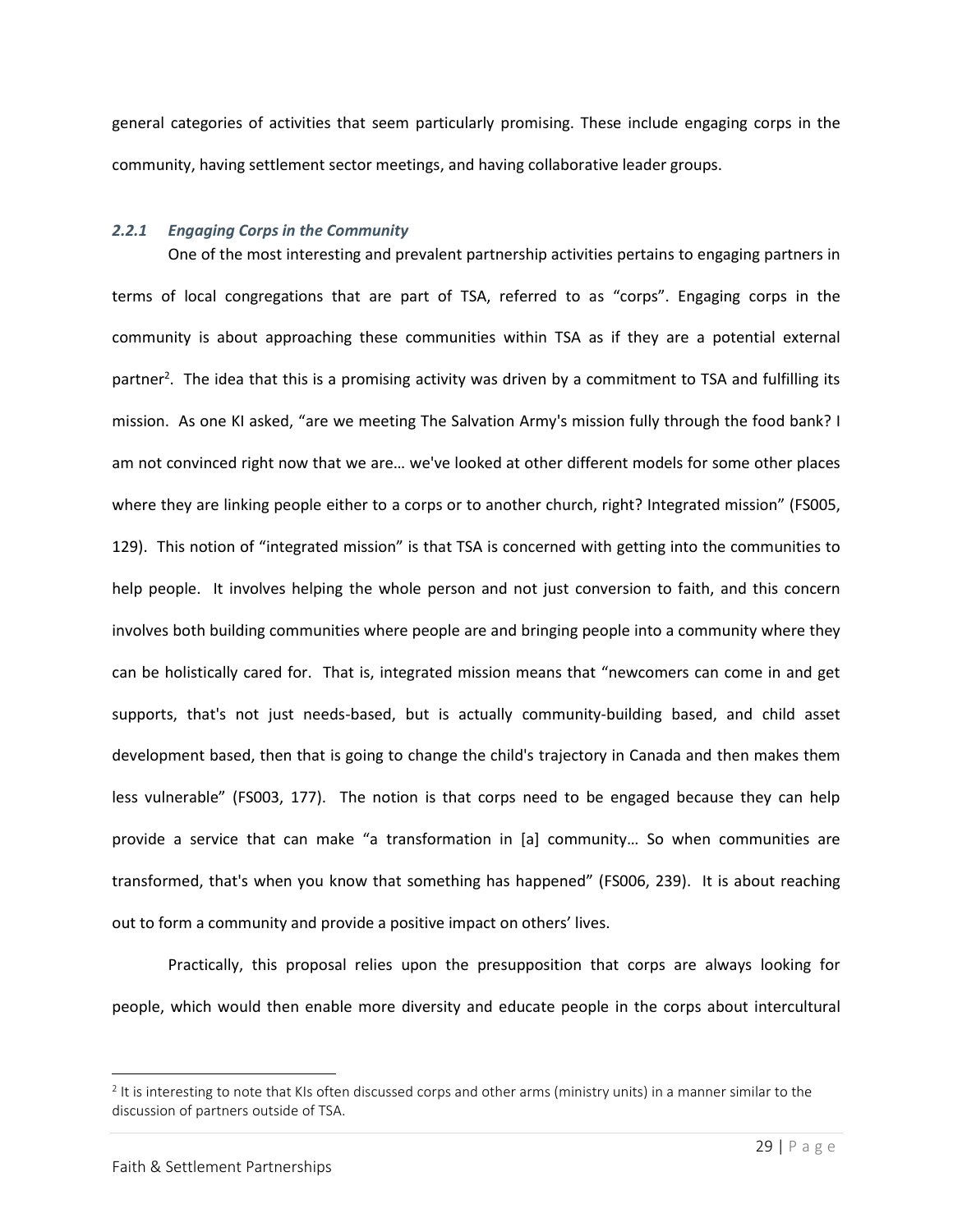issues. Newcomers and corps members alike are presented as being able to extend their social networks through such community development.

# *2.2.2 Settlement Sector Meetings*

Another promising activity noted by KIs is the possibility of increasing our involvement in large meetings of settlement sector workers. These could look like large planning tables where "there is one or two persons from every agency in [an] area… sitting around [a] massive bunch of tables and they are trying to work together as one unit" (FS002, 83). These sorts of collaboratives are identified as ideal ways through which KIs could find effective communication and cultivate awareness of what is happening within spheres of influence. For example, such past activities have enabled "a lot more communication between especially the Muslim and Christian groups. Because Christian churches are sponsoring Muslim refugees, and they don't want to offend them and they don't want to make it seem like they are trying to convert them, and that's the only way they'll help them. So there's been a lot of communication and learning between each group, what we are about and understanding each other's faith a bit better" (FS007, 111). Such activities are helpful resources for enhancing expertise and supports transitioning from preventative to asset-based services because "you learn differently when you hear someone just speak from their faith, where they are at with their faith in terms of how a story would impact them. So it wasn't this is what it means to be Muslim in terms of teaching… it was more experienced. And it was so rich" (FS003, 245).

# *2.2.3 Collaborative Leader Groups*

The third general kind of promising activity noted by KIs is the conduct of collaborative working groups among leaders. These collaborative leader groups emerge from the notion that "Churches are really good at running programs so let them run programs. There is no shortage of volunteers in many places… it's kind of modeling the way forward, working with partners and expressing their faith. Just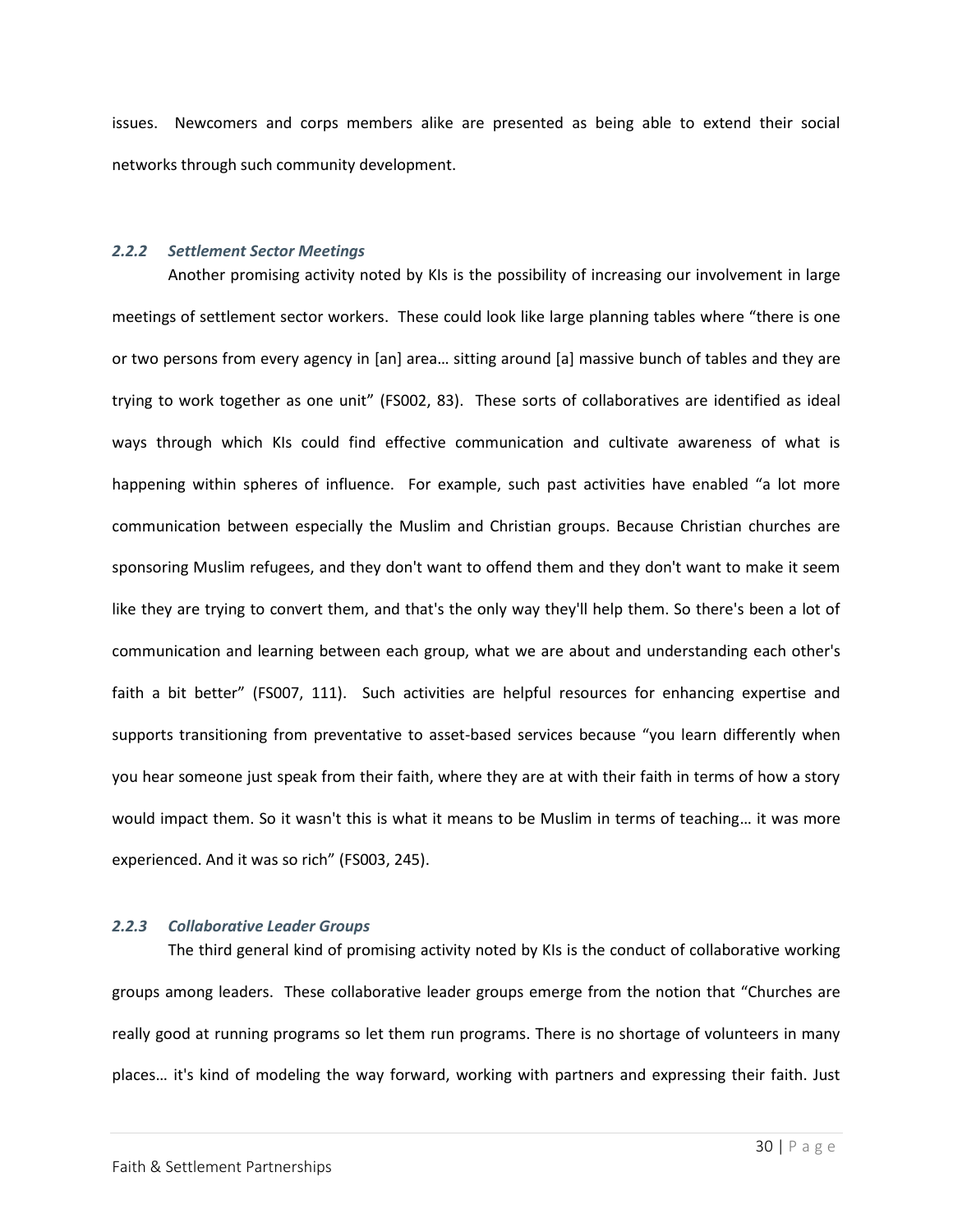being a role model for others who are volunteering, or are part of the church" (FS007, 303). It is the notion of role modeling that is important. KIs noted that leaders can meet to work on several issues and, in some cases, this suggestion involves executive directors of organizations meeting to connect and coordinate resources. Prototypes of such activities have already taken place and they include ad hoc groups formed in response to the Syrian crisis. There are other examples of multicultural leadership groups who meet to collaborate to help newcomers, and TSA creating a position with a person who coordinates family services, including newcomer services. This potential activity includes the possibility of TSA leveraging its well-known brand to support change such as advocating for a smoother system of credentialing newcomers and related advocacy.

# <span id="page-31-0"></span>**2.3 What service gaps could faith/settlement partnerships be most effective in addressing?**

Partnerships between faith and settlement groups could serve to fill many gaps that have been previously identified throughout this report. Two major themes that were highlighted throughout responses from various KIs were the importance of developing a map of resources that could be accessed by everyone, and providing community for newcomers as they arrive and transition.

# *2.3.1 Map of Current Resources*

One of the challenges that many of the workers in TSA face is that many of the available services are offered to people who need help, and not to newcomers in particular. In many cases, newcomers arrive at the ministry unit looking for support and workers are in need of some sort of compilation or map of current resources. For example, KIs who work in housing note that "selecting housing, and then just basic needs that are required when setting up a new house. So things like food and furniture and things like that. There are a lot of programs in our community, but it requires some familiarity with how to access and who to go to for that" (FS012, 69). It is this sort of gap that KIs feel needs to be filled. Ideas that they presented include ways of keeping current with information such as partnering to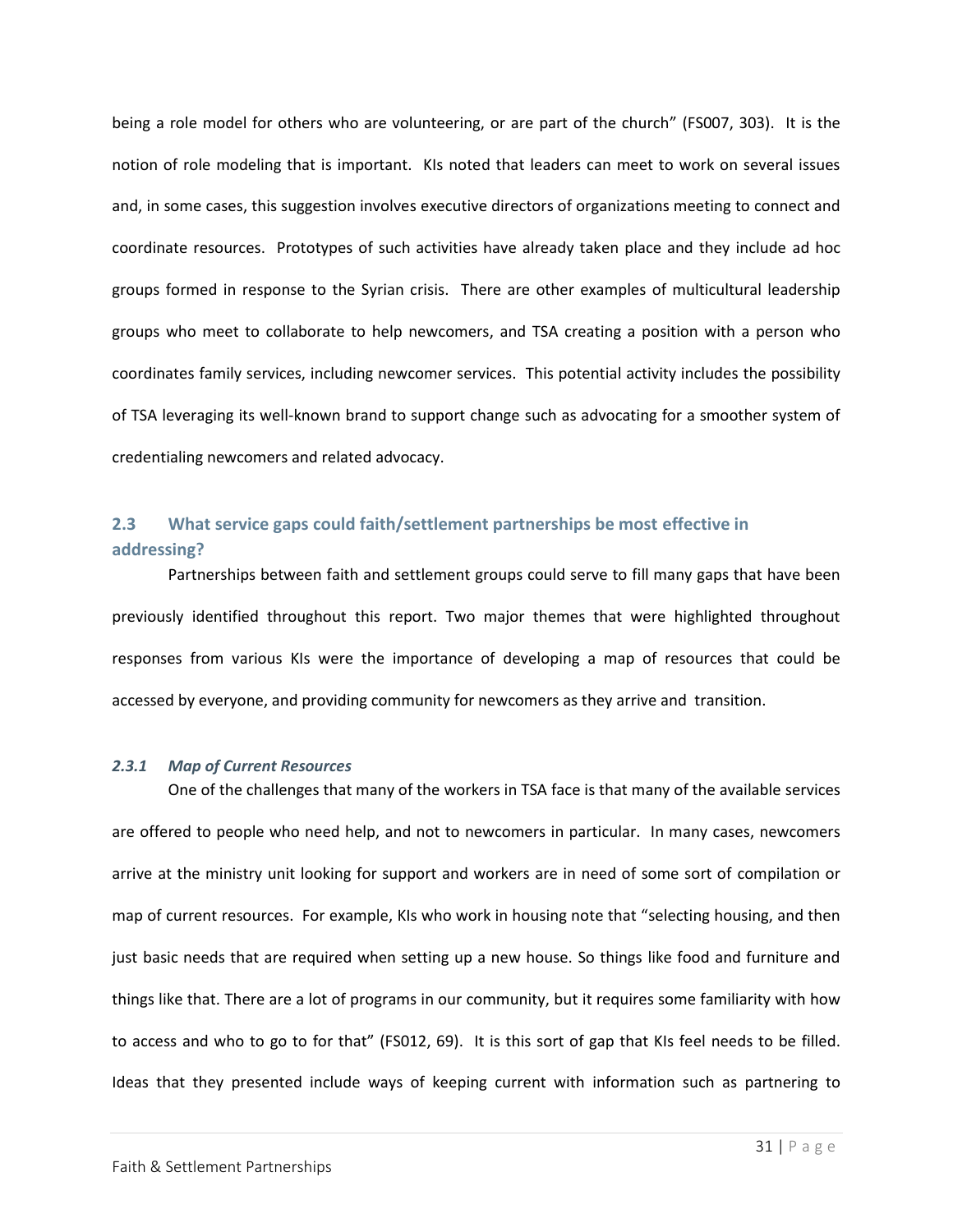develop some sort of universal website with a list of resources. Other ideas include developing practices parallel to government organizations, which often have fairly good internal communication. The notion is not among non-government organizations, such as some small church running a program, as it may not be accessed because people will not know about it. The overall idea is that such a map will connect with the specific resources people need.

The interviews with KIs open a discussion in relation to mapping that the KIs themselves had not really considered. It was that they may not see service gaps because they would only interact with those for whom processes had worked and so service providers may not be attuned to gaps. Similarly, KIs noted that it may be hard to grapple with stories of unsuccessful settlement because "the language barrier…would prohibit them from telling us this is what happened… If our staff spoke Arabic, it probably would have been a different story" (FS006, 99). The issue that this raises is that mapping or compiling resources could be more important and urgent than one would think because challenges that newcomers have with the system may be underreported.

# *2.3.2 Providing Community*

Given the emphasis that KIs put on developing community in terms of envisioning opportunities for future partnerships, it should not be surprising that a service gap KIs found most likely to be filled by partnerships is the development of community for newcomers. They present how providing community is possible if workers in the settlement sector reach out to newcomers "in their community and that's where they could work with the settlement agencies that are local to them to figure out ways to bridge that gap… and offer [newcomers] what they need instead of just, kind of expecting them to show up because they are not going to do that" (FS2007, 239). These efforts are about playing a significant and holistic role that is currently not filled and doing so would take initiative on the part of faith-based organizations like TSA. There is a clear vision for how TSA can provide for churches that are multigenerational communities helping with the holistic needs not currently addressed.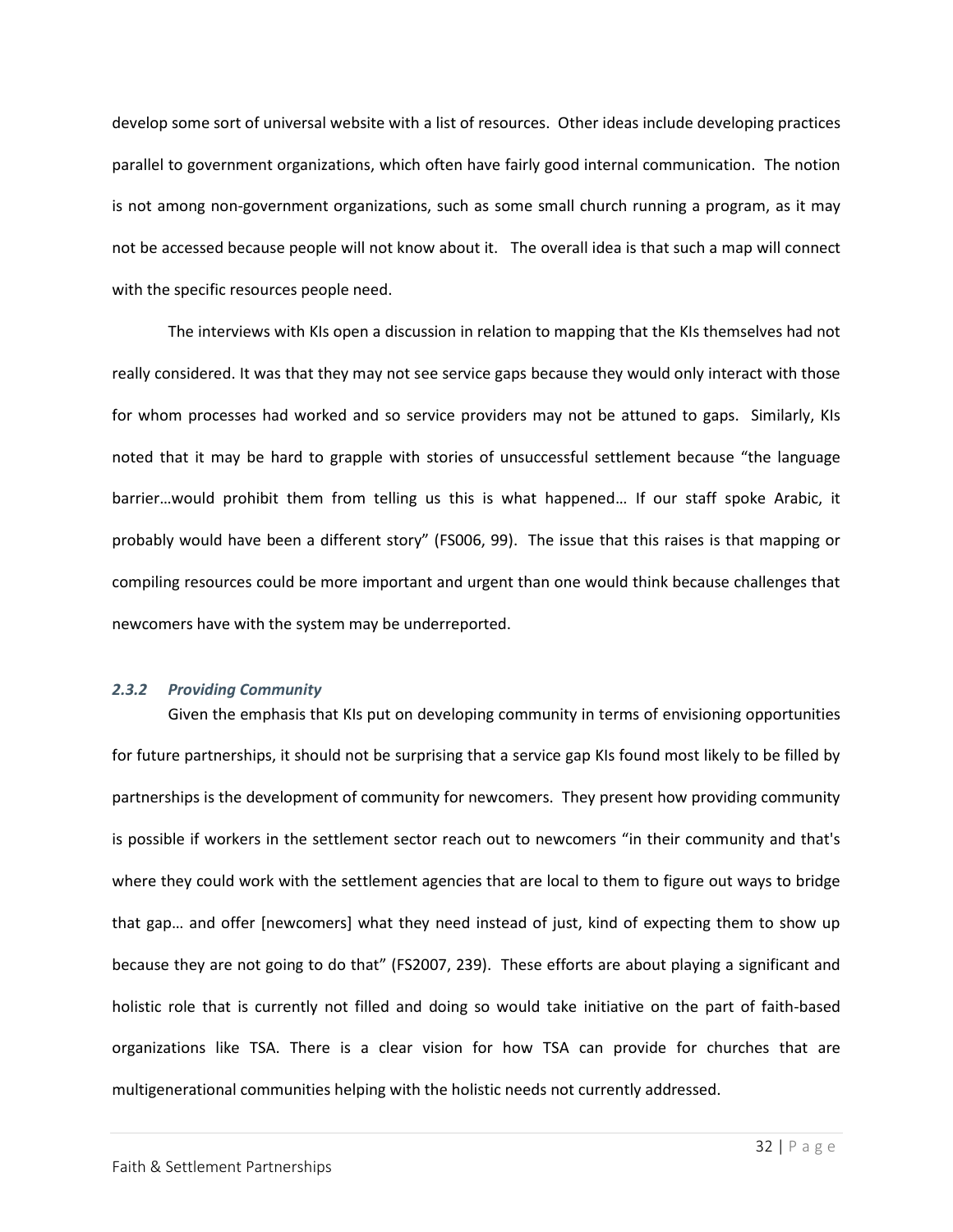One particular service gap that such endeavors are aimed at addressing is the transition that newcomers face where they are dependent on outside support and then must become independent. This transition from dependency to independence is too quick and the risk is that "they're not independent before their sponsorship has finished, or persons who are helping them along the way [say] see you later, [make] it on your own now because funding has been cut, or something like that" (FS002, 514). TSA can be a support that helps newcomers in the midst of this transition by smoothing it out. Such a community can offer support in terms of providing a place where newcomers can contribute while refining their English skills. In the words of one KI, "if there was some sort of way to bridge a kind of a job of some sort, but they are also learning language at the same time, they can feel like they are actually contributing back but still getting the language training that they need… Because most people want to skip the language training and get right to work, but then they are underemployed because they can't speak the language well enough" (FS007, 287). Churches can provide safe transitional communities through providing opportunities to contribute to the community while receiving mentoring and support, which is currently needed.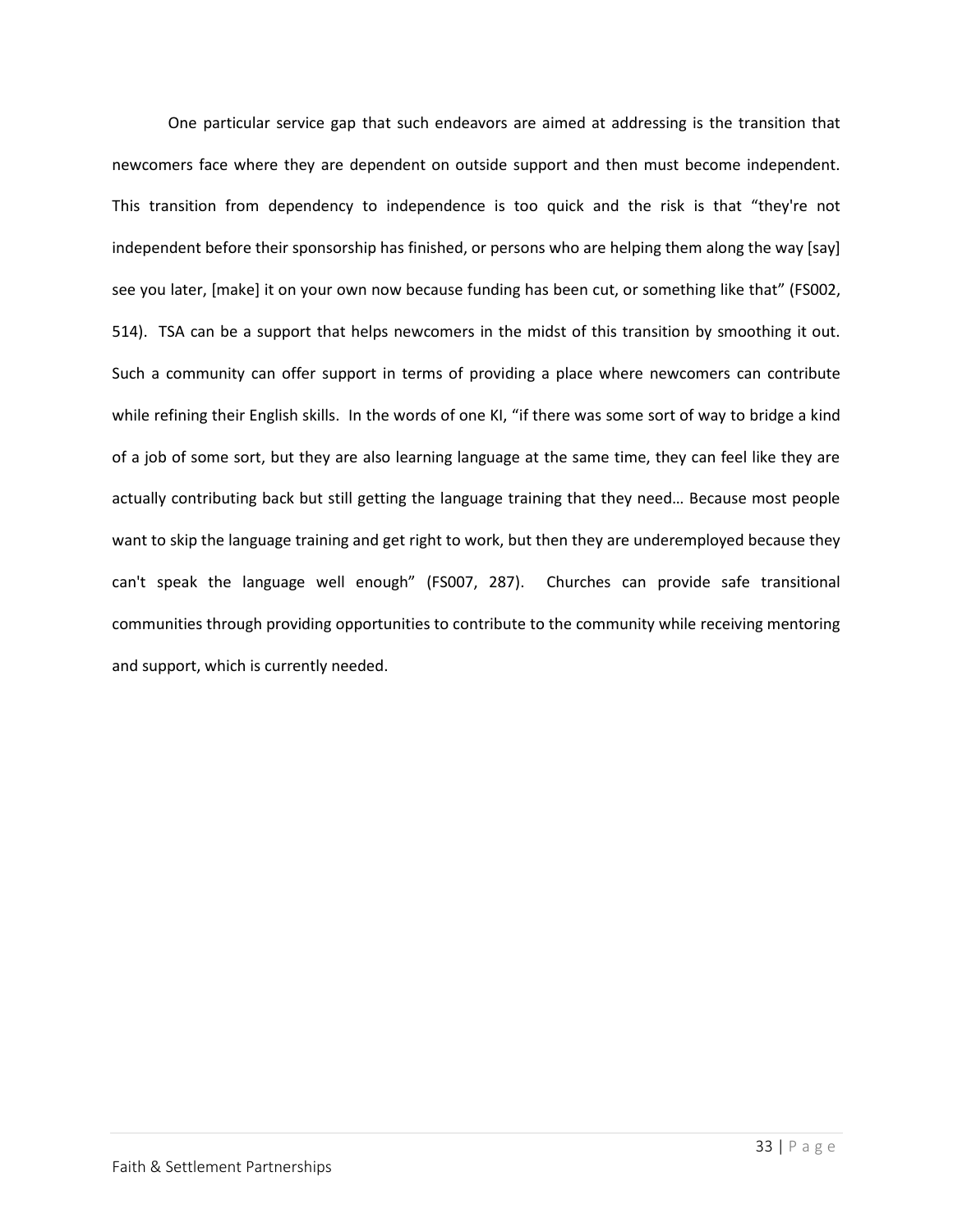# **Process: How can effective partnerships be better facilitated?**

# <span id="page-34-1"></span><span id="page-34-0"></span>**3.1 What roles could faith and settlement leaders each play in partnership building?**  Faith and settlement leaders could build partnerships by facilitating communication and trust.

Within TSA itself, community must be encouraged in order to provide services that are less crisisoriented; leaders should increase their voice in the settlement sector and the media; and there needs to be more communication about the role of TSA through community outreach and involvement.

#### *3.1.1 Roles that Facilitate Communication and Trust*

Most KIs focus their comments on the role of leaders in faith-based organizations, and make some comments about the kind of roles that leaders in both faith and settlement could take up. In general, they claim that both parties need to take roles that facilitate communication and trust. Regardless of which segment of the sector one works, "you need clear communication, you need trust in relationships. And all these things come together to make sure that we are not duplicating services, we are more efficient" (FS002, 604). The smooth partnerships that are effective are predicated on trust and communication. This claim is also a significant challenge because it runs counter to a tendency to produce silos considering a scarcity of resources. It is not as if "people intend to become silos, but there is always less resources and [more] needs. I think that often creates [a situation where] it's harder to be intentional about keeping the walls down" (FS003, 207). The kind of role that is presented is one where leaders need to be conscious about their own attitudes that may not be intentional, "but if they were more intentional of making sure that it's part of the policy that they do cooperate and partner with groups, then it would maybe change attitudes" (FS007, 229). Roles that facilitate communication and trust are ones that are intentionally open-minded where facilitator enables open dialogue.

Leaders that facilitate communication and trust enable effective development knowledge of what is going on in the community. KIs argue that such characteristics can provide a generative context within which sector workers can develop formal networks that keep people informed. It can also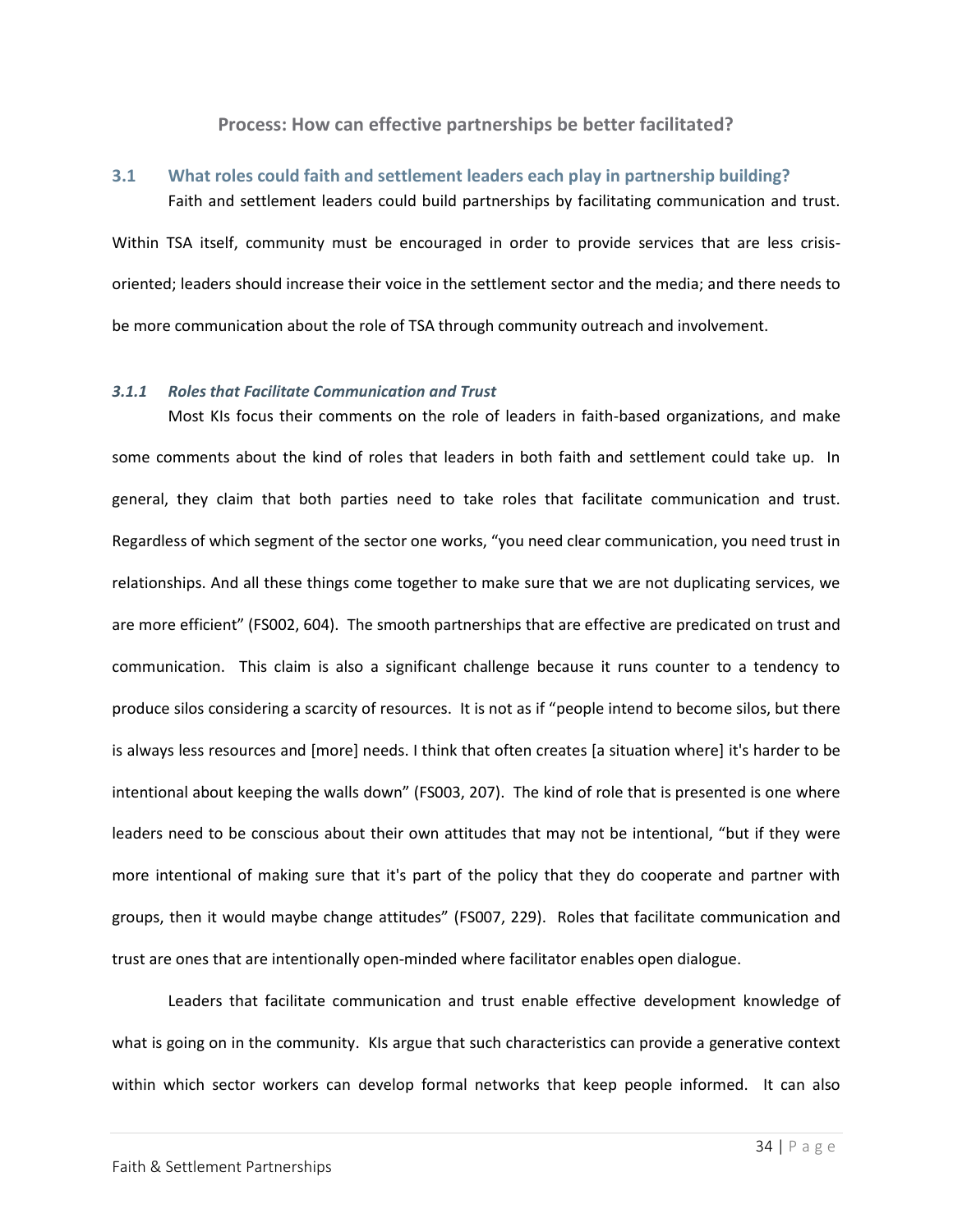provide grounds for work groups that can kick off efforts and establish networks. Such leadership enables interdependence and, ultimately, better support of newcomers.

#### *3.1.2 Building Community within TSA*

KIs argue that leaders need to build community within TSA in the sense that an important role is developing community connections and networks with TSA itself. This unique role of leaders comes from the notion that many settlement agencies are reportedly "more about getting people selfsufficient and being okay on their own. There is not as much time for the social elements of it, they might have some social things going on but they are extras on top of everything else. So I think local churches could come along with settlement agencies and provide that space, and the time for the social things that are needed as well" (FS007, 2013). It is about enabling a situation where people are helped to find and stay in a community instead of, for example, only coming to foodbanks for food. It enables mentors and other holistic relationships and processes that include long term follow-up. This agenda means to make concerted efforts within TSA to cultivate services that are less crisis-oriented, which enable newcomers to flourish in a richer sense.

The kinds of endeavors that enable the construction of community within the TSA are ones described in terms of creating "open spaces" by the KIs. It involves "opening safe spaces for cultural diversity. The assumption that everybody that comes to Canada has to learn English and behave the way Canadians behave is not safe for immigrants, and for refugees it is less safe because of the risk of mental health issues" (FS011, 335). Such open spaces are about cultivating an attitude where others are accepted and one is willing to engage in authentically open conversations. For example, it can include opening up spaces for discussion about religion and faith in a way that foregrounds the importance of diversity and humility that comes from recognizing that others see the world differently. In some cases, it involves linking people to church or whatever community works for them. Regardless of the manifestation, open spaces mean to approach "people as partners and equals, not just the refugees or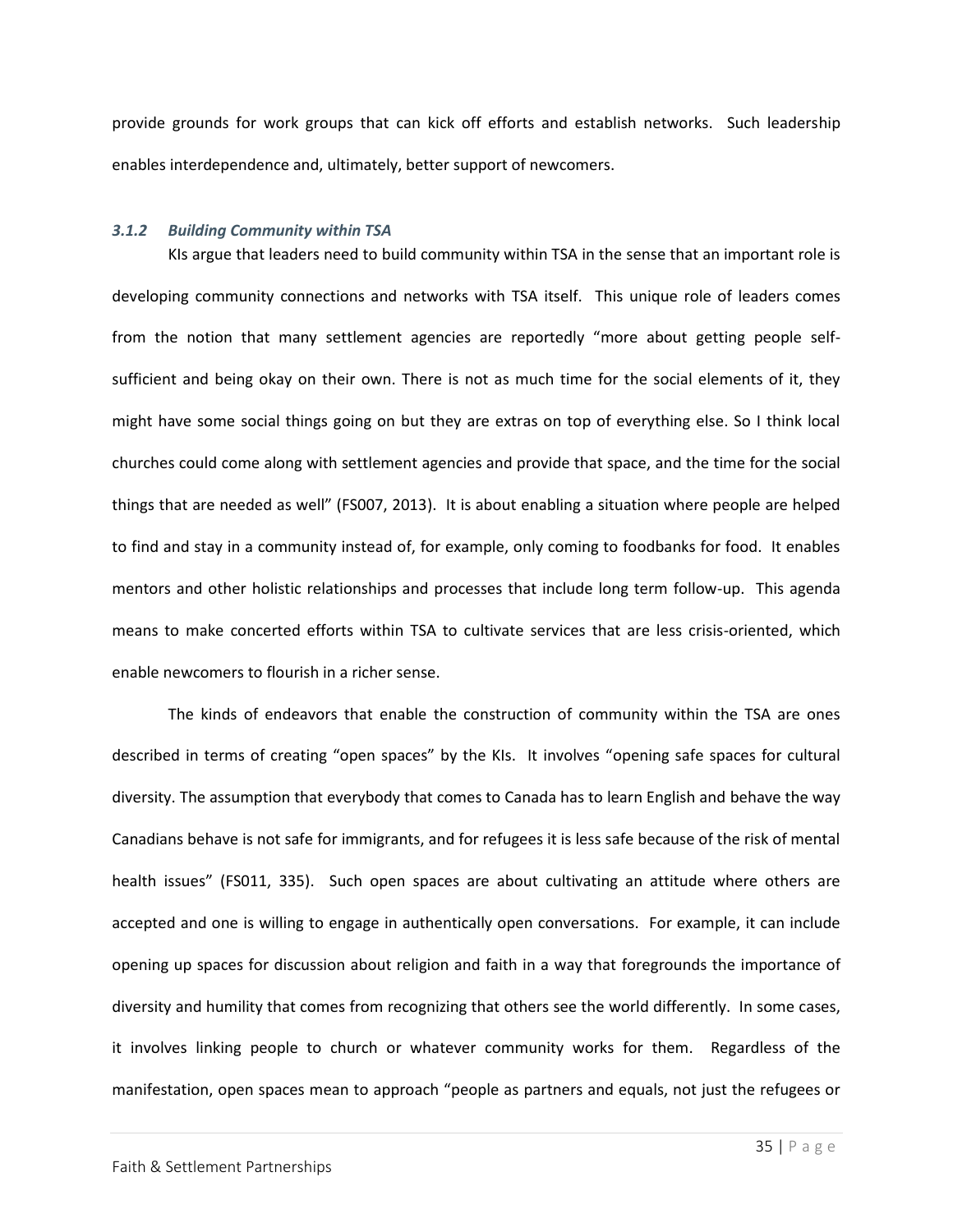newcomers who are coming in, but also the settlement workers who sometimes, they are the experts and it comes with this attitude... But some people approach settlement workers as they are the experts, so we defer to them. [We need to recognize] that the church leaders have expertise in another area, so they are equals" (FS007, 311). Leaders within TSA taking steps to facilitate the development of such communities can fill a niche in the settlement sector and enrich TSA.

#### *3.1.3 Increasing their Voice in the Settlement Sector*

KIs also put forward the idea that leaders of faith-based institutions, such as TSA, should make an effort to increase their voice in the settlement sector*.* This role involves taking steps to fund what information is available and then using such information to be a catalyst for positive change. It means to continue to support people financially and pragmatically, but expanding into a role where one uses networking resources to help/advocate for newcomers. Groups of leaders can have impact by getting attention from government, and policy development is described as involving an engagement with government policy: "I see our role sometimes as being advocacy as well, so even connecting with our MPs and our MPPs, because a lot of policy development is like government policy development that impacts the individuals that we serve… I could see you know, policy development amongst the agencies, but also what has a bigger impact is what's coming down from policy from government" (FS006, 205).

The reason that faith-based organizational leaders are ideal for this role is that they are potentially still in contact with those working with newcomers and can function as intermediaries that share what real life is like for immigrants. It ultimately means to provide a voice for newcomers because "they wouldn't have a voice, you know, like a lot of people don't have a voice. Like people in our shelters, we're their voice, right? New immigrants, we would be their voice in government, they wouldn't have that power or the know-how of getting their message to whoever needs to hear it" (FS006, 343). The role also means to be a voice that deals with the media: "So the thing is when you are trying to help clients sometimes what you feel is that people that are on the other side. For example,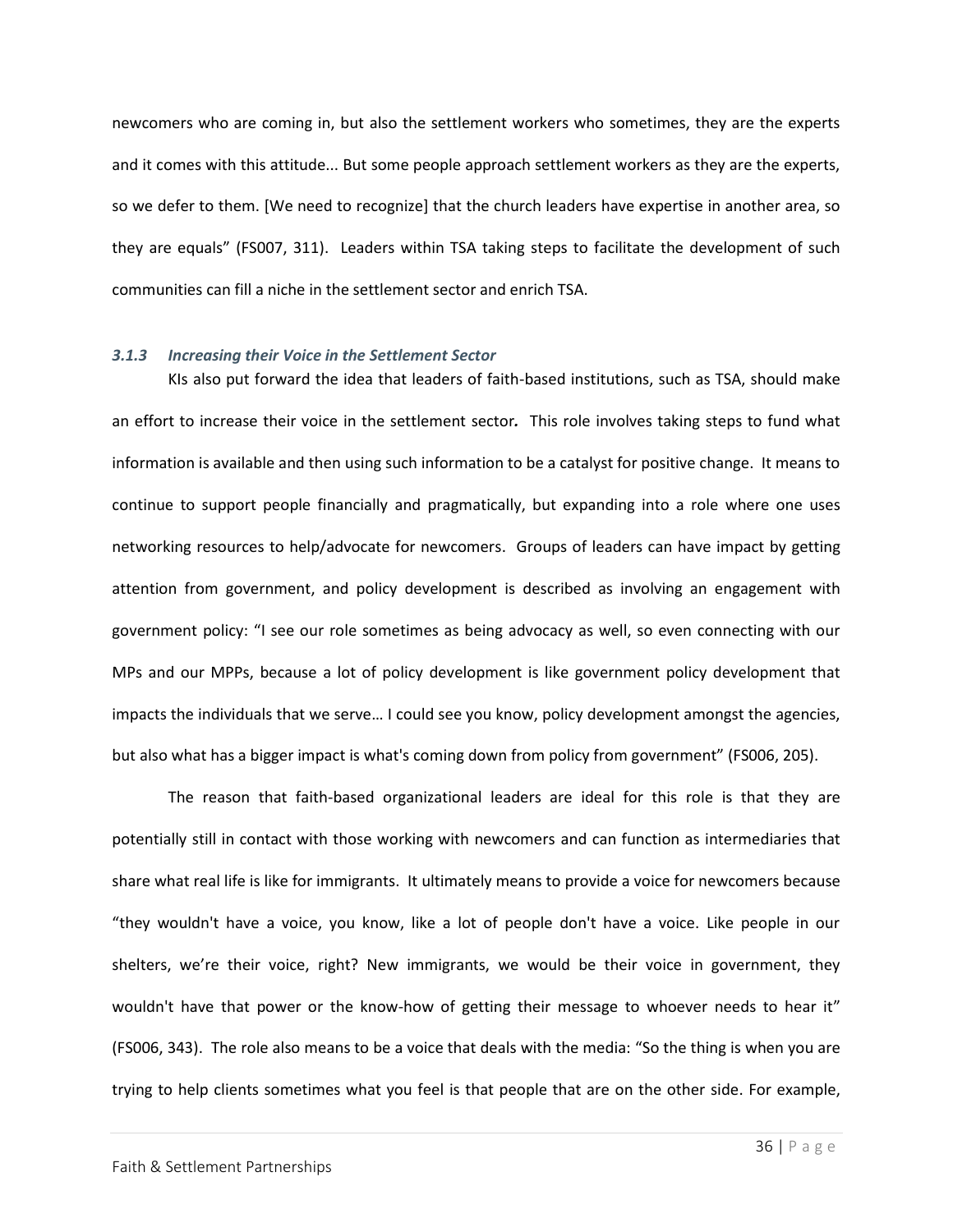workers or even citizens, they don't feel so okay for you to help refugees because they are burdening the system based on what the media said" (FS008, 69). It involves taking the role of having a stronger voice in relation to government and media to tell the other side of the story for workers and newcomers.

#### *3.1.4 Communicating about TSA*

The role of increasing voice in relation to government and media also means that leaders in TSA will naturally take on the role of communicating about TSA. This role involves "identifying my sphere of influence as my team. Right now I am not in a position that my sphere of influence extends beyond it, this is my team, so I do work here but if people want to talk to me, I will talk to them. But I have to start with where I am" (FS003, 261). This excerpt is an example of the importance of starting where one is at and communicating with others that TSA is a safe place. It involves taking up the role of reaching out within one's sphere of influence to showcase what TSA can provide. KIs describe situations where they have been working in a community for a long time (e.g., more than 15 years) and others in the community don't know about the services. The kinds of activities that this role involves include strategic planning which involves community awareness, trying to attend and be visible at as many sector meetings as possible, and reaching out to community centers, mosques, and temples.

# <span id="page-37-0"></span>**3.2 How could collaborative program planning and policy development be encouraged?**  In encouraging collaboration, KIs identified networking opportunities that start with face-to-face

discussion where a group of focused individuals discuss policy that will meet the needs of newcomers. Other important collaborative efforts should include focus on desired outcomes, and creating flexible policies and procedures that incorporate ongoing assessment and room for change.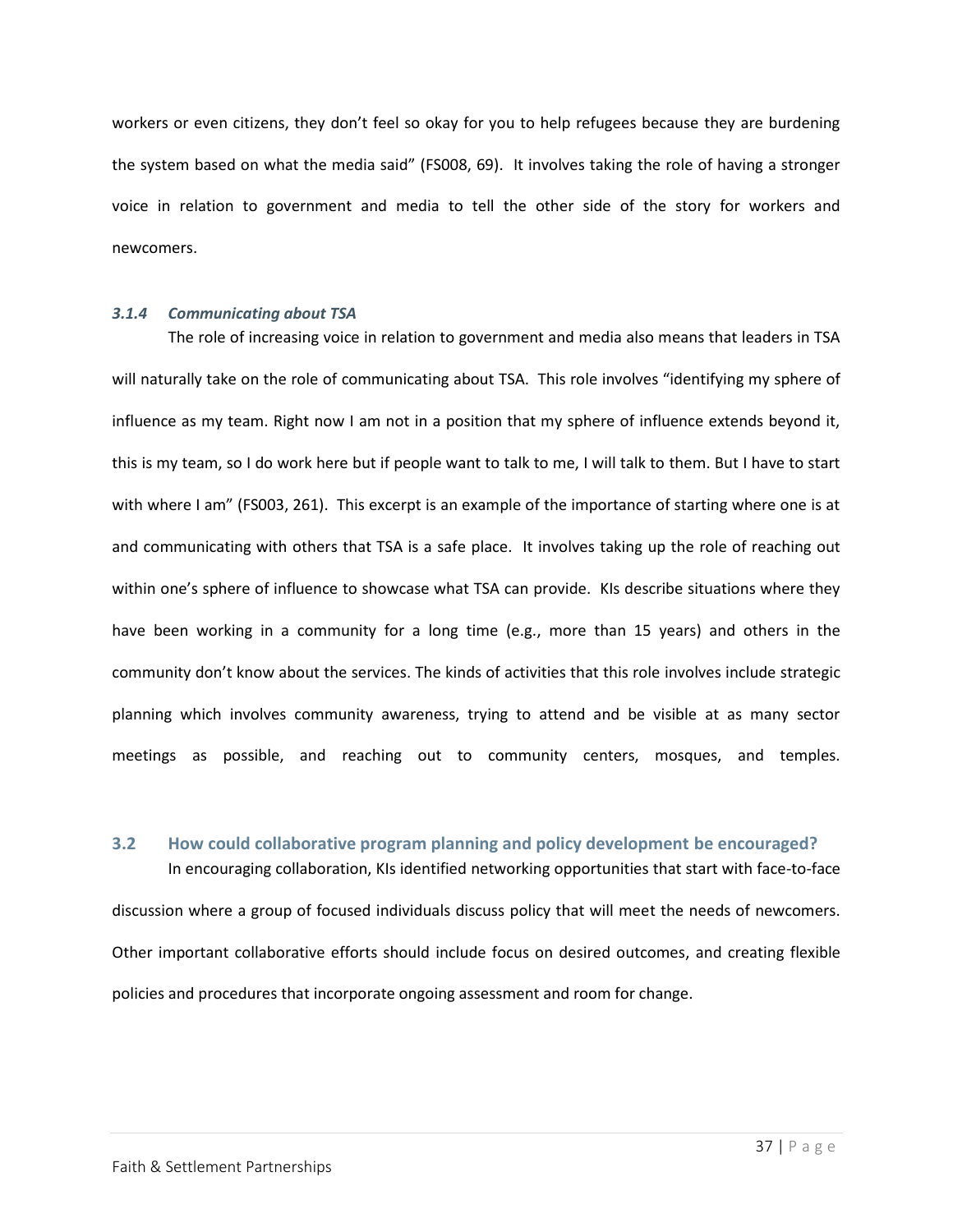#### *3.2.1 Creating Face-to-Face Networking Opportunities*

One of the ways that collaborative program planning and policy could be developed is through creating face-to-face networking opportunities.In the words of one KI, TSA could direct "to reach out to other non-government agencies or faith-based agencies, to see what you guys are doing for refugees and immigrants that the agencies that are government-funded are not doing. And start just creating meetings and eventually create a committee to see what we can change" (FS008, 351). Face-to-face meetings is suggested because word-of-mouth is the best way to spread information in the settlement sector, despite that it may seem like an antiquated mode. The settlement sector is one where promotion of what is being done and dissemination of best practices still happens best in conversation. To find out who is doing what outside and inside of government organizations, interactive networking activities are the best, which is a reality of how the settlement sector works. It is in the context of such networking opportunities that mapping of services can be developed. The following step is to then capitalize on relationships through the creation of distribution lists and emailing monthly updates.

Just like face-to-face networking precedes electronic communication, it also precedes policy development. This is because policy in this area "would go back to referrals, we need to develop some kind of policy that we can be referred to... whether it be policy over how often we are redeveloping [things] that we can deliver… we have good policies in place in terms of being welcoming, in terms of being inclusive" (FS003, 217). The kind of policy that matters in this area is about relationships and so it needs to be grounded in relationships. The importance of relationships is also seen in how such networking and subsequent policy is possible when there are people directing networks that have "a clear understanding of the purpose of the meeting, and then somebody who is well aware of what works and what doesn't to kind of be the lead for the meeting… So I think really being able to ascertain that, and having the right people at the table without having too many people at the table. Because then I think you're not really going to get anywhere" (FS005, 217). Networking needs to initially be faceto-face and driven by focused persons.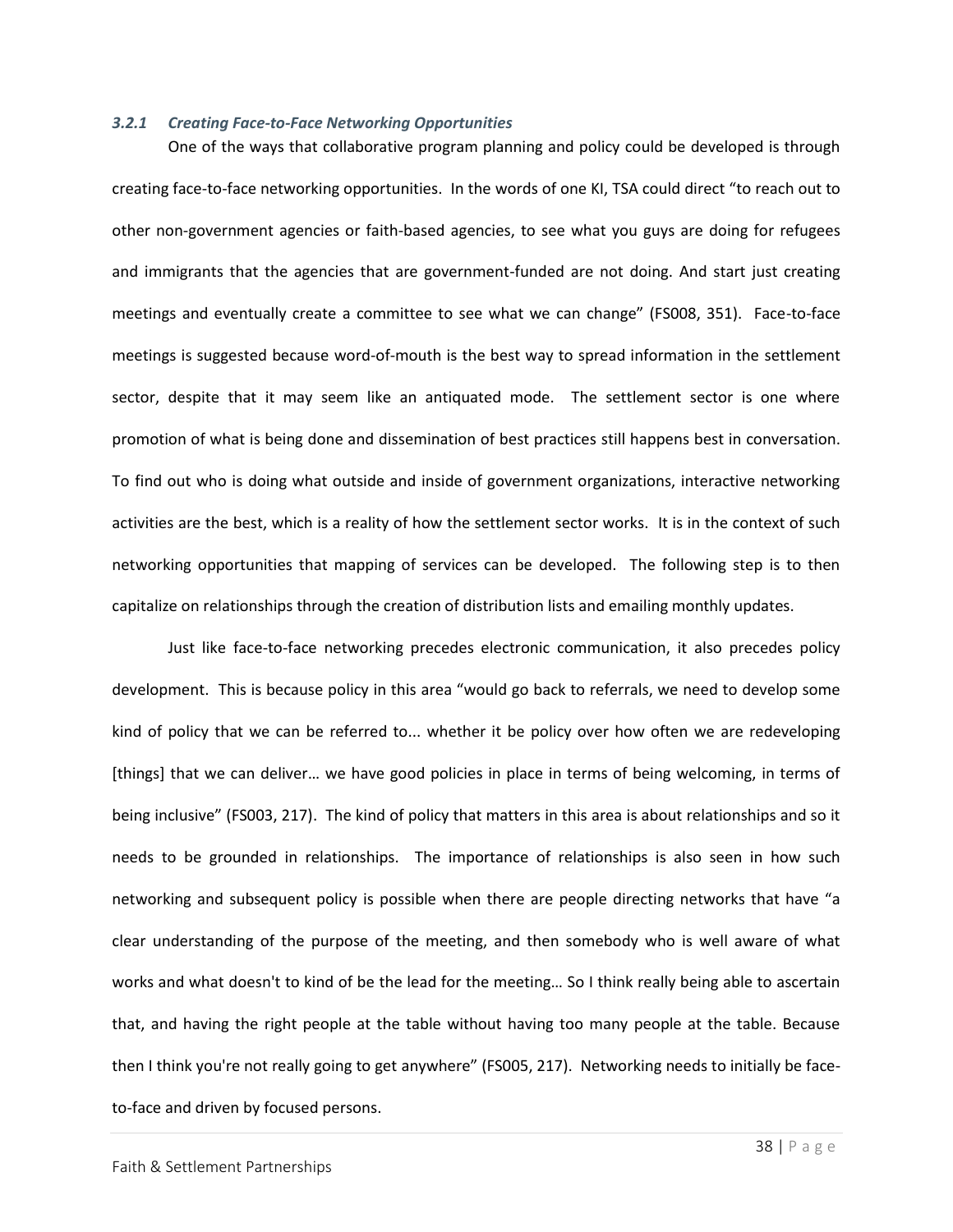### *3.2.2 Focus on Desired Outcomes*

Another way to encourage collaborative planning and programming is to keep players focused on the desired outcomes. One KI said "you know what, everyone can be all policies and procedures and things like that, but it all comes down to the heart we've all got the same heartbeat, right… it's just you know pushing a different paper" (FS002, 614). This is an expression of the idea that multiparty engagement (i.e., buy-in) happens when efforts tap into people's passions and a core passion of many in the settlement sector is enabling a better settlement experience for newcomers. It is in this context that "we have to define our priorities; and if we want to be present in the current movement of society we have to be present in the multicultural community and making that a priority… like if we don't care the opportunity may be gone in a few years" (FS011, 803). This excerpt illustrates how there is a window of opportunity coupled with the setting of priorities and so there is an urgency to keeping players focussed on the outcomes. Such focus energizes and can harmonize efforts to change what is possible to change and providing practical assistance, which includes housing, community, and other basic needs associated with both crisis interventions and broader preventative action.

#### *3.2.3 Creating Flexible and Open Policies and Procedures*

A particular desired outcome that encourages collaborative planning and policies is creating flexible/open policies and procedures. This outcome is about reshaping policy to emphasize the importance of networking and personal relationships, which explicitly defines them as important. Such policies and procedures allow people to link up with others and advocate for themselves because "it's important for programs like ours to maintain practices and policies that allow for flexibility, so that resources don't become too restrictive and that there is accommodation for meeting the needs of newcomers as well" (FS012, 84). Encouraging collaborative planning and policies in this manner means that "we should always be looking at policy, I think we should always be changing and trying to [meet] the needs of our community and the needs of our clients. I think The Salvation Army is really good at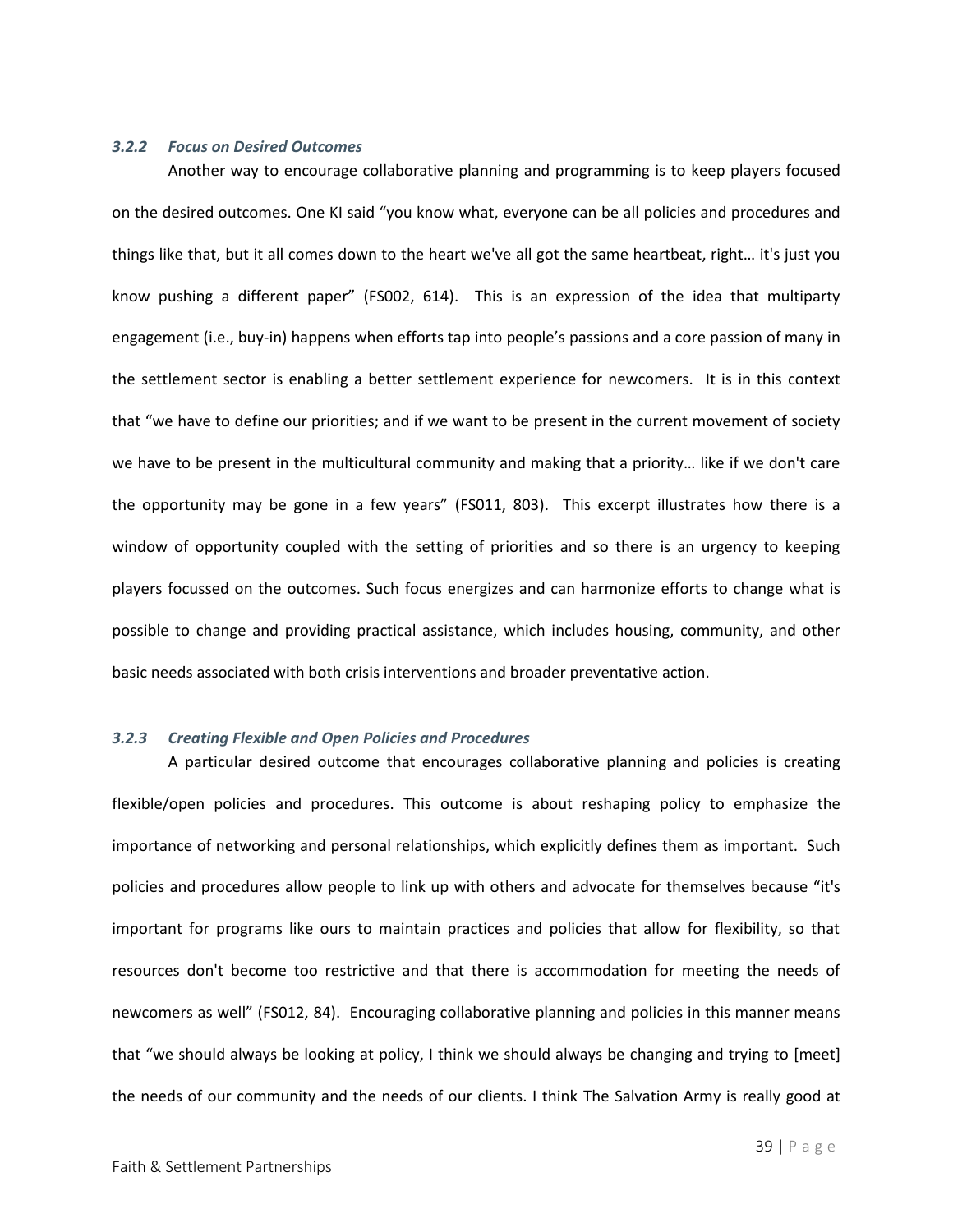always trying to change and be adaptive" (FS009, 311). It is about building ongoing assessment and dynamic change into policies and procedures.

It is interesting to note a point of tension where some KIs feel like TSA is adaptive while others feel like more adaptive policy is needed because they see the TSA as rigid. This point of tension is important to explore because it may reveal weak points where TSA is not diverse, which could be detrimental to those it tries to serve. For example, one KI noted that "In Toronto, 51% of the population is immigrant and [TSA is] not even close to that. People are coming to our congregations, and we see them as clients but not as part of what we are… So the big white institutions helping the poor immigrants, that's what we do" (FS011, 443). This is a strong claim but it should not be dismissed because the consequences for the long-term viability of TSA could be harmed as society becomes increasingly intercultural. TSA may be ill advised to miss out on the opportunity to develop policies and procedures that allow its members to hear immigrants' stories.

# <span id="page-40-0"></span>**3.3 What training and professional development activities could be developed or shared?**

There are multiple issues that newcomers face as they try to integrate into Canada. These include issues of mental health that can be overlooked by those in service, or language barriers that prevent delivery of quality service. Training for workers in these areas, cultural sensitivity training, and training in understanding the immigration process can be beneficial for those delivering services.

## *3.3.1 Cultural Sensitivity Training*

One form of training and professional development needed by KIs is cultural sensitivity training. One KI noted that *"*because I was taking the settlement worker course, it helped me a lot to understand… it's just actually normal for them" (FS004, 139) in terms of certain behaviours and norms. Such training can be provided by partners and it allows workers in TSA – many of whom have happened into working with newcomers without a specific mandate to do so  $-$  to be reflective and more understanding. This enhances service delivery because it helps "them to understand more about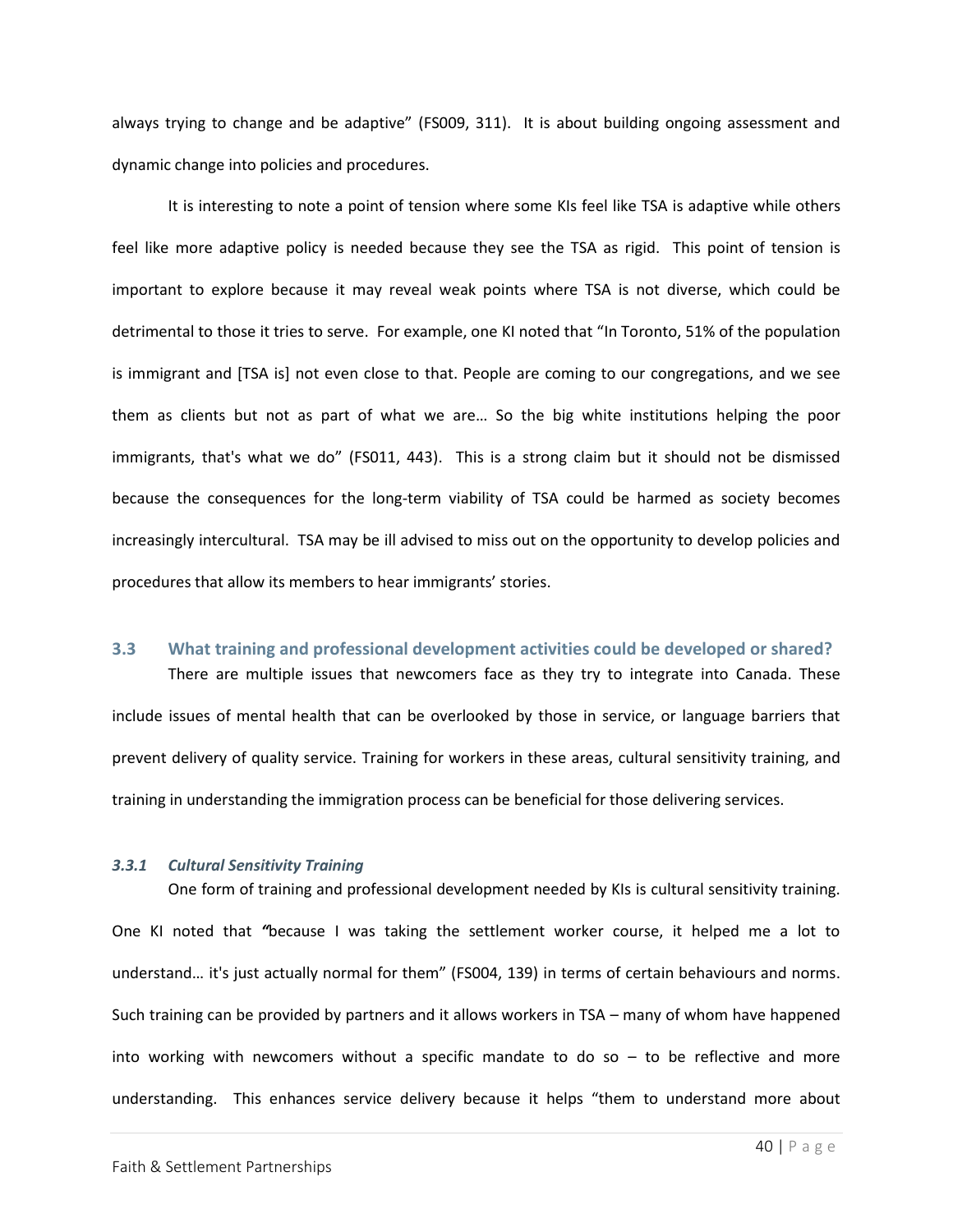different cultures. Because sometimes in that ignorance, we make judgments on people. So just helping people understand other cultures" (FS006, 257). Nonjudgmental understanding helps us better work with others and be realistic about what others can do. It also has the effect of enabling people to grant newcomers more dignity and respect.

#### *3.3.2 Better Understanding Immigration Processes and Settlement*

Training and professional development are needed to help workers better understand the immigration process and settlement more generally. This need comes from how "our corps officers, like they wouldn't understand you know the immigration process… it's just not within their scope of work, but if somebody came and needed to know… how can I assist this person that's coming to our corps now, running into problems with immigration, could be deported, you know… So even something around that, a 'what if'" (FS006, 277). It is really important that TSA in general would benefit from some training on what it looks like to land in Canada and navigate the system. One KI points out that corps officers aren't better informed because of the excessive demands put upon them, but highlights a telling irony: "it's not… the busy corps officer being bothered by us trying to train that corps officer or their staff to help immigrants… It's the poor corps officer, with no knowledge on immigration or multiculturalism" (FS011, 619). Training in issues of immigration and multiculturalism are simple facts of ministry.

# *3.3.3 Realizing Mental Health Issues Faced by Newcomers*

A third area of training relates to mental health issues faced by newcomers.This sort of training means exposing workers to all the difficulties that newcomers face when they arrive to Canada, how that impacts mental health, and what people working with newcomers can do to help. It means to distribute information to churches in forms such as "training programs for sponsor groups… to manage expectations, to be prepared for the arrival, what to be looking for… to offer emotional and social support. Where the problems might be coming up, things to be aware of, those kinds of training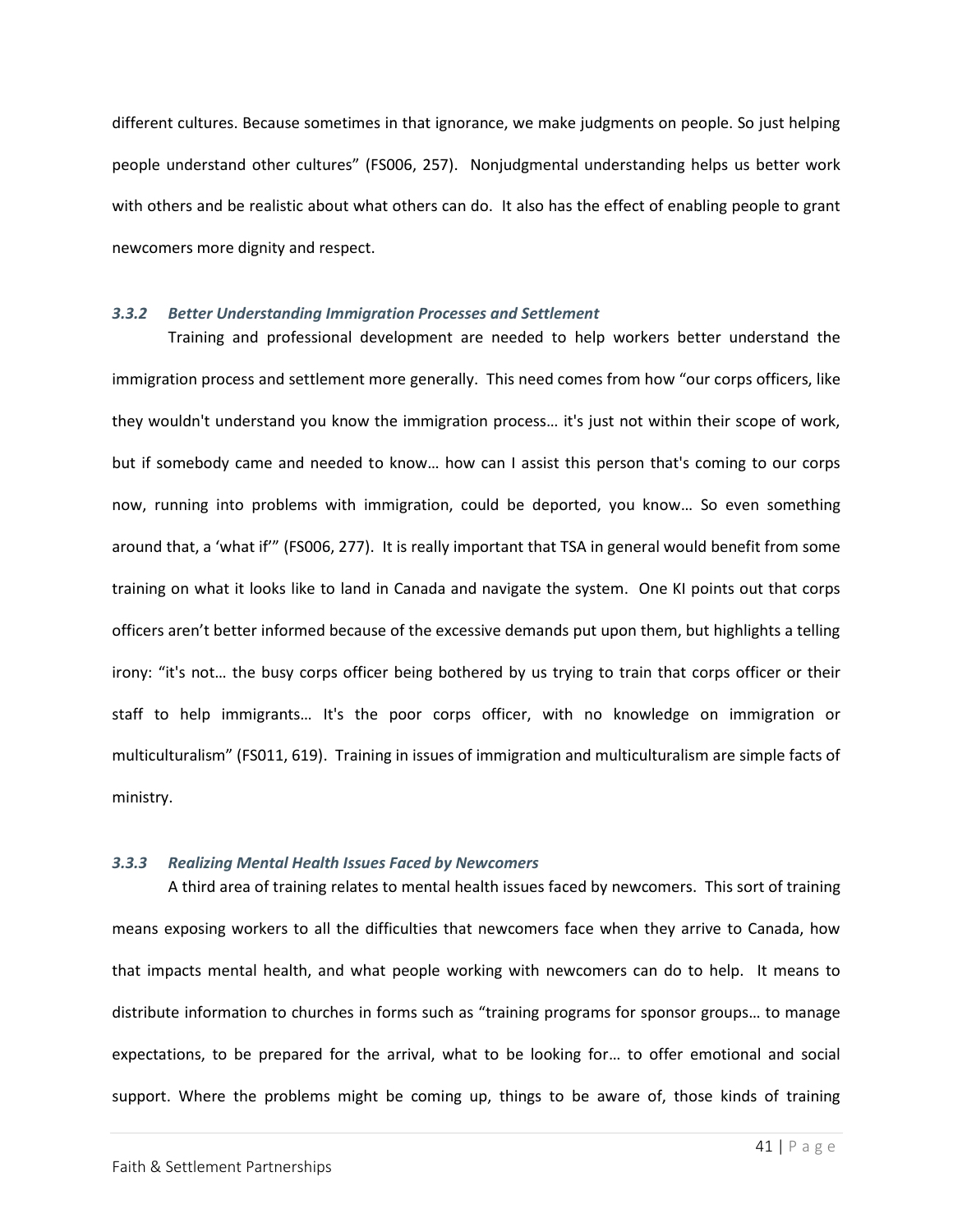resources that we could kind of spread out a bit better so that people are just aware of what to look for and how to handle it if it does come up" (FS007, 267). It involves articulating the shared experiences and difficulties encountered in the process of settlement, not yet on professional development.

# *3.3.4 Newcomers that Need ESL*

The fourth area where training is needed relates to teaching and dealing with newcomers that need English as a second language support. Having "English as a second language… is a process because some people think that they can just teach English because they speak it well, no they really can't... there is a process… from the minor things to actually formulating, and that process is very important and I think if we had training in those sorts of things [it] would really help" (FS002, 442). That is, such training can help provide more effective services to newcomers and how to establish an effective language or conversation class.

# <span id="page-42-0"></span>**3.4 How could partnerships that support immigrants of faith be best evaluated?**

It was evident that statistical evaluations are not enough for presenting how effective partnerships are in supporting immigrants, but that people getting what they need and seeing changes in their lives and their well-being is important. Developing healthy relationships is also important in effective partnerships, as well as developing a system where satisfaction surveys could be utilized.

# *3.4.1 Ensuring People Get What They Need*

One consistent indicator that changes are effective is simply that people get what they need. Change is effective when there is a "difference in peoples' lives, when it's a positive change in their lives… sometimes it will be measuring the number, you know, collecting the statistics and writing up the numbers in that kind of thing. But it's more, the testimonials from the individuals saying this is what my life is like now, you know" (FS006, 231). In the case of first-step type services for newcomers when they first arrive, it means that newcomers move on to other services. Overall well-being and state of life has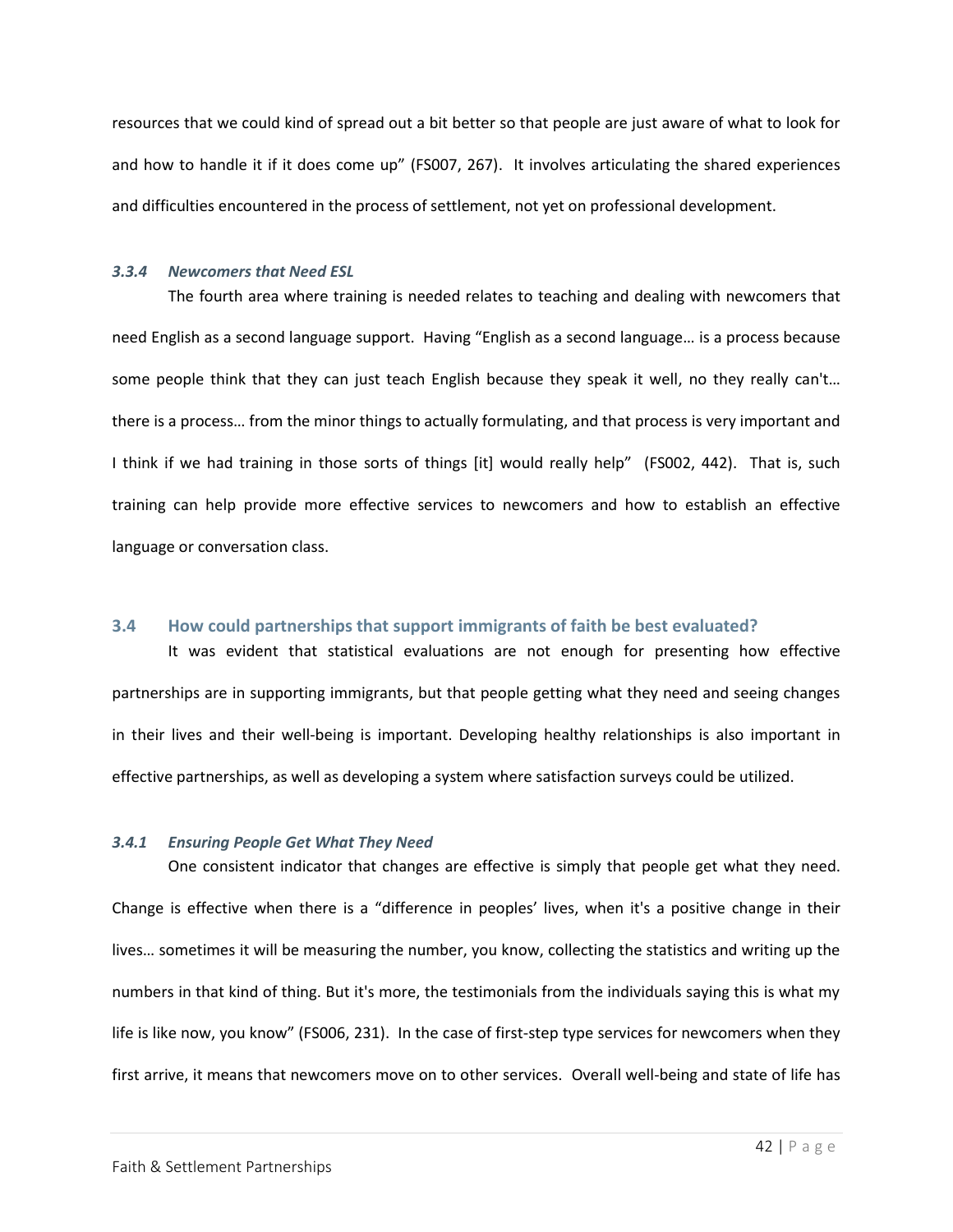improved such that it is possible to say that they are moving forward in some way and not experience mental health issues.

In the case of more immigrants in second-step programming where newcomers have found basic needs like housing and employment, it involves a stabilization where they, in the case of newcomers of faith "are becoming just ingrained in that community of faith, and they themselves are growing in their experience. That's not always easy to measure, but again it's more observation as to behaviour changes, or what they are voicing of their experiences. Like testimonials is usually the best way of knowing how things are going" (FS006, 251). Changes are effective if they better enable newcomers to contribute to a community and help develop it. Regardless of the stage in the process, effective change in multiparty collaboration is assessed with more people getting what they need from the programs that are offered.

#### *3.4.2 Developing Healthy Relationships*

A related indicator of effective change among partners is the development of healthy relationships in the lives of newcomers. That is, "they are feeling like they belong in Canada, that they are welcomed and a part of this community. An equal part that someone who is coming to be helped, but someone who is contributing as well" (FS007, 237) and that they "are being effectively integrated when they are becoming parts of the community, and the community is welcoming them in" (FS007, 249). This indicator involves newcomers integrating into a community that makes them less vulnerable – i.e., that protects them like any form of social support – and treats them as equal contributors where they give back to the community. In other words, effective change is marked by "an interest in learning what the needs of other cultures are, and how are we going to meet those needs. Not as clients, but as communities, being part of the community… relationships" (FS011, 459).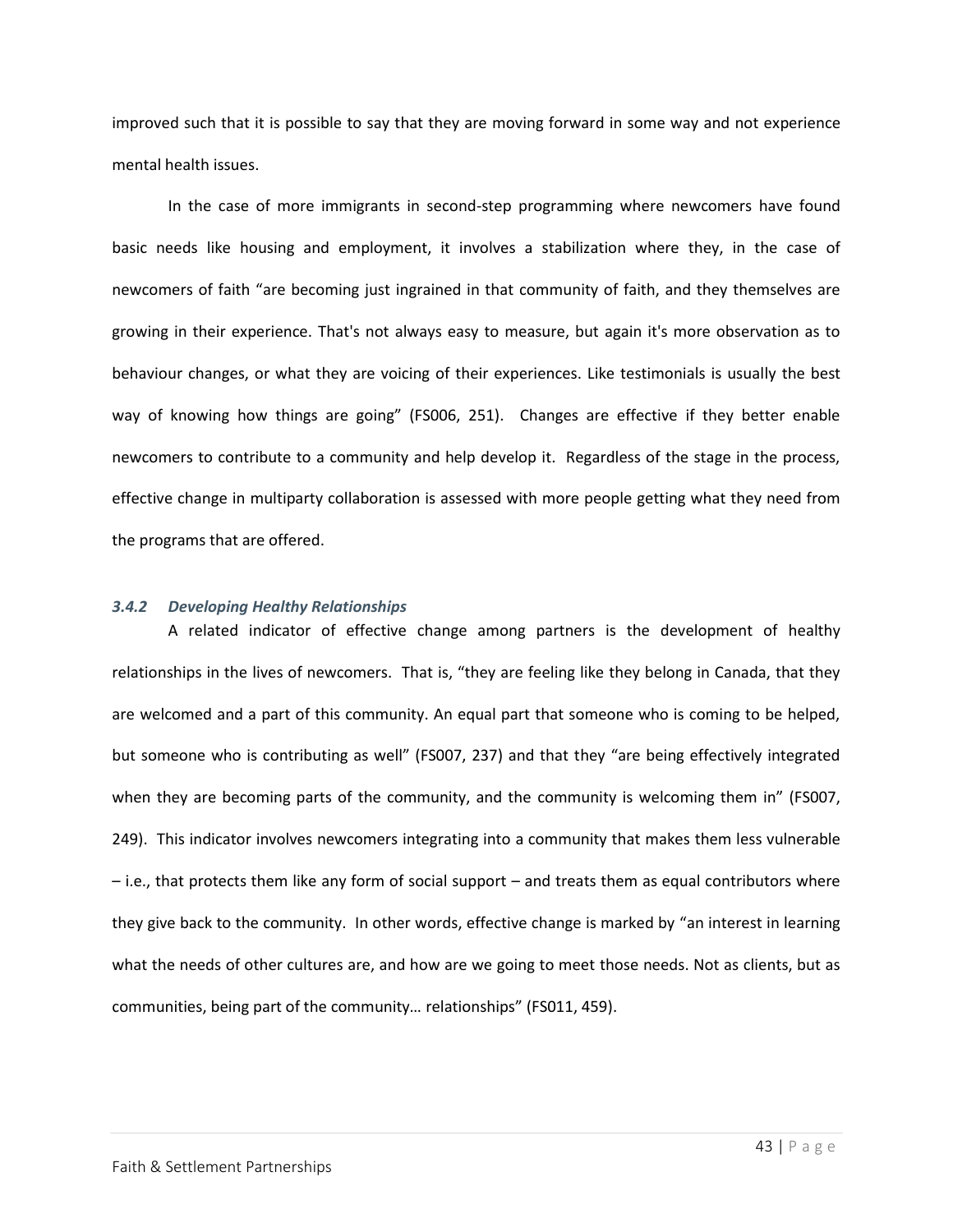#### *3.4.3 Tracking Data*

Another indicator of effective change is tied to more traditional methods of research: surveys for improvement and/or tracking data. This sort of assessment could involve techniques such as satisfaction surveys or measuring process times to see if there's "improvement" compared to baseline data. Such efforts require initial establishment of documentation methods. Other options include something like an inter-partner client management system that can enhance communication across sectors. All such endeavors are basically a form or some sort of planner pre- and post- intervention assessment.

# **Conclusions**

<span id="page-44-0"></span>The importance of partnerships was highlighted throughout the study. Whether it entailed networking, accommodating, opening the doors of TSA, or changing policies to adapt to new situations, healthy partnerships are a goal. Some of the barriers to newcomers accessing services can include their transitional issues such as language barriers, or recovering from mental illness or past trauma. Other barriers include a breakdown in communication within the system established to help them navigate through immigration and integrate into communities. There are barriers that workers have a heart to remove or repair so that newcomers can integrate better into Canadian society and find deeper relationships that improve their lifestyle and outlook.

In moving forward, it is imperative that the suggestions given are discussed and implemented. These include training and professional development, enhancing services, developing trust, and creating a map of resources, and are imperative to moving toward sustainable partnerships and working more efficiently. Recommendations for future direction include: (1) interviewing partners from government and settlement sectors; (2) interviewing newcomers to gather their personal experiences; and (3) assessing relationships within TSA after the implementation of suggestions.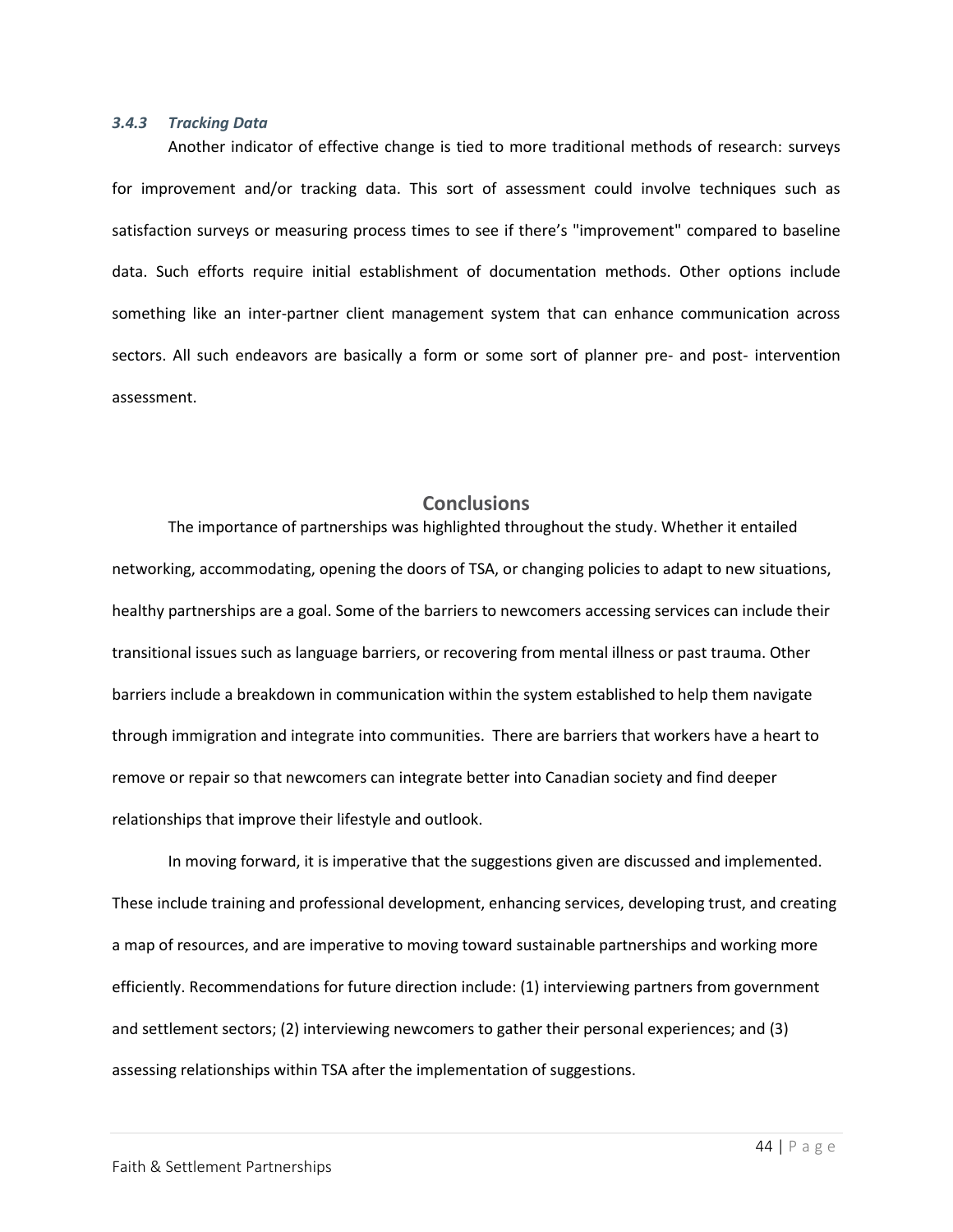# **References**

<span id="page-45-0"></span>Bakhtin, M. (1986). *Speech genres and other late essays.* Austen: University of Austen Press.

Charmaz, K. (2006). *Constructing grounded theory.* Thousand Oaks: Sage.

Langfield, M. (2004). Voluntarism, Salvation, and Rescue: British Juvenile Migration to Australia and Canada, 1890–1939. *Journal of Imperial and Commonwealth History, .32*(2) 86–114.

Maddox, R. (1994). *Responsible grace: John Wesley's practical theology.* Nashville: Kingswood books.

Moyles, G. (2017). "Help for Manitoba's Farmers and Housewives": The Salvation Army asan Official Immigration Agency. *Manitoba History, 83,* 35-40.

Street, R. (2002). *Servants together: Salvationist perspectives on ministry.* London: Salvation Army Books.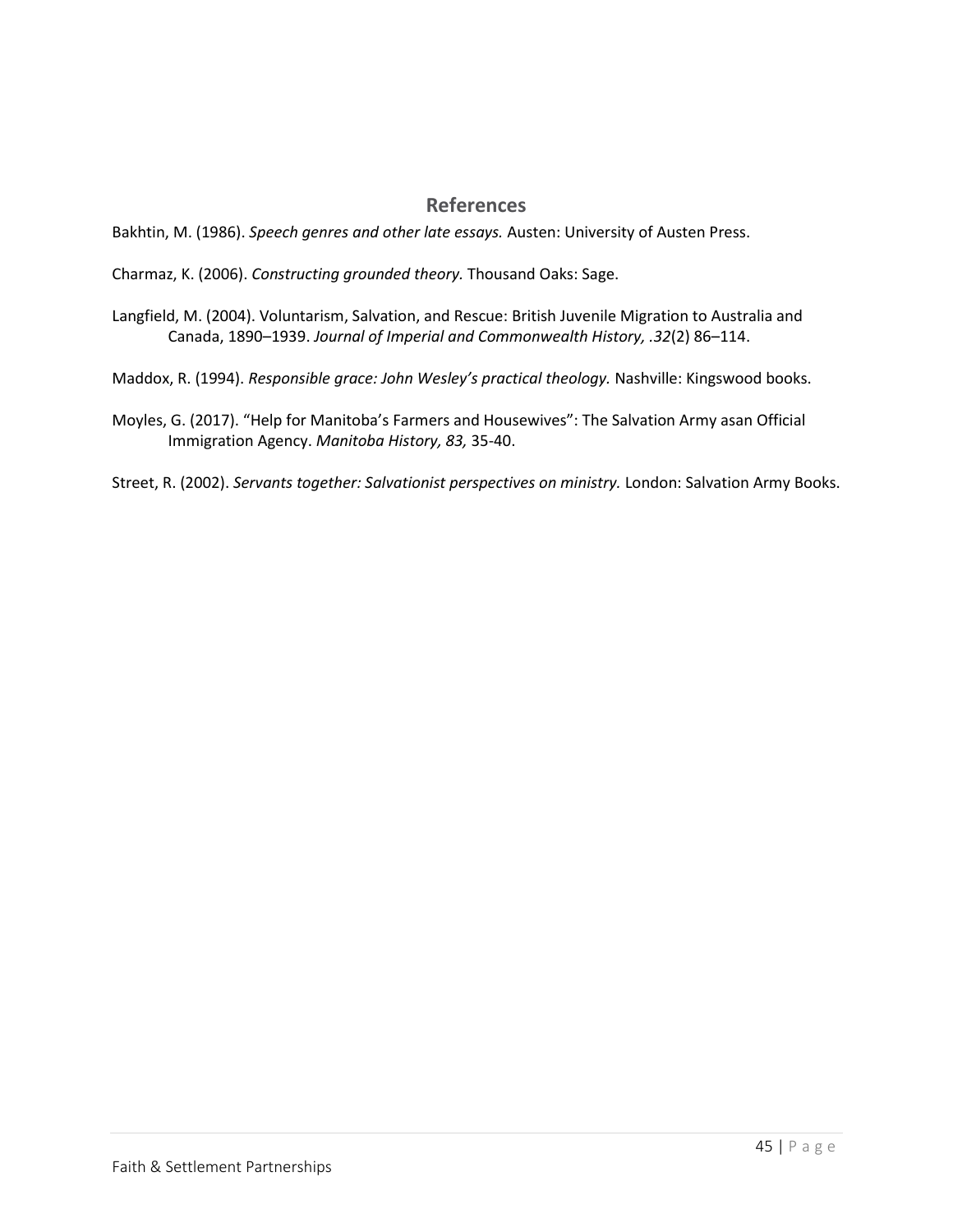# **Appendix A: Interview Guide**

- <span id="page-46-0"></span>(1) Review of Consent form & study outcomes
- (2) Main Body Questions
	- a. [Demographics] We are interested in gathering some background information about you and your work. This information helps us better understand your answers because they can be placed in context. Please do not feel obliged to answer any questions that you would rather not answer.
		- i. We realize that there may be many different people that you work with. Some may be immigrants and some may not. Can you briefly describe the work that you do with immigrants to Canada?
		- ii. What is the title of your current role?
			- 1. How long have you been in this role?
		- iii. Please briefly describe the educational back ground and/or any other training that you have, regardless of whether or not it directly relates to your role or working with newcomers.
		- iv. Please describe what previous experience you have that prepares you to do the kind of work that you do, regardless of whether or not it directly relates to your role or working with newcomers.
	- b. [Structure] We are interested on your perspective **about the relationships** among your ministry unit (or The Salvation Army more broadly) and government-funded and other nonfaith based settlement organizations. There are some questions below that discuss these relationships. If one of the questions does not seem to apply to your situation, please feel free to let me know and we can move on to something more applicable.
		- i. What are some of the organizations that you directly interact with on a regular basis?
		- ii. Are there organizations that you may not necessarily interact with directly, but they still impact your work?
			- 1. If there are, what are these organizations?
			- 2. How do they impact you?
		- iii. Are there any other community networking collaboratives that your agency is involved with?
		- iv. Are there positive outcomes that come from your work with government-funded and other non-faith based organizations?
			- 1. If there are, can you describe them?
		- v. Are there challenges that emerge in your work with government-funded and other non-faith based organizations?
			- 1. If there are, can you describe them?
	- c. [Process] We are interested in your perspective of how things work. That is, we are interested in the **general processes that you see newcomers going through**. These processes include how they move through your ministry unit (or The Salvation Army more broadly) and government-funded and/or other non-faith based organizations. There are some questions below that discuss these processes. If one of the questions does not seem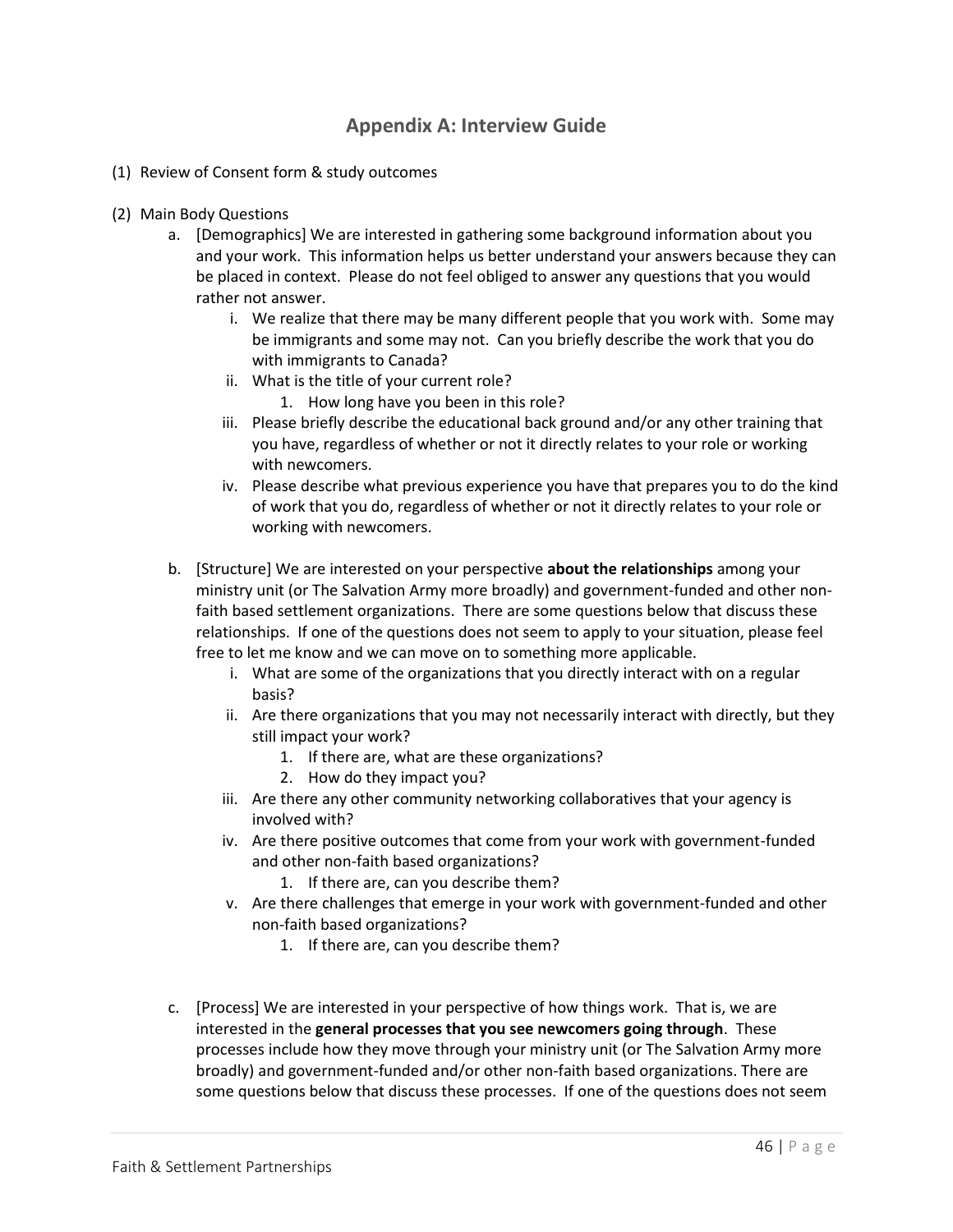to apply to your situation, please feel free to let me know and we can move on to something more applicable.

- i. Please briefly describe the "journey" newcomers take through your organization.
	- 1. Are there any extra steps that newcomers have to go through first?
	- 2. Are any parts of the process that newcomers find challenging to understand because they don't have the Canadian experience yet?
- ii. Are there additional roles faith and settlement leaders could each play in developing new processes that could change this "journey"?
	- 1. If there are, how could more collaborative program planning be encouraged?
	- 2. If there are, how could more policy development be encouraged?
	- 3. How could we evaluate the effectiveness of these changes?
- iii. Are there additional roles faith and settlement leaders could each play in developing ways to support immigrants of faith in particular?
	- 1. If there are, what would these roles be?
	- 2. How could we best evaluate partnerships that support immigrants of faith?
- iv. In light of current and potential processes, what more training and professional development activities could be developed or shared?
- d. [Vision] We are interested in your perspective on what **potential changes to the kinds of relationships that** you have with government-funded and other non-faith based settlement organizations. If one of the questions does not seem to apply to your situation or you feel like you have already addressed it above, please feel free to let me know and we can move on to something more applicable.
	- i. What opportunities for relationships among organizations should be pursued or strengthened?
		- 1. Why do you think such opportunities should be pursued or strengthened?
		- 2. What benefits could emerge as a result of building these new relationships?
		- 3. Why do you think such new relationships could be particularly promising?
	- ii. Can you describe any service gaps that could be addressed with new relationships among faith/settlement organizations?
		- 1. What challenges have emerged as a result of partnership activities?
	- iii. What role could faith and settlement leaders each play in partnership building?
	- iv. What training and professional development activities have been developed or shared?
	- v. Given what you know about how the relationship between your ministry unity (or The Salvation Army more broadly speaking) and government-funded and other nonfaith based settlement organizations works, how could change be best brought about?
- (3) Conclusion
	- a. Review of consent form & opportunity to withdraw consent.
	- b. Debriefing Script:

Thank you for taking part in our research project. Let me remind you once more that you may decide not to let us use the information that you have provided during participation in this study. If so, just let me know and your request will be honored. *I'd like to ask you a couple of questions about your feelings about the interview itself.*